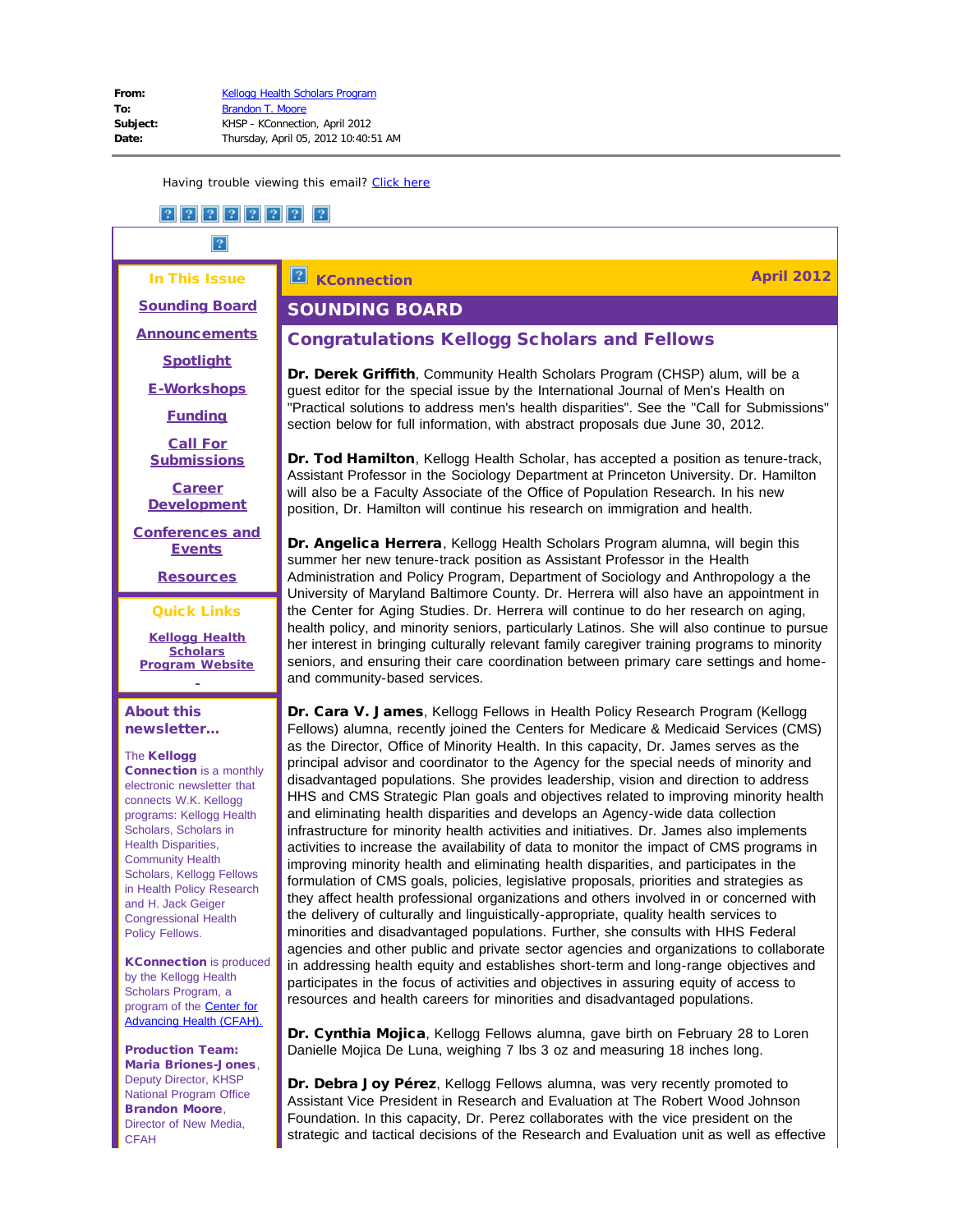### <span id="page-1-0"></span>Question?

Have you moved? Have you found a new job? Is there a research question you would like feedback on? Any recent publications? Do you have any experience or advice to share? Let us know! Email: [healthscholars@cfah.org](mailto:healthscholars@cfah.org)

#### Contributions:

To contribute information, resources or announcements to Kellogg Connection, e-mail [kconnection@cfah.org.](mailto:kconnection@cfah.org)

#### <span id="page-1-1"></span>*Do We Have Your Most Updated Contact Information?*

Please update our files if your email or mailing address has changed or will change. We want to keep our Scholars network as up-to-date and wellconnected as possible! Please send any changes to mbiones@cfah.org or [healthscholars@cfah.org](mailto:healthscholars@cfah.org).

.

and efficient management and functioning of the unit. She will also present the keynote address on Critical Issues in Achieving Faculty Diversity at the April 27-28, 2012 Latina Researchers Conference on "Increasing the Pipeline for Future Scholars," to be held at John Jay CUNY in New York City. See Conferences and Events section below for details of this conference.

Dr. Michael Reece, CHSP alum, has been promoted to full professor at Indiana University.

Dr. Duane Thomas, CHSP alum, was featured April 16, 2012, on NPR's Diane Rehm Show discussing a new documentary on bullying. He was a consultant to the film. Efforts to Deal With Bullying. [http://shar.es/pW7s7](http://r20.rs6.net/tn.jsp?e=001Fwvq76TjjpDsJV_2L1RX9HYoRi4Hg46R-0aXqhp8PD21Iq-0jIZT0uUZnBGfIY8qa3T8eS2zV4hlkdQLwnkLvfDH3zJUdLVeS5OutVGRMMM=)

#### [back to top](#page-0-1)

# ANNOUNCEMENTS

The 2012 KHSP Annual Meeting will be held June 6-8, 2012, at Hotel Palomar in Washington, DC.

Opportunity to disseminate your research findings -- The Center for Advancing Health's Health Behavior News Service (HBNS) is on the lookout for the latest research on health disparities and population health. HBNS looks to Kellogg Scholars (current and alums) and Fellows for original, health-related research such as randomized controlled trials, surveys and large pilot programs that bring attention to, explore causes of, and demonstrate interventions for health disparities. If a peer-reviewed journal has accepted your study for future publications, please email your manuscript or early draft to Marie Briones-Jones ([mbjones@cfah.org\)](mailto:mbjones@cfah.org) and Barbara Krimgold ([bkrimgold@cfah.org](mailto:bkrimgold@cfah.org)). Barbara and Marie will share it with Kelly Malcom, HBNS editor, to see if your study fits the news service niche.

#### [back to top](#page-0-1)

# SPOTLIGHT ON KELLOGG SCHOLARS NETWORK

Meet Scholars in Health Disparities Research Program alumna, Dionne Godette, PhD...

Dr. Dionne Godette is a Health Scientist Administrator with the Division of Epidemiology and Prevention Research, National Institute on Alcohol Abuse and Alcoholism (NIAAA), National Institutes of Health (NIH). In this position, she manages research portfolios on the social determinants of alcohol-related health equity/disparities and the epidemiology of underage drinking. Prior to joining NIAAA/NIH, she was an Assistant Professor of Health Promotion and Behavior, focused on health disparities, at the University of Georgia, College of Public Health.

Her scientific contributions have primarily been in the epidemiology and prevention of alcohol and other substance use. Her work examines these issues with a lens towards inequities experienced by racial and ethnic minorities over the life course. Her specific areas of interest and publications include: physiological consequences of alcohol use (e.g., elevations in blood pressure); alcohol and other substance use associations to other health risk behaviors (e.g., HIV risk behaviors/HIV testing behaviors); race, ethnicity, and immigration related determinants of alcohol use outcomes, and alcohol and other substance use associations to social consequences such as, criminal justice system involvement and disruptions in social relationships (e.g. social capital).

Dr. Godette earned her B.A. degree in Psychology from the University of Virginia, College of Arts and Sciences, M.S. degree in Counseling from the Johns Hopkins University, School of Education, and Ph.D. in Health Behavior and Health Education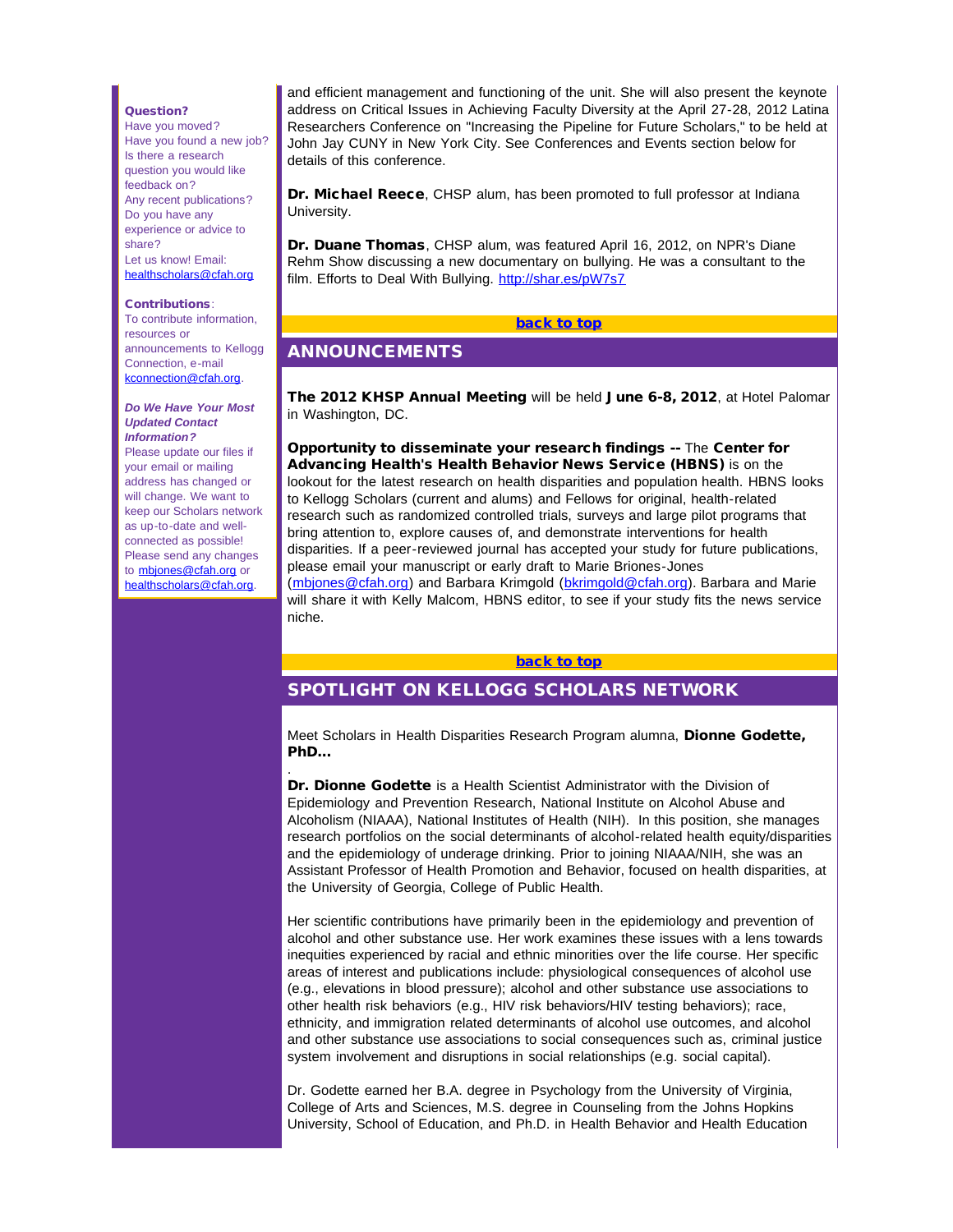<span id="page-2-0"></span>from the University of North Carolina, Chapel Hill, School of Public Health. She also received post-doctoral training at both the Harvard School of Public Health (supported by W.K. Kellogg Scholars in Health Disparities Program, (SHDP)) and the Boston University School of Public Health (supported by NIAAA/NIH).

Dr. Godette's involvement with the SHDP and Kellogg Health Scholars network has played a pivotal role in influencing her career trajectory. According to Dr. Godette, "My connection to the network has created several opportunities for collaborative research in health disparities including collaborations with network members, government officials and other investigators interested in addressing health disparities. Additionally, the SHDP fellowship has served as a major catalyst to my career choices since my participation in the program."

#### [back to top](#page-0-1)

# ARCHIVED KHSP E-WORKSHOPS

The archived KHSP e-workshops are taped from the live e-workshops of the Kellogg Health Scholars. These live electronic workshops are intended to bring Kellogg Health Scholars together between face-to-face networking meetings to explore topics of mutual interest. Its purpose is to form closer networks between the Kellogg Health Scholars and to provide to them and the Kellogg Community of Scholars support and resources for career development.

<span id="page-2-1"></span>Access to archived e-workshops is STRICTLY LIMITED to Kellogg Health Scholars, Kellogg Fellows in Health Policy Research (current and alumni), Scholars in Health Disparities and Community Health Scholars program alumni and H. Jack Geiger Congressional Health Policy Fellows program alumni. The contents of these eworkshops are confidential. These archived presentations should not be accessed, copied or forwarded by/to any individuals other than group of scholars, fellows and scholar/fellow alumni that have been identified.

To listen to the archived presentations and download materials, visit [http://bit.ly/f8TRa1.](http://r20.rs6.net/tn.jsp?e=001Fwvq76TjjpAjMXJlsRoib-dVOWSdzL09dxEwWYoWn4vDvrrpS9I2h-5vW0a4dCKUifAvbz7lVVJKiORzNquKgOtR3Spf6PYhqPUFGjRJL38tvbYMcz1X8BZTWGtrBCpIyt03r6xrr0I=) For login and passcode information, please contact Brandon Moore at [bmoore@cfah.org](mailto:bmoore@cfah.org).

#### [back to top](#page-0-1)

# FUNDING

### Administration for Children and Families, Office of Planning, Research, and Evaluation

# Doctoral Research in Early Care and Education (HHS-2012-ACF-OPRE-YR-0281)

#### Deadline: May 14, 2012

The Office of Planning, Research, and Evaluation (OPRE) of the Administration for Children and Families (ACF) is pleased to announce two new funding opportunities for dissertation research in the areas of Early Care and Head Start Education. Early Care and Education Research Scholars: Child Care Research Scholars: Child Care Research Scholars grants are intended to support dissertation research on child care policy issues. These grants are meant to build capacity in the field by focusing research on questions that will inform child care policy and practice as well as foster collaboration between researchers, early care programs, and policymakers. Early Care and Education Research Scholars: Head Start Graduate Student Research Grants: Head Start Graduate Student Research grants are intended to support dissertation research Head Start issues. These grants are meant to build capacity in the field by focusing research on questions that will inform early education policy and practice as well as foster collaboration between researchers, Head Start programs, and policymakers. For more information, please see the funding announcements on OPRE's website: [http://www.acf.hhs.gov/grants/open/foa/office/opre](http://r20.rs6.net/tn.jsp?et=1109622784655&s=1015&e=001c3iitatgx3VZY8ooutfJc28z-yokj6IazjjGDQmxzJhm2ELr86cTISkzaENTDOOvmltxtcL_bUKMctyuX4Lg8MyQXKJVQ7c40RSt7Rwj5wvTkNRNQnLzUHw0VN4ntL6I_GD-ee6UUca0qMBAr2CUKU_8fTS-VnPT).

Agency for Health Care Research and Quality Partnerships for Sustainable Research and Dissemination of Evidence-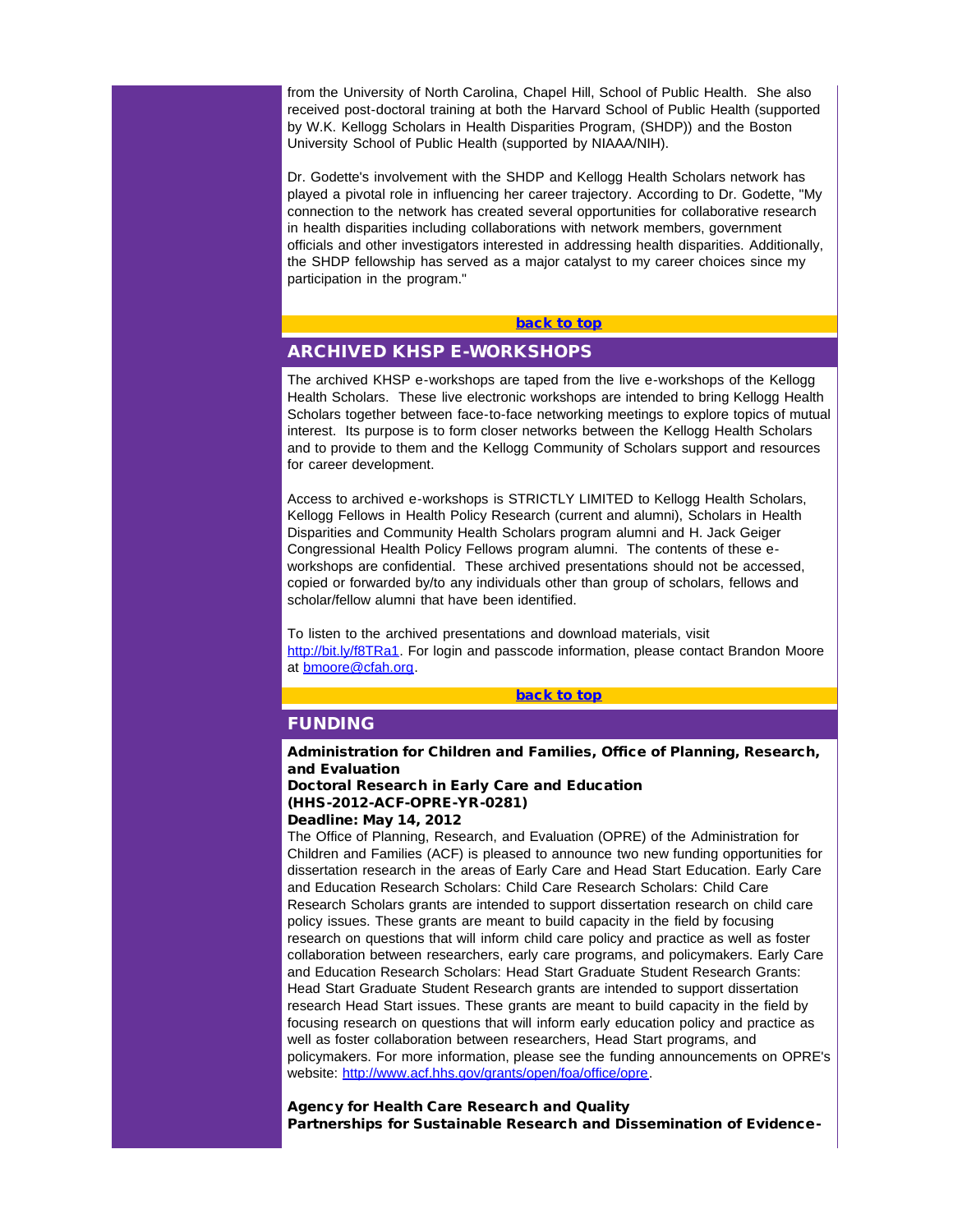### based Medicine (R24) (RFA-HS-12-005) LOI Deadline: April 27, 2012 Application Deadline: May 22, 2012

AHRQ seeks Resource-Related Research Project (R24) applications that propose to build new and/or enhance existing capacity in research and dissemination infrastructure that will bridge the gap between clinical and health services research and everyday practice by building a knowledge base about how to improve the translation and dissemination of evidence-based health information, interventions, and clinical practices to populations not traditionally reached by such information or practice. In addition, AHRQ is aiming to seed a sustainable infrastructure that would continue to disseminate appropriate evidence-based health information to such a population independent of research grant support. AHRQ intends to commit \$2.3 million total costs annually to fund 7-10 grants of up to 3 years duration, contingent upon the submission of a sufficient number of scientifically meritorious applications. Of note is this excerpt from the funding announcement: AHRQ is especially interested in partnerships at the local and/or community level to facilitate the engagement of the target population. Responsive applications must include descriptive plans for developing partnerships with stakeholders, including, but not limited to: community organizations, patient support organizations, senior citizen centers, community health centers, federally- funded health centers, American Indian or Alaskan Native organizations, regional or state health organizations, etc., and provide support for such partnerships. These partnerships are expected to facilitate collaboration among stakeholders, including, but not limited to, multiple public health and/or clinical practice organizations and consumers of services and their families/social networks, develop and/or test conceptual models of adaptation, dissemination and implementation that may be applicable across diverse community and practice settings, and to extend the reach and impact of evidence based health information to underserved populations. Applications must include a detailed plan to create trans-disciplinary research teams capable of research studies that effectively disseminate and implement evidence-based health information and/or tools. Applications should provide letters of support when appropriate. Further, applicants should provide an overview of their capabilities for identifying, convening, and obtaining input from a wide variety of stakeholders, including: the applicant's relationships with academic departments, both internally and externally, professional societies, policy makers, patients, consumer organizations, and health care providers related to the research interests that will facilitate establishing a research infrastructure. For details, visit [http://1.usa.gov/zmHckk](http://r20.rs6.net/tn.jsp?t=yorpzpjab.0.ctyxzpjab.5gytkqcab.1&ts=S0753&p=http%3A%2F%2F1.usa.gov%2FzmHckk). Announcement details at [http://1.usa.gov/zmHckk](http://r20.rs6.net/tn.jsp?t=yorpzpjab.0.ctyxzpjab.5gytkqcab.1&ts=S0753&p=http%3A%2F%2F1.usa.gov%2FzmHckk).

# The Robert Wood Johnson Foundation

Healthy Eating Research (HER): Building Evidence to Prevent Childhood **Obesity** 

Deadlines for concept papers:

- Round 7 grants: August 9, 2012 3:00 PM ET

- RWJF New Connections grants awarded through HER: May 22, 2012 3:00 PM ET

Healthy Eating Research (HER): Building Evidence to Prevent Childhood Obesity is a national program of the Robert Wood Johnson Foundation (RWJF). The program supports research on environmental and policy strategies with strong potential to promote healthy eating among children to prevent childhood obesity, especially among lower-income and racial and ethnic populations at highest risk for obesity. Findings are expected to advance RWJF's efforts to reverse the childhood obesity epidemic by 2015. This call for proposals is for two types of awards aimed at providing key decision- and policy-makers with evidence to reverse the childhood obesity epidemic by 2015. The award types are: Round 7 grants and RWJF New Connections grants awarded through the Healthy Eating Research program. For more information, visit [http://bit.ly/yoPGHS](http://r20.rs6.net/tn.jsp?t=yorpzpjab.0.ftyxzpjab.5gytkqcab.1&ts=S0753&p=http%3A%2F%2Fbit.ly%2FyoPGHS)

U.S. Department of Justice, National Institute of Justice Research and Evaluation on Children Exposed to Violence Deadline: May 22, 2012

The National Institute of Justice in the US Department of Justice seeks proposals due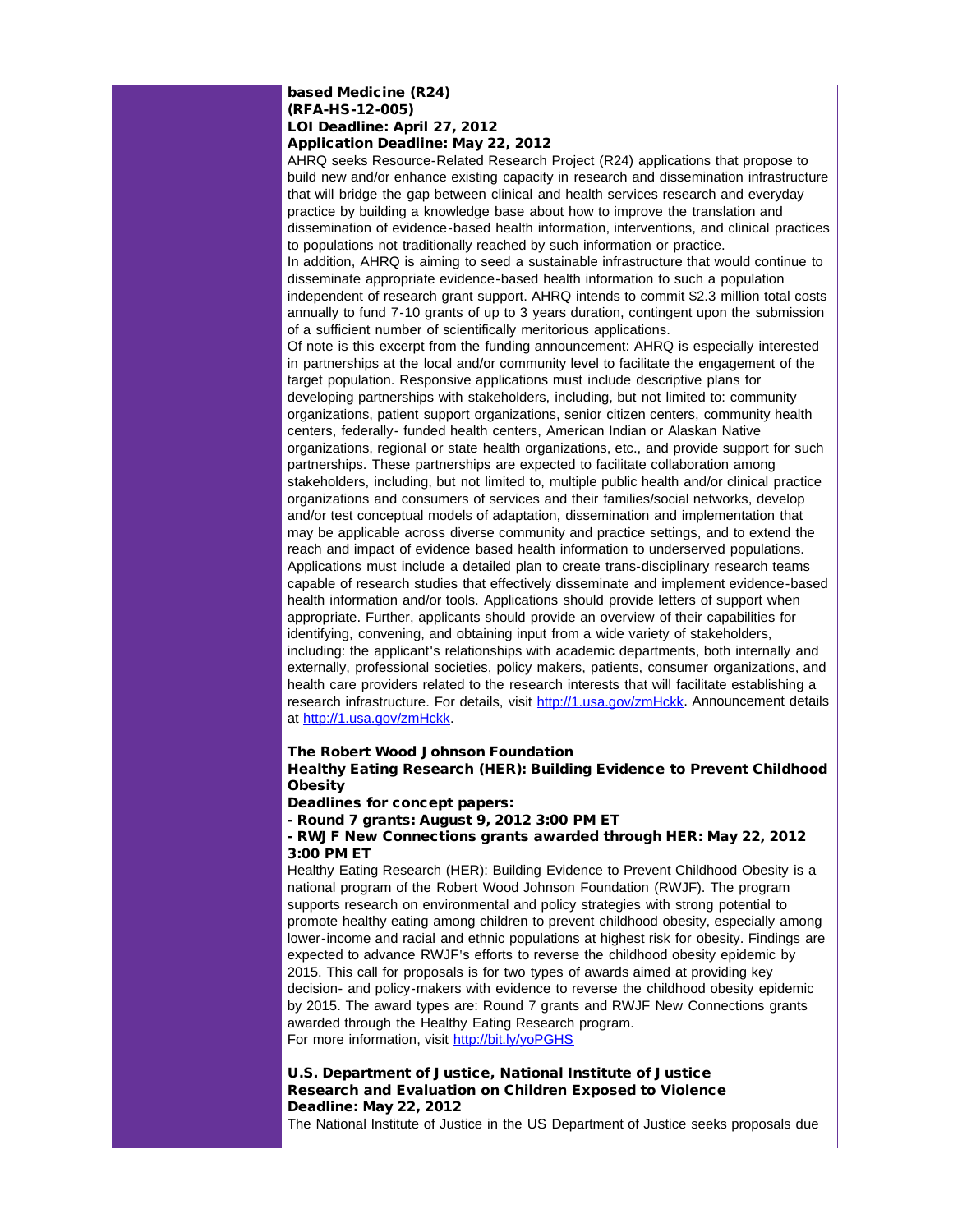<span id="page-4-0"></span>May 22 for research related to childhood exposure to violence. In particular, NIJ seeks proposals that address resilience, poly-victimization, electronic aggression, or justice system responses to children identified as exposed to violence. Announcement details at [http://bit.ly/yy5Dde.](http://r20.rs6.net/tn.jsp?t=yorpzpjab.0.gtyxzpjab.5gytkqcab.1&ts=S0753&p=http%3A%2F%2Fbit.ly%2Fyy5Dde)

#### [back to top](#page-0-1)

# CALL FOR SUBMISSIONS

### Call for Papers - Society for Social Work and Research

17<sup>th</sup> Annual Conference on Social Work for a Just Society: Making Visible the Stakes and Stakeholders San Diego, CA

January 16-20, 2013

Deadline: April 30, 2012, 11:59 p.m., PDT

The Society for Social Work and Research announces its Seventeenth Annual Conference "Social Work for a Just Society: Making Visible the Stakes and Stakeholders" which will convene in San Diego, CA, January 16-20, 2013. You are invited to submit abstracts for one of the three types of presentations of original research: (1) oral paper presentations; (2) organized symposia; and (3) poster presentations. The conference will also include workshop and roundtable sessions for which you can submit abstracts. Please click here to download the PDF version of the 2013 Call for Papers. Abstract submissions will be handled through the SSWR/Confex online submission website at [http://sswr.confex.com/sswr/2013/cfp.cgi](http://r20.rs6.net/tn.jsp?t=yorpzpjab.0.mtyxzpjab.5gytkqcab.1&ts=S0753&p=http%3A%2F%2Fsswr.confex.com%2Fsswr%2F2013%2Fcfp.cgi). Please note that the abstract submission deadline is Monday, April 30, 2012, 11:59 pm, PDT. To learn more about the SSWR conference, visit our website at [http://www.sswr.org/conferences.php](http://r20.rs6.net/tn.jsp?et=1109622784655&s=1015&e=001c3iitatgx3VoMD85LW4Nc02SAB7ycfLlaXF2FxCuudwr3agXmfNSsZr9_F6QxcUwNoCtFgYXecNn-TuU4YYSPkQ8YSIVPOBfyJhW4U95ODnLA8k3i06SWMImwSTtuZ6l).

Call for Abstracts -- The Society for the Analysis of African American Public Health Issues

American Public Health Association 140th Annual Meeting: "Prevention and Wellness Across the Lifespan"

San Francisco, CA

October 27 - October 31, 2012

Deadline: May 1, 2012 The Society for the Analysis of African American Public Health Issues (SAAPHI) is soliciting abstracts for the 2012 annual scientific symposium to be held in San Francisco, CA, Saturday, October 27th, 2012 in conjunction with the American Public Health Association's Annual Meeting. The overarching theme of this year's SAAPHI Symposium is "Health Disparities Across the Lifespan: Addressing Gender-specific Health Inequities among the African Diaspora".

Topics of Interest: Topics f the abstracts should center on the SAAPHI/BCHW themes and/or the APHA theme. While abstracts reflecting new and innovative information in any area of public health disproportionately impacting African Americans will be reviewed, presentations on the following topics are of particular interest:

· Life Course Research (focusing on populations from birth to the elderly)

· Gender Issues

· Research focusing on African Diasporic Populations (African-American, Afro-Latino, West Indian and African populations)

· Social Determinants of Health

In addition, abstracts that reflect integrative approaches to individual and community health promotion using evidence-based research, interventions, intervention guidedresearch, and health policy advocacy are also encouraged. All abstracts will be peerreviewed, evaluated, and ranked for originality, quality, topic applicability and relation to SAAPHI issues. If your project includes an intervention, please address its sustainability. If your project includes participatory methods, please discuss ethical considerations. For secondary analyses, please address how this research can influence or inform current or future policies. Students are especially encouraged to submit abstracts pertaining to their academic research. Up to two student finalists will receive monetary awards for their oral presentations and up to two student finalists will receive monetary awards for their poster presentations. To be eligible for a SAAPHI Student Achievement Award, the student(s) submitting the abstract online must be the first and presenting author on the contributed abstract. Please designate in your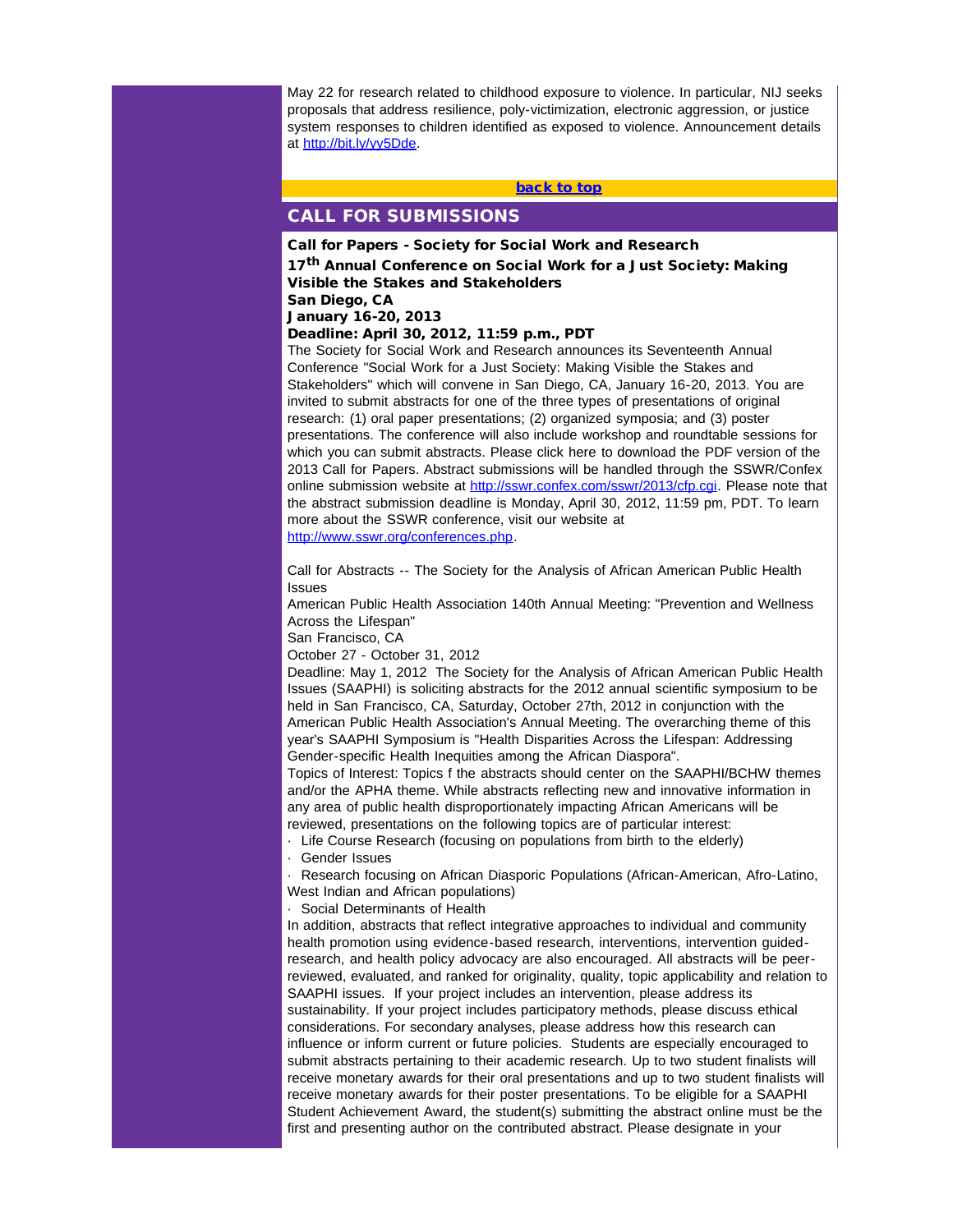submission whether you would like your abstract to be reviewed for the oral presentation, poster presentation, or both. The student awards will be determined on the basis of presentation, style and knowledge of the subject matter, and will receive their award following delivery of their oral presentations or posters at the 2012 SAAPHI annual meeting. Winners must be members of SAAPHI or become members at the time of the meeting.

Instructions for Submitting Abstracts:

Abstract submission deadline: May 1, 2012

Abstracts must be submitted by email to **SAAPHIScientificCommittee@yahoo.com** Abstracts must be 250 words or less

Abstracts should follow the standard format: Purpose/Objective, Methods, Results and **Conclusion** 

Authors will be notified by June 1, 2012

Call for Papers -- *Journal of Ambulatory Care Management*

Themes of Health Reform and Improving Human Capabilities

Deadline: May 15, 2012 As we all know the fox started calling the grapes sour after he couldn't reach them. Similarly, many low income people become used to the poor and/or non-existent health services that they often receive in the United States. In making services inaccessible for some people, they often learn to not want them. The Nobel prizing winning economist, Amartya Sen, and his colleague Jon Elster term this phenomenon, adaptive preferences. The promise of health reform in the United States was not only to provide coverage for the 20% of people who have no health insurance. The ideal of the health reform law was to encourage Americans with newly minted health insurance to not only access services but in so doing creating capabilities for living a more dignified human life. The editors of this issue of the journal seek submissions in any area (philosophical, policy, practical case studies) that connect any of the many dots that connect health insurance coverage with a more dignified life. In so doing we reject the assertion of those who state that people who find themselves in poor health often do so because of poor choices". As Martha Nussbaum has asserted, we also connect the capabilities approach with human rights. "All people have some core entitlements just by virtue of their humanity, and it is a basic duty of society to respect and support these entitlements." The list of capabilities as specified by Martha Nussbaum in her recently published book Creating Capabilities, closely overlaps with human rights as recognized by the Universal Declaration of Human Rights. As such, we welcome papers from all countries on issues of health reform and human rights from the United States and beyond. It is clear that the fundamental challenges of health reform, creating capabilities, and human rights are vital to all. We welcome inquiries regarding prospective papers. Please direct them to the editor, Norbert Goldfield, M.D. at [nigoldfield@mmm.com](mailto:nigoldfield@mmm.com) . Abstracts are due May 15 2012.

Abstracts should be sent to [nigoldfield@mmm.com](mailto:nigoldfield@mmm.com). We will notify prospective authors of accepted abstracts by June 1st. Abstract acceptance does not imply paper acceptance. All papers will be peer reviewed. Final papers are due October 1st. Papers will be published in a special issue of the journal in early 2013.

# Call for Papers -- *International Journal of Men's Health* Practical solutions to address men's health disparities [http://www.mensstudies.info/?page\\_id=482](http://r20.rs6.net/tn.jsp?t=yorpzpjab.0.ntyxzpjab.5gytkqcab.1&ts=S0753&p=http%3A%2F%2Fwww.mensstudies.info%2F%3Fpage_id%3D482)

# Abstract proposals due: June 30, 2012

# Full manuscripts due: October 31, 2012

To highlight next steps in health research and practice for men of color, the International Journal of Men's Health will be publishing a special issue on "Practical solutions to address men's health disparities" in 2013. Men's health disparities research considers how the individual- or population-level health behaviors and health outcomes of men are determined by cultural, environmental, and economic factors associated with race, ethnicity and other socially defined identities and group memberships. Guest Editors for this special issue are Dr. Daphne C. Watkins (University of Michigan School of Social Work) and Dr. Derek M. Griffith (University of Michigan School of Public Health) and they welcome a range of papers that relate to physical and mental health disparities and issues that impact health behaviors and health outcomes of men of color. Papers that include qualitative, quantitative, and mixed methods are welcomed, and papers that discuss the design, implementation, and evaluation of behavioral and policy interventions are encouraged. An important aspect of every manuscript selected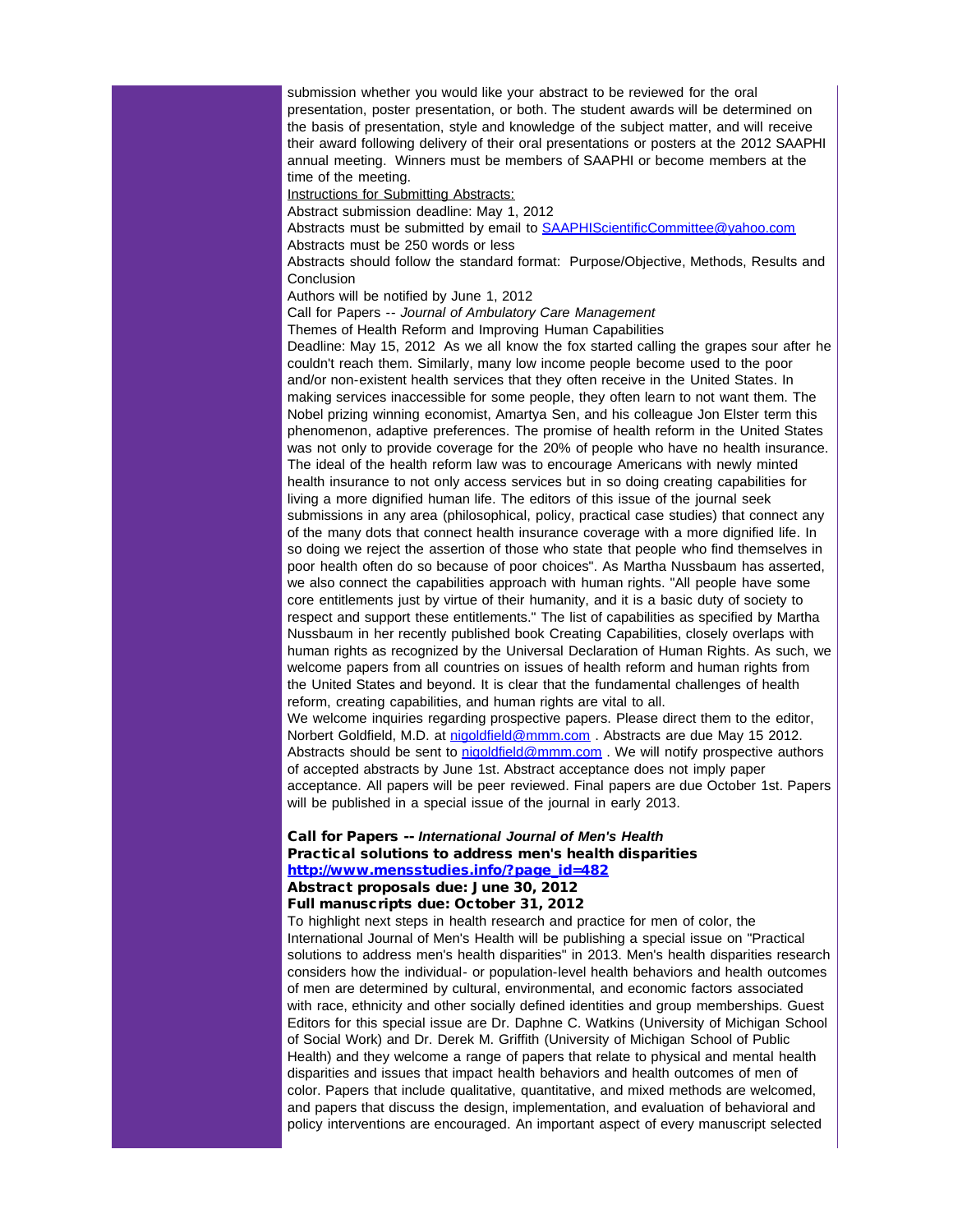for inclusion in the special issue will be the focus on practical solutions and/or applications of research findings for improving the health of men of color or reducing men's health disparities. Commentaries and literature reviews will also be considered. If you are interested in submitting a paper for this IJMH special issue, please submit an abstract for the proposed paper no later than June 0, 2012 to [daphnew@umich.edu](mailto:daphnew@umich.edu) with "Abstract for IJMH Special Issue" in the subject line of your email. [Invitations for full article submissions will be sent by August 1, 2012 with full manuscripts due October 31, 2012.] The abstract should be no more than 250 words and a title page (that include the title of the paper and each author's name, institutional affiliation, and complete contact information) should precede it. If you have questions about the special issue please contact Dr. Watkins at [daphnew@umich.edu](mailto:daphnew@umich.edu) or Dr. Griffith at [drekmg@umich.edu](mailto:drekmg@umich.edu).

Download [full call for papers in](http://r20.rs6.net/tn.jsp?t=yorpzpjab.0.otyxzpjab.5gytkqcab.1&ts=S0753&p=http%3A%2F%2Fwww.mensstudies.info%2FIJMH_Special_Issue_2013.pdf) [PDF\(http://www.mensstudies.info/IJMH\\_Special\\_Issue\\_2013.pdf](http://r20.rs6.net/tn.jsp?t=yorpzpjab.0.otyxzpjab.5gytkqcab.1&ts=S0753&p=http%3A%2F%2Fwww.mensstudies.info%2FIJMH_Special_Issue_2013.pdf)).

# Call for Abstracts - National Institutes of Health 2012 Summit on the Science of Eliminating Health Disparities -- Integrating Science, Policy and Practice: Building a Healthier Society National Harbor, Maryland October 31-November 3, 2012

# Deadline: Forthcoming

The 2012 Summit on the Science of Eliminating Health Disparities will soon release a call for conference presentation abstracts. Proposals should reflect the broad summit theme of integrating science, policy, and practice to build a healthier society. Abstracts will be accepted under three categories: i) integrated panel presentations, ii) oral presentations, and iii) poster presentations.

Abstracts for oral and poster presentations will be limited to 300 words and 500 words for integrated panel proposals. Each presentation should fall under one of three tracks: Translational and Transdisciplinary Research; Capacity-Building and Infrastructure; or Outreach Partnerships, Collaborations, and Opportunities. Additional details, including submission guidelines, themes and topics will be forthcoming in the official call for abstracts. For any specific inquiries, send an e-mail to: [2012Summit@mail.nih.gov](mailto:2012Summit@mail.nih.gov).

# Call for Submissions - *Family and Community Health* Faith-Based Initiatives to Promote Health Deadline: October 1, 2012

Social scientists and theologians have noted that churches and other faith-based organizations can have a considerable impact on society and its members. Over the past decade, government-sponsored faith-based initiatives have raised the profile of faith-based organizations as those that can provide services to disadvantaged individuals and communities. During this time, an increasing number of health scientists and public health practitioners have begun to work with faith-based institutions in health promotion and disease prevention efforts designed to improve the health of "hard to reach" or "at-risk" populations. The emergence of these efforts has sparked interests in examining the relationship between faith and health. "Faith" like "health" is a concept with multiple descriptions and applications, making it difficult to specify elements of successful collaboration between scientific and spiritual institutions. This thematic issue will build on the foundation laid in Volume 32, Issue 4 which highlighted the diversity of faith-based programs and their potential impact for individuals and their communities. We invite investigators to contribute original research as well as review articles that will further broaden the understanding of the relationship between faith and health. Potential topics include, but are not limited to:

· Papers that discuss or refine existing theoretical models undergirding current faithbased research

· Papers that highlight seemingly subtle distinctions (i.e., faith-based orientation vs. church-based orientation) that can lead to considerable differences in approaches and outcomes

· Descriptions of epidemiological studies examining associations between faith and health

· Descriptions of intervention studies in faith settings and/or that incorporate faith-based elements

We especially welcome manuscripts that have leaders of faith-based organizations (e.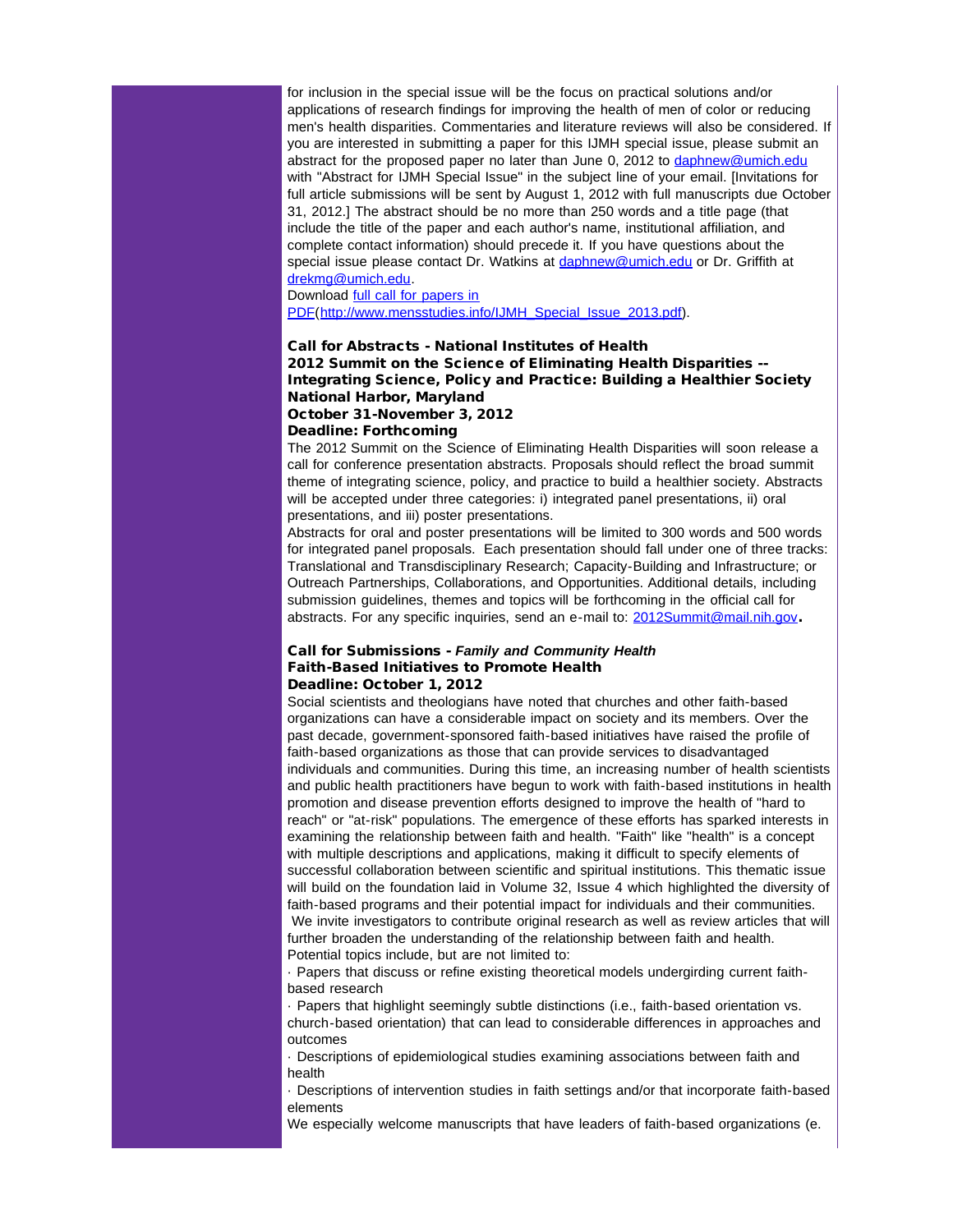# g., pastors) as contributing authors.

# About the Editors

Marino A. Bruce, PhD, MDiv, is a sociologist whose research explores the intersection of race, gender, and behavior as they relate to the initiation and progression of chronic disease among African American males. He has published a number of peer-reviewed articles about prominent health issues in the African American community including obesity, hypertension, kidney disease, infant mortality, violence, alcohol use, and substance abuse. Dr. Bruce is also a seminary-trained, ordained Baptist Minister who has recently joined Gramercy Research Group as Director of Research and Operations where he is charged with contributing to the firm's faith-based scientific enterprise as well as developing innovative ways to: strengthen coalitions between faith and research communities; translate research findings to clergy and congregations; and develop principles for conducting faith-based research in African-American communities. Melicia C. Whitt-Glover, PhD, FACSM, President & CEO of Gramercy Research Group, is an epidemiologist and exercise scientist whose seeks to understand methods to increase adoption and maintenance of health-related behaviors, primarily physical activity and nutrition, among at-risk populations. Her work is based on principals of community-based participatory research and is primarily set in faith-based institutions and other community-based organizations (e.g., schools, worksites). Dr. Whitt-Glover is currently conducting one of the largest faith-based research studies in the country focused on promoting physical activity among African American churches. Dr. Whitt-Glover's publications have focused on physical assessment; physical activity patterns among racial and ethnic minority groups; and development, implementation, and evaluation of behavioral interventions focused on physical activity and nutrition. Submissions: Before submission authors should carefully read over the journal's Author Guidelines, which are located at

<span id="page-7-0"></span>[http://journals.lww.com/familyandcommunityhealth/Pages/informationforauthors.aspx](http://r20.rs6.net/tn.jsp?t=yorpzpjab.0.ptyxzpjab.5gytkqcab.1&ts=S0753&p=http%3A%2F%2Fjournals.lww.com%2Ffamilyandcommunityhealth%2FPages%2Finformationforauthors.aspx). Prospective authors should submit an electronic copy of their complete manuscript through the journal's system at [http://www.editorialmanager.com/fch/](http://r20.rs6.net/tn.jsp?t=yorpzpjab.0.rtyxzpjab.5gytkqcab.1&ts=S0753&p=http%3A%2F%2Fwww.editorialmanager.com%2Ffch%2F) no later than October 1, 2012.

#### [back to top](#page-0-1)

# CAREER DEVELOPMENT

### American Public Health Association 2013 APHA Public Health Fellowship in Government Deadline: April 9, 2012

The deadline for applications (including CV and three letters of recommendation) for the [2013 APHA Public Health Fellowship in Government](http://r20.rs6.net/tn.jsp?t=yorpzpjab.0.vtyxzpjab.5gytkqcab.1&ts=S0753&p=http%3A%2F%2Faction.apha.org%2Fsite%2FR%3Fi%3DbZxUHOT2reRGlEGbwZwXpA) is Monday, April 9, 2012. Applications and additional information are available on our [website.](http://r20.rs6.net/tn.jsp?t=yorpzpjab.0.9tyxzpjab.5gytkqcab.1&ts=S0753&p=http%3A%2F%2Faction.apha.org%2Fsite%2FR%3Fi%3DLxNeZBy3dCXJXRM2oC33PQ) Please note there are two steps to the application process and both parts must be completed by April 9. Please forward this email to anyone who you believe may be eligible and interested. For more information, contact Charlene Bright at [charlene.bright@apha.org](mailto:charlene.bright@apha.org)

# Centers for Disease Control and Prevention, National Center for Health Statistics, Office of Research and Methodology

Chief of the Statistical Research and Survey Design Staff In the near future, I am planning to advertise a job opening for the Chief of the Statistical Research and Survey Design Staff (SRSDS) within the Office of Research and Methodology (ORM) at the National Center for Health Statistics (NCHS; [http://www.cdc.gov/nchs\)](http://r20.rs6.net/tn.jsp?t=yorpzpjab.0.5tyxzpjab.5gytkqcab.1&ts=S0753&p=http%3A%2F%2Fwww.cdc.gov%2Fnchs). I would appreciate your spreading the word and/or sending me the names of people I should inform of this opening. SRSDS, the largest group of research statisticians within NCHS, conducts statistical research relevant to NCHS and elsewhere, and provides technical assistance primarily to the various programs within NCHS but also outside of NCHS. Recent areas of work by SRSDS include the redesign of NCHS surveys, methods for modeling and analyzing survey data, smallarea estimation, combining information from multiple data sources, quality control, statistical disclosure limitation and protection of confidentiality, handling missing data, and statistical computing. SRSDS is currently expanding its staff and activities (as budget allows). The Chief of SRSDS will have opportunities to hire and develop staff, to help shape the direction of the staff's, ORM's, and NCHS's activities, and to conduct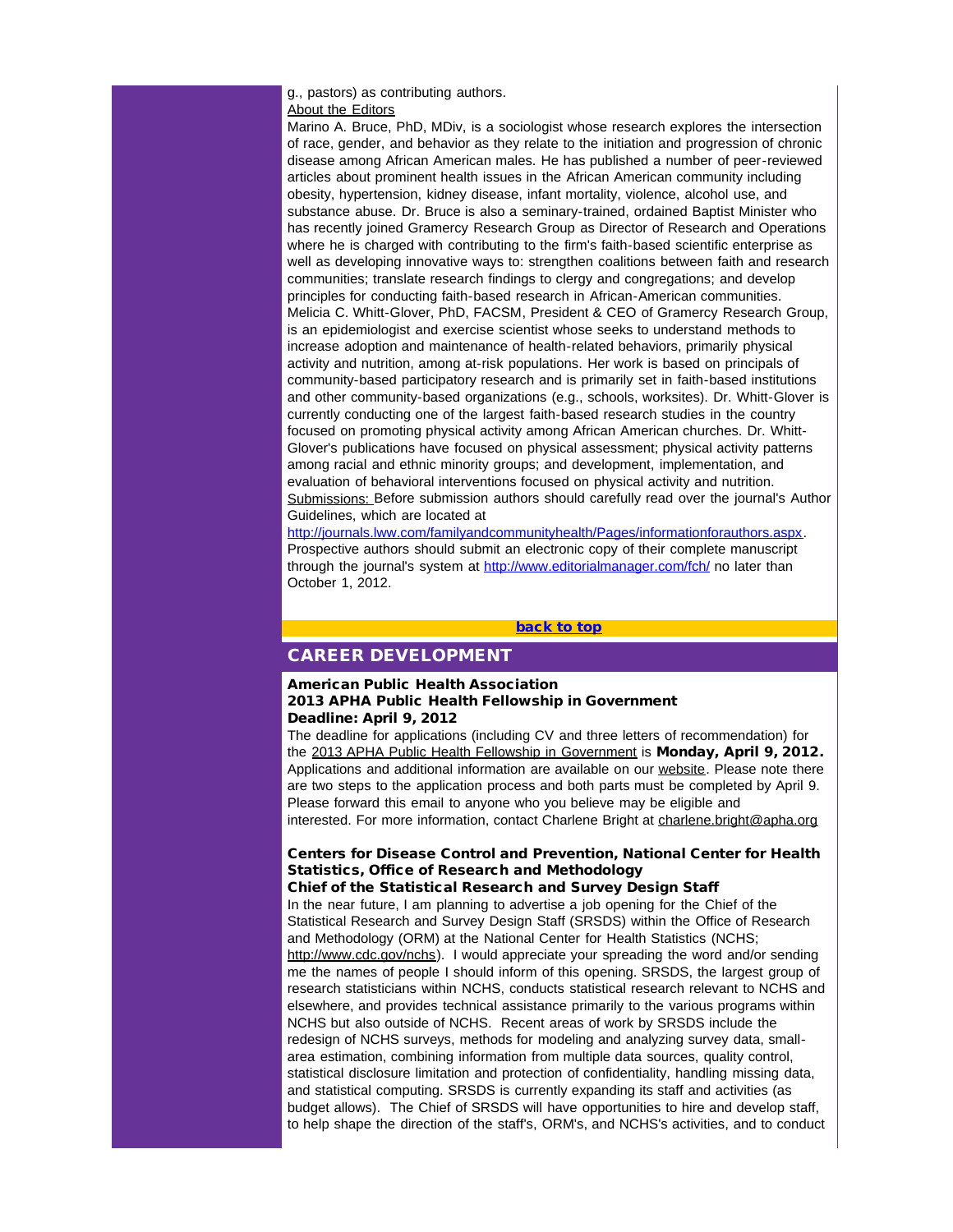personal research and technical assistance. This is a high-level and important position within NCHS. A brief outline of the responsibilities of the Chief of SRSDS is as follows:

Plan, develop, organize, and direct a program of statistical research, particularly relevant to NCHS, but also to the Centers for Disease Control and Prevention, the Department of Health and Human Services, and the Federal statistical system.

Plan, develop, organize, and direct a program of technical assistance and collaboration, particularly for other programs within NCHS, but also for programs outside of NCHS.

Conduct individual and collaborative research and technical assistance. Present such work to the scientific community through participation in seminars and conferences, and through publications, particularly those that are peer-reviewed.

Establish and maintain collaborative partnerships with outside researchers and professional associations.

Supervise a staff of roughly 10-20 statisticians. This includes, but is not limited to, hiring new staff members; assigning and evaluating staff work; advising and mentoring staff members; developing internal staff procedures; and recommending and approving travel and training for staff members.

Together with other leaders within ORM, participate in considering issues and developing programs relevant to ORM and NCHS as a whole.

ORM conducts methodological research and provides technical assistance within as well as outside of NCHS. It has two staffs in addition to SRSDS: the Questionnaire Design and Research Laboratory, which conducts research and technical assistance in the areas of questionnaire design and testing; and the Research Data Center, which provides researchers with secure access to NCHS's restricted-access data as well as technical assistance, while protecting the confidentiality of the respondents and records. Collaboration between staffs within ORM is encouraged. For further information, please contact Nathaniel (Nat) Schenker), Associate Director for Research and Methodology, at [nschenker@cdc.gov](mailto:nschenker@cdc.gov) or 301-458-4483.

### Centers for Disease Control and Prevention Statistician (Health) Deadline: April 25, 2012

The incumbent will function as an assistant to the Confidentiality Officer with the following responsibilities: Assist management in the day to day operations of the agency's Confidentiality Office. Review documents for compliance with NCHS confidentiality and privacy requirements. Manage and maintain database of Designated Agent Agreements, including notification of agreement expiration and confirmation of final disposition of data. Manage and maintain non-disclosure agreements as well as assist with development of confidentiality training materials. Prepare periodic reports on status of NCHS data use agreements, Designated Agent Agreements, and Freedom of Information Act (FOIA) activities. The incumbent will also assist with the Agency Disclosure Review Board (DRB) activities which include planning meetings, taking notes, and maintaining record of decisions on data under consideration for public release. Assist in reviewing DRB submissions and make recommendations with respect to public release data. Identify and work with appropriate personnel to prepare responses for FOIA requests which include tracking FOIA requests and preparing biannual report relating to FOIA activity. Assists in developing standard operating procedures and developing training materials for FOIA responders.

MP (Inside Govt.)HHS-CDC-MP-12-620599 -

[http://www.usajobs.gov/GetJob/ViewDetails/312309100](http://r20.rs6.net/tn.jsp?t=yorpzpjab.0.cuyxzpjab.5gytkqcab.1&ts=S0753&p=http%3A%2F%2Fwww.usajobs.gov%2FGetJob%2FViewDetails%2F312309100) DE (Outside Govt.)HHS-CDC-DE-12-620608 - [http://www.usajobs.gov/GetJob/ViewDetails/312308900](http://r20.rs6.net/tn.jsp?t=yorpzpjab.0.euyxzpjab.5gytkqcab.1&ts=S0753&p=http%3A%2F%2Fwww.usajobs.gov%2FGetJob%2FViewDetails%2F312308900)

# City Harvest, New York City, New York Director of Program Evaluation

[http://www.cityharvest.org/contact/jobs/director-of-program-evaluation/](http://r20.rs6.net/tn.jsp?t=yorpzpjab.0.huyxzpjab.5gytkqcab.1&ts=S0753&p=http%3A%2F%2Fwww.cityharvest.org%2Fcontact%2Fjobs%2Fdirector-of-program-evaluation%2F) Now serving New York City for more than 30 years, City Harvest is the world's first food rescue organization, dedicated to feeding the city's hungry men, women, and children. This year, City Harvest will collect 33 million pounds of excess food from all segments of the food industry, including restaurants, grocers, corporate cafeterias, manufacturers, and farms. This food is then

delivered free of charge to nearly 600 community food programs throughout New York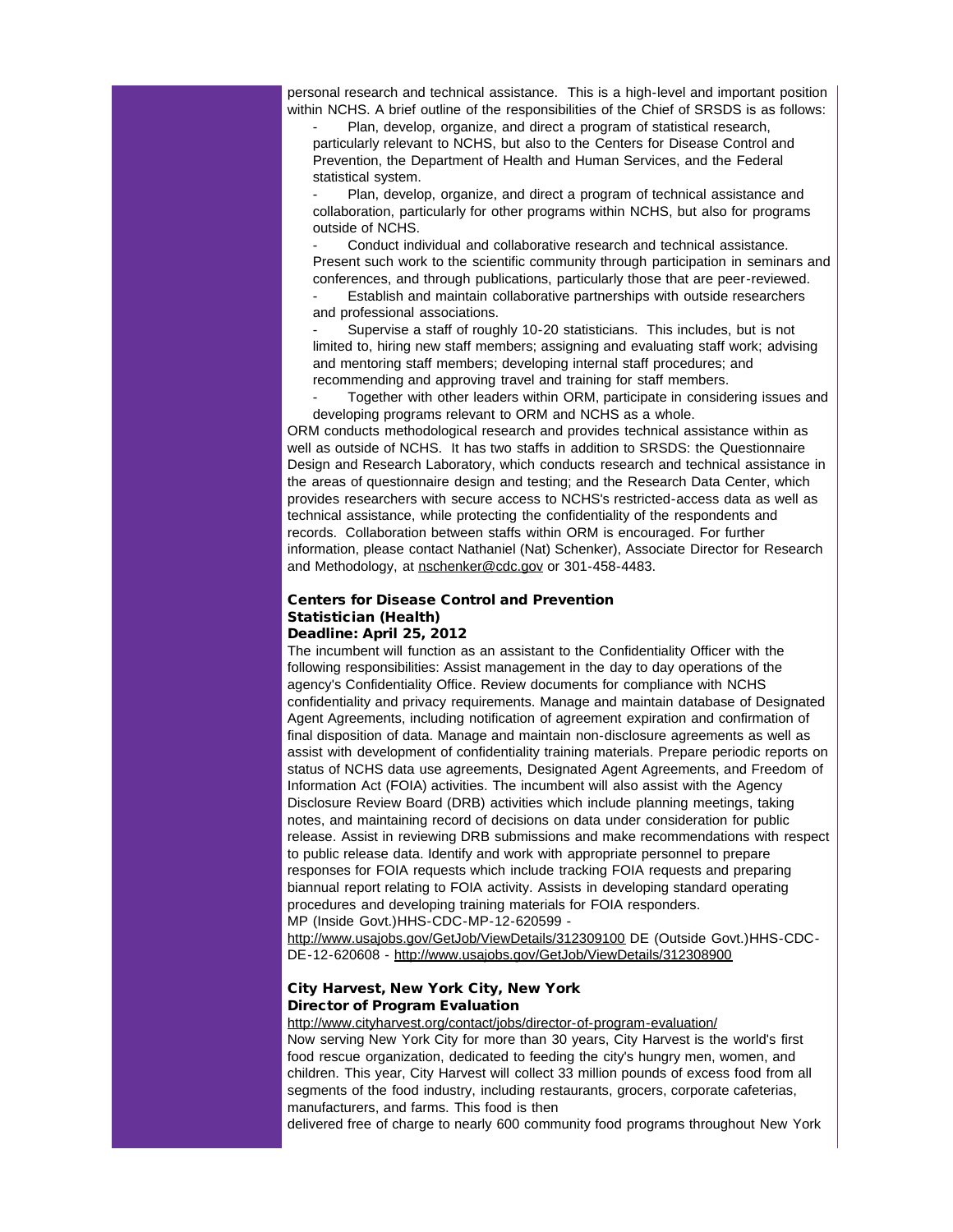City using a fleet of trucks and bikes as well as volunteers on foot. Each week, City Harvest helps over 300,000 hungry

New Yorkers find their next meal. While meeting the immediate need for food in the five boroughs, City

Harvest ensures hungry New Yorkers have the food they need on an ongoing basis, identifying communities with high rates of poverty and diet-related diseases for additional support. Healthy Neighborhoods targets supplemental deliveries of free fresh produce to these areas in combination with a unique mix of nutrition education and other programs to increase supply and demand for affordable, nutritious food. In partnership with local residents and organizations, City Harvest is working towards the vision of healthy, food secure neighborhoods. City Harvest is seeking a hands-on Director of Program Evaluation who will be responsible for leading program evaluation efforts for City Harvest's innovative Healthy Neighborhoods Initiative. The successful candidate will be a self-motivated, independent individual with a strong nonprofit program evaluation background who is interested in successful practical implementation of complex program initiatives. The candidate should bring expertise in evaluation methodologies and familiarity with findings in several areas, including obesity, dietary health, food access, and community capacity. The candidate will be responsible for communicating complex evaluation findings in a compelling and accessible way to key stakeholders and ensuring that City Harvest remains part of the national dialogue around food access and obesity prevention.

Key Responsibilities:

. Lead all program evaluation efforts for a variety of programs focused on food access, nutrition education and hunger relief.

. Identify and develop strong working partnerships with research partners such as universities to deliver in-depth, rigorous but practical program evaluation initiatives. . Build upon existing data collection instruments and methodologies to generate optimal data to measure progress in achieving program outcomes.

. Lead a small team in the design, project management and analysis of program evaluation data and clearly communicate key findings to a variety of stakeholders including program staff, funders,

community practitioners and senior staff.

. Contribute to program design and development of theories of change, and serve as a thought partner to program team leaders.

. Manage a team of two staff responsible for data collection and entry, database management and inter-departmental communication.

. Work with program team to share and interpret findings, and lead efforts to adopt practices of a "learning organization."

. Maintain familiarity with ongoing research in relevant fields.

. Identify opportunities to position City Harvest as a leader in this arena and contribute to the knowledge of what works.

. Represent City Harvest in sharing research findings with other organizations

(conferences, publications, etc.).

. Manage departmental budget.

Requirements: ... PhD in public health or related field.

. 5-7 years of nonprofit program evaluation experience with increasing responsibilities. . In-depth knowledge of research findings and methodologies in the areas of obesity, dietary health, food access, and community capacity.

. Outstanding expertise in diverse quantitative and qualitative program evaluation methodologies.

. Excellent in project management and deadlines driven.

. Outstanding ability to work independently and collaboratively with diverse groups of people, and to successfully navigate organizational politics.

. Supervisory management experience desirable.

. Outstanding in working in partnership with other organizations to deliver meaningful results.

. Solutions driven, with the ability to see a complex project through from conception to completion.

. Excellent judgment and ability to prioritize resources where they will be most useful.

. Ability to view the larger picture and strategize how to consistently improve systems. . Excellence in ability to communicate research and evaluation findings in laymen's

terms.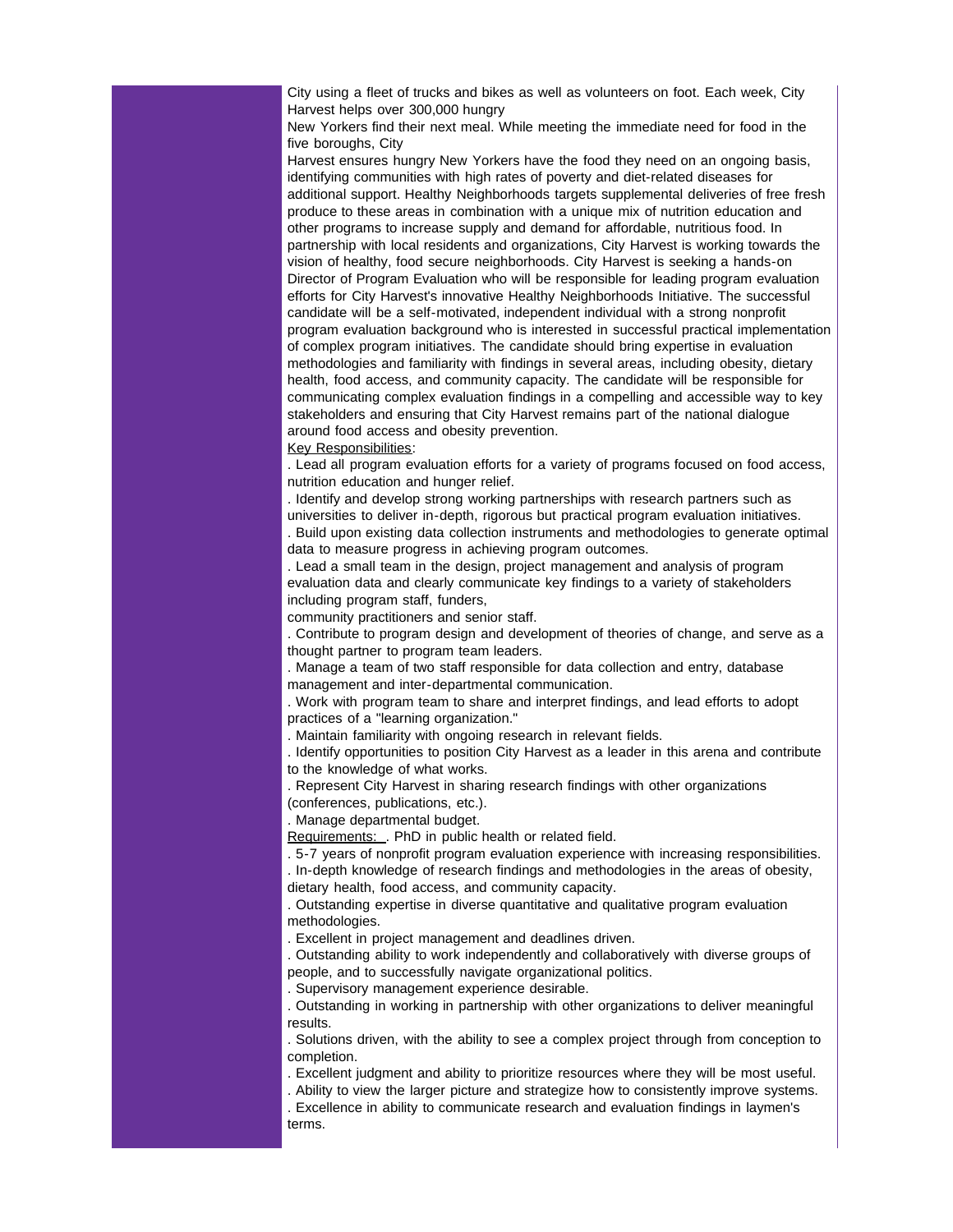. Responsive and comfortable working in a fast-paced, high accountability environment.

. Outstanding written and verbal communication skills.

. Active listener.

Please submit your resume and cover letter with salary requirements to [hr@cityharvest.org.](mailto:hr@cityharvest.org) Please include Director of Program Evaluation in the subject line. Qualified candidates will be contacted by phone and/or email. City Harvest conducts background checks and writing and computer

literacy tests for final candidates for this position.

#### Community Catalysts, Boston, MA Senior Policy Analyst

Community Catalyst is a national not-for-profit consumer advocacy organization working to build a health justice movement. Based in Boston MA, the organization develops new approaches to strengthen the voices of consumers and communities, organize vulnerable constituencies, and build the kinds of organizations and coalitions that can advocate effectively for health care reforms. Community Catalyst staff members work with consumer and community groups in more than 30 states that are advocating for - and winning - health policy and system reforms which benefit consumers. Additional information about Community Catalyst can be found at [www.communitycatalyst.org.](http://r20.rs6.net/tn.jsp?t=yorpzpjab.0.q6znv6cab.5gytkqcab.1&ts=S0753&p=http%3A%2F%2Fwww.communitycatalyst.org%2F) We are currently recruiting for a Senior Policy Analyst to work out of our Boston office. The ideal candidate will be a self-starter with a combination of analytical and communication skills and most importantly, committed to making a difference. *This position will focus on providing leadership around policy analysis and strategic advice related to children's health to consumer advocates and other stakeholders at both the federal and state levels.* As part of the organization's policy team, the Senior Policy Analyst will collaborate closely with the Project Director for Community Catalyst's children's health project. Secondary responsibilities will include providing policy support to the organization as a member of Community Catalyst's policy team. Community Catalyst staff members are well-known experts in health policy, organizational development, community organizing, law, communications, and strategic planning. They provide advice, information, and tools that help communities, consumer groups, providers, foundations, and progressive policymakers work together to lead health systems change. We offer competitive salaries, generous paid time off, a robust benefits package and the opportunity to work with our partner organizations that join with us in the work of health care advocacy. For more information about this position, please visit the Employment Opportunities section of our website at:

[http://www.communitycatalyst.org/about\\_us/jobs?id=0005.](http://r20.rs6.net/tn.jsp?t=yorpzpjab.0.luyxzpjab.5gytkqcab.1&ts=S0753&p=http%3A%2F%2Fwww.communitycatalyst.org%2Fabout_us%2Fjobs%3Fid%3D0005)

# Congressional Black Caucus Foundation, Inc. CBCF Congressional Fellows Program & CBCF Louis Stokes Urban Health Public Policy Fellows Program Deadline: May 23, 2012

Congressional Program Description:Fellows work in congressional member and committee offices, attend leadership development seminars, complete a community service project and produce policy papers. During the first-year office placement, fellows gain invaluable experience as they assist in the development of legislative and public policy initiatives in CBC Member Offices. Fellows work 40 hours per week on a range of staff assignments, including legislative analysis, responding to constituent mail, drafting talking points and speeches for members, and coordinating logistics and public testimony for Congressional hearings. During the second half of the program, fellows transition to a congressional committee. The committee placement complements their experience in a member's office and provides the fellows with a full view of the legislative process.

Louis Stokes Program Description: The Louis Stokes Urban Health Policy Fellows Program is a 20-month policy training and leadership development program that targets early to mid-level policy professionals who are committed to eliminating health disparities nationally and globally. CBCF Louis Stokes Fellows receive health policy training while working in a CBC Member's office as well on a congressional committee. Typically, they spend ten months working in a congressional member's office and the remaining ten months working on a congressional committee that focuses on health-related issues. CBCF complements the fellows' policy training on the Hill by providing opportunities to improve and develop leadership skills so they can be more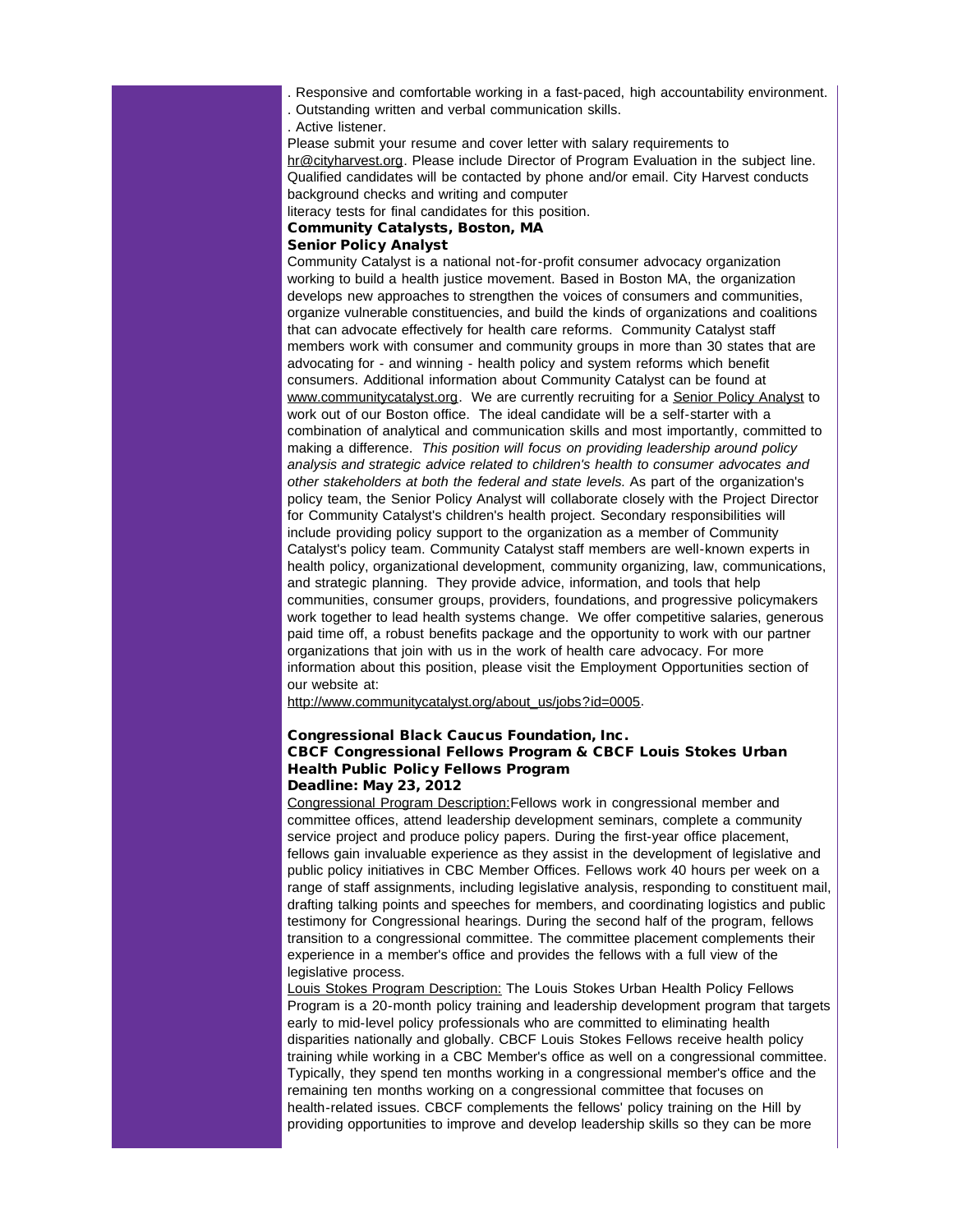effective in their professional roles. Benefits: \$40,000 annual salary with benefits Program Dates: September 10, 2012-May 23, 2014 Qualifications:

\* U.S. citizen or permit to work in the U.S.

\* Graduate/professional degree completed before start of program

\* Familiarity with the legislative process, congress, and the Congressional Black **Caucus** 

\* Demonstrated interest in public policy and commitment to creating and implementing policy to improve the living conditions of underserved and underrepresented individuals For more information and to apply online, please visit [www.cbcfinc.org/fellowships](http://r20.rs6.net/tn.jsp?t=yorpzpjab.0.muyxzpjab.5gytkqcab.1&ts=S0753&p=http%3A%2F%2Fwww.cbcfinc.org%2Ffellowships).

# CUNY School of Public Health at Hunter College (Epidemiology and Biostatistics - EPI/BIOS)

### Associate or Full Professor Job ID: 5416

The City University of New York (CUNY) has successfully established an accredited School of Public Health (SPH), headquartered in East Harlem. This SPH has identified the following priority areas on which to focus its teaching research and service efforts: urban health, chronic disease prevention and management, population aging and health equity. The CUNY SPH is a consortium of the public health programs at Hunter (East Harlem campus), Brooklyn, and Lehman Colleges, and the CUNY Graduate Center. The CUNY SPH offers a range of CEPH-accredited MPH and DPH degree programs, including an MPH in either epidemiology or biostatistics and a DPH in epidemiology. This 9-month, salaried tenure-track appointment at the rank of either Associate or Full Professor will be made at Hunter College, beginning September 2012. Visit the website for more details: [http://www.cuny.edu/site/sph.html.](http://r20.rs6.net/tn.jsp?t=yorpzpjab.0.nuyxzpjab.5gytkqcab.1&ts=S0753&p=http%3A%2F%2Fwww.cuny.edu%2Fsite%2Fsph.html)

Key responsibilities include:

\* Strengthening and further developing the biostatistics training component of the EPI-BIOS MPH program.

\* Providing support to the school-wide MPH and DPH program.

\* Leading and seeking funding with interdisciplinary research teams.

\* Teaching graduate courses in biostatistics and helping to develop new courses aligned with the EPI-BIOS program, as needed.

Minimum Qualifications: Doctorate in biostatistics, or similar field in the social or natural sciences (e.g., statistics, epidemiology, public health, medicine). Also required are a demonstrated track record of proficiency in teaching both introductory and advanced biostatistics (or near equivalent course material)

at the graduate level, interest in and potential for productive scholarship or creative achievement, and desire to collaborate with others for the good of the EPI-BIOS Program and the CUNY SPH.

Compensation: Commensurate with qualifications and experience within the salary range for

the title:

\* 9-month salary for Associate Professor: \$55,602 - \$88,418

\* 9-month salary for Full Professor: \$68,803 - \$106,071

Salary offers will be commensurate with academic rank, experience, academic accomplishments and national reputation.

Instructions on how to apply for a position at CUNY:

[http://cuny.edu/employment/cunyfirst/CUNYfirst-application.html](http://r20.rs6.net/tn.jsp?t=yorpzpjab.0.puyxzpjab.5gytkqcab.1&ts=S0753&p=http%3A%2F%2Fcuny.edu%2Femployment%2Fcunyfirst%2FCUNYfirst-application.html).

# Earthjustice, Washington, DC Environmental Health Advocate

Earthjustice is the legal backbone for the environment. Founded in 1971, we annually represent nearly 400 non-profit organizations for free in over 250 cases that promote a clean energy future, preserve our natural heritage, and safeguard our health. Earthjustice has nine regional offices, an international program, a legislative team and a communications team. We represent coalitions that drive broad environmental protection, prevent irretrievable losses, and ensure that environmental laws are put to work. Our experience and distinguished track record enable us to mount strategic and effective campaigns that result in lasting environmental protection. This position in Earthjustice's Policy and Legislation Department provides legislative and administrative strategy development and implementation on environmental health issue priorities for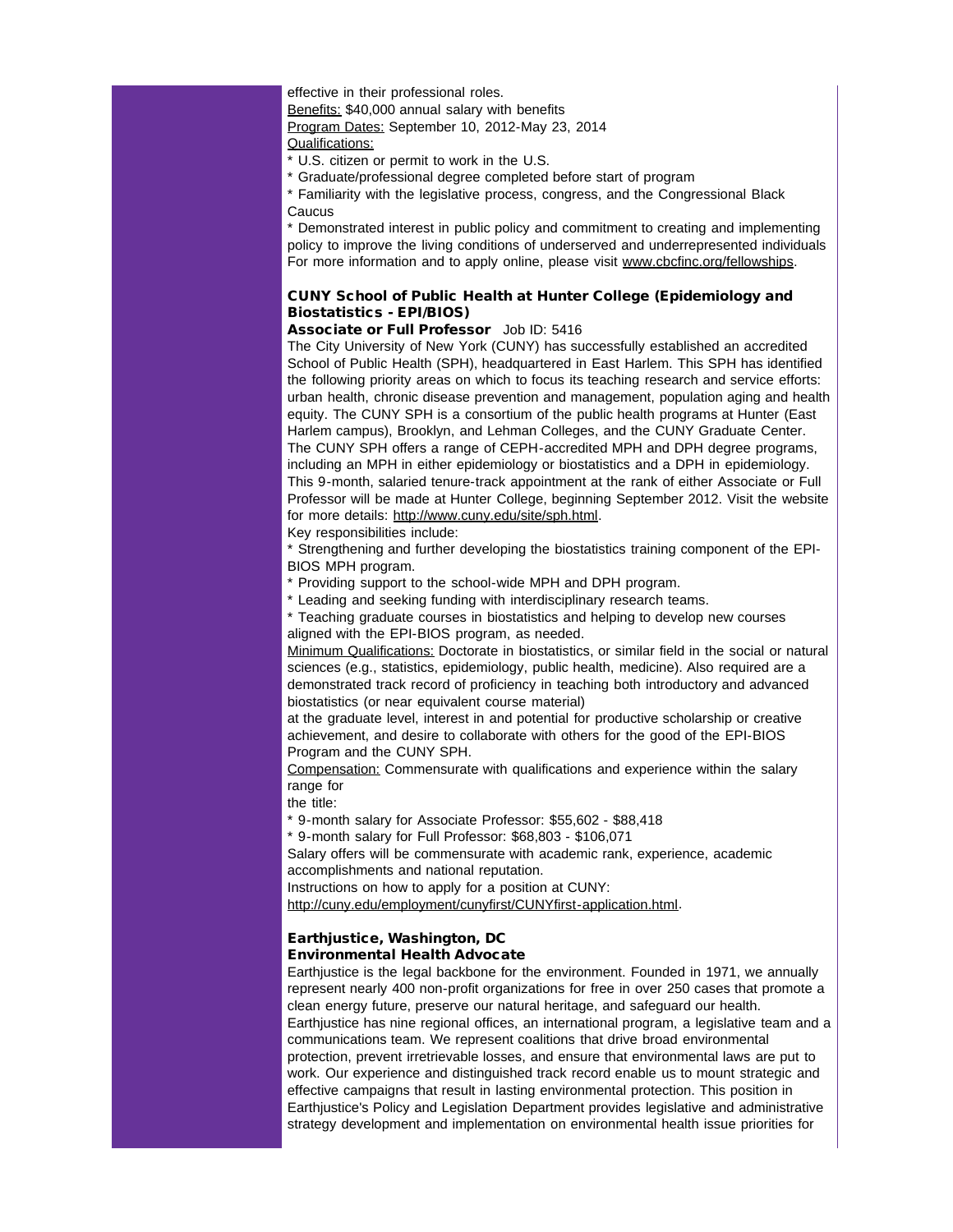Earthjustice (e.g. toxics, pesticides, hazardous waste) assigned by Supervisor. **Essential Duties and Functions: Development and implementation of legislative and** administrative strategies relating to assigned issues. Directly lobbies Congress and the Administration. Tracks legislation relating to assigned issues. Develops lobby and education materials. Develops or assists in developing media strategies with Communications Department and conducts media outreach on assigned issues. Tracks legislation and policy initiatives relating to assigned issues. Perform policy and legislative analysis. Represent Earthjustice in coalitions. Represents Department on Earthjustice practice groups related to assigned issues. Liaison with Earthjustice Litigators working on assigned issues. Educate the Administration and Congress on key legal challenges and rulings. Based on experience, serve as spokesperson for Earthjustice on assigned issues.

Requirements: Bachelors or Masters in related environmental field, JD a plus. Demonstrated experience working with the legislative process. Familiarity with administrative rulemaking process. Ability to handle multiple tasks, projects and deadlines. Excellent writing and oral communications skills. Ability to work in coalitions. Experience in working with media. Proven ability to work independently. Two to six years related policy or legal advocacy experience

Supervisory Responsibilities: Dependent on experience, this position may supervise projects and other efforts performed on assigned issues by Assistants, Interns or Contractors. For full position description and to learn more about Earthjustice visit www.earthiustice.org.

To Apply: Interested candidates should submit a resume along with cover letter to [jobs@earthjustice.org.](mailto:jobs@earthjustice.org) Please include "Environmental Health Advocate" in the subject line.

NO TELEPHONE CALLS WILL BE ACCEPTED.

## Food and Drug Administration, Center for Tobacco Products, Office of **Policy**

### Public Health Staff for Temporary and Permanent Positions

The Office of Policy, Public Health Data and Evaluation Branch at the Food and Drug Administration's Center for Tobacco Products (CTP) seeks public health-trained individuals for temporary and permanent positions to work on public health and policy analysis in support of the Center's public health mission. CTP is the Agency's newest Center, formed in 2009 with the passage of the Family Smoking Prevention and Tobacco Control Act. As a core component of CTP, the Office of Policy gathers information; analyzes public health data, policies and initiatives; evaluates outcomes; and works within the Center and beyond to help identify how CTP can operate within its statutory authority to reduce the harms of tobacco use as quickly and effectively as possible. Additional information available at

[http://www.fda.gov/TobaccoProducts/default.htm.](http://r20.rs6.net/tn.jsp?t=yorpzpjab.0.suyxzpjab.5gytkqcab.1&ts=S0753&p=http%3A%2F%2Fwww.fda.gov%2FTobaccoProducts%2Fdefault.htm) Staff within the Office of Policy handles highly complex and difficult assignments and work collaboratively to identify, analyze and resolve a broad range of public health and policy issues. Staff will work on multidisciplinary teams and on specific projects such as the review and synthesis of scientific literature; the development of summary papers and fact sheets on tobaccorelated public health data; the design and administration of research and policy studies; program evaluation; and policy development. Individuals must be highly skilled in written and oral presentation, as well as the ability to interpret and synthesize public health data. Experience in tobacco control is preferred but not required. Candidates ideally possess some familiarity with public health regulatory policy. At this time, the Office of Policy is seeking individuals for both short-term and long-term positions. In addition to permanent positions, opportunities include temporary fellowships for members of academia and other flexible or temporary arrangements, to include terms as short as several months. The Center for Tobacco Products is located in Rockville, Maryland, near Washington, DC. Individuals must be US citizens or authorized to work in the US. Completion of a background check is required prior to employment. Interested candidates should send a cover letter detailing their interests, résumé and short writing sample to: [Shawn.Fultz@fda.hhs.gov](mailto:Shawn.Fultz@fda.hhs.gov).

### JPB Foundation, New York

#### Senior Program Director for Poverty

Searching for Senior Program Director for Poverty for a new and sizable national foundation called the JPB Foundation based in New York. Building on the success and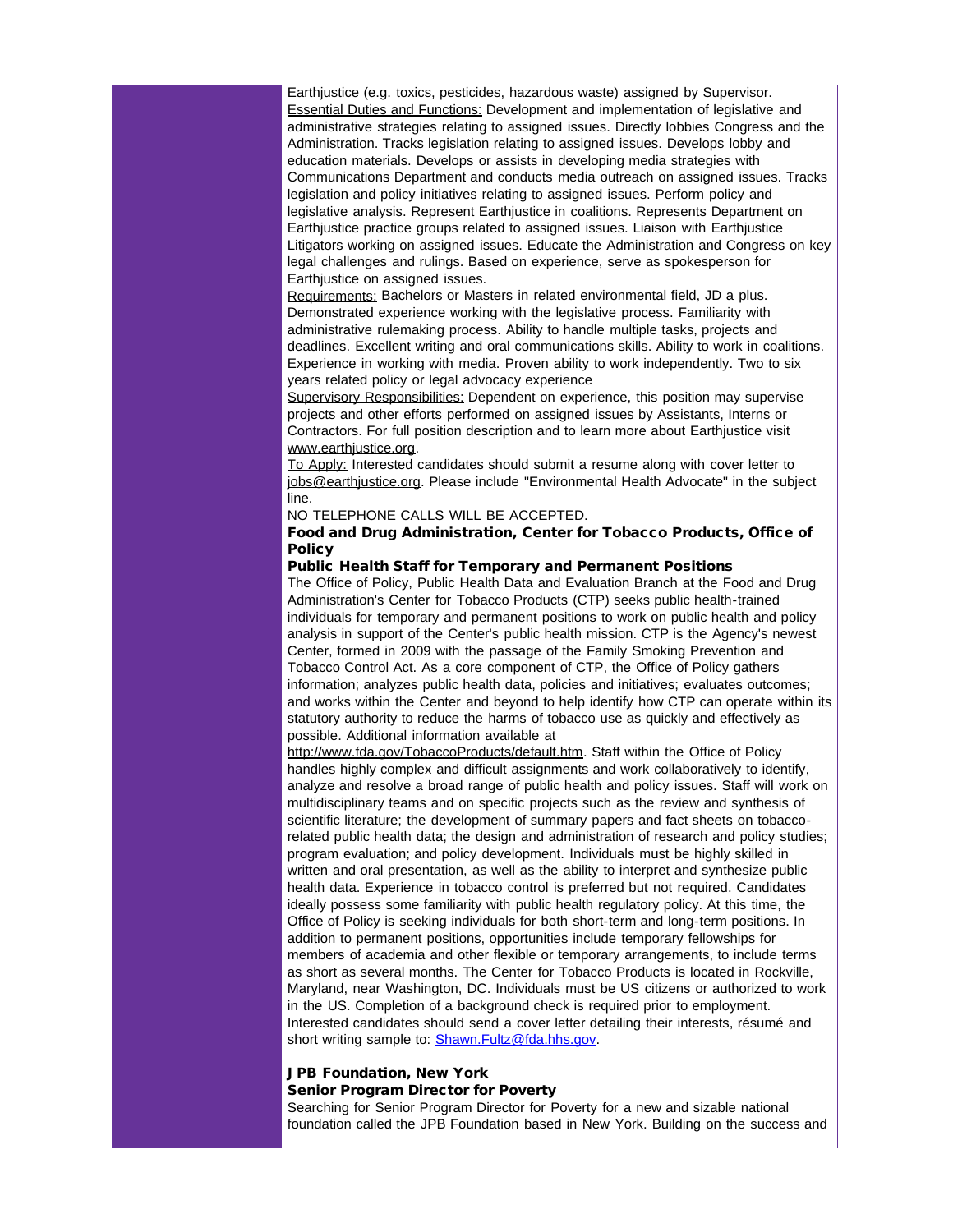track record of The Picower Foundation which operated from 1989 to 2008 and made \$268 million in grants over that period, the JPB Foundation was launched in 2011. This Foundation is funded through the bequest of Jeffry M. Picower under his Will, and is led by his wife Barbara Picower, continuing the Picower's long philanthropic legacy. Once it is fully funded in three to five years, the new Foundation's annual grantmaking budget will be between \$150-200 million. The JPB Foundation is committed to enhancing the quality of life in the United States through transformational initiatives that promote the health of our communities by creating opportunities for those in poverty, pioneering medical research, and enriching and sustaining our environment. It is governed by a six-member Board of Directors chaired by Barbara Picower. The JPB Foundation's Poverty program is guided by a six-member Poverty Advisory Board chaired by Lilliam Barrios-Paoli. The program builds on the lessons of the previous Picower Foundation's years of work to lessen the barriers that keep low income populations in poverty. The primary areas of focus include: democracy (civic participation/engagement and immigration rights), family planning (sexual and reproductive health) and diseases (developing protocols and management techniques for obesity, asthma, diabetes and other health risks that have a disproportionate impact in low-income populations.) Reporting to the President of the Foundation, this Senior Program Director will help articulate, shape, and implement a poverty program strategy and grant portfolio for the JPB Foundation. Working with a very smart, strategic, hands-on founder President, the ideal candidate will bring a commitment and broad knowledge of issues related to poverty, thought leadership, gravitas, maturity without ego, and a roll up your sleeves can-do mentality. S/he must be a strong communicator and relationship builder and have the ability to see the big picture and translate those ideas into hard strategies and action and provide strategic integration. Experience with an applied public health approach to problems of poverty and social justice could be particularly valuable and prior experience as a grantmaker would be helpful but is not required. Familiarity in a start-up environment and working with a living philanthropist/founder leader would also be beneficial. Contact: Rebecca M. Swartz Senior Associate Isaacson, Miller 263 Summer Street Boston, MA 02210 [www.imsearch.com](http://r20.rs6.net/tn.jsp?t=yorpzpjab.0.uuyxzpjab.5gytkqcab.1&ts=S0753&p=http%3A%2F%2Fwww.imsearch.com%2F) tel (617) 262.6500 x. 1819

fax (617) 262-6509

# National Council for Community Behavioral Healthcare Director, SAMHSA-HRSA Center for Integrated Health Solutions

The SAMHSA-HRSA Center for Integrated Health Solutions (CIHS) is a national training and technical assistance center dedicated to promoting the development of integrated primary and behavioral health services to better address the needs of individuals with mental health and substance use conditions, whether seen in specialty behavioral health or primary care provider settings. The Center serves SAMHSA's Primary and Behavioral Health Care Integration grantees and entities funded through HRSA to address the health care needs of individuals with mental illnesses, substance use and co-occurring disorders.

Position Purpose:The CIHS Project Director will provide overall leadership and project management to the Center's training and technical assistance activities. The position encompasses a wide range of administrative duties, functions and responsibilities with specific attention to the coordination of CIHS activities with internal leadership and Government Project Officers (GPOs). This position reports to the Executive Vice President.

Principle Responsibilities:

- Set an overall direction for the National Center team that fosters a culture of collaboration, accountability, and quality among the team members, consultants, and SAMHSA grantees
- Manage grant activities and financial resources responsibly and in keeping with federal guidelines
- Maintains consistent and proactive communication with GPOs regarding project planning, PBHCI grantee needs, and CIHS activities
- Ensure all training and technical assistance (TTA) is culturally sensitive and meets the specific needs of consumers including the unique needs of veterans and their families
- Oversee the internal and external performance systems to monitor and evaluate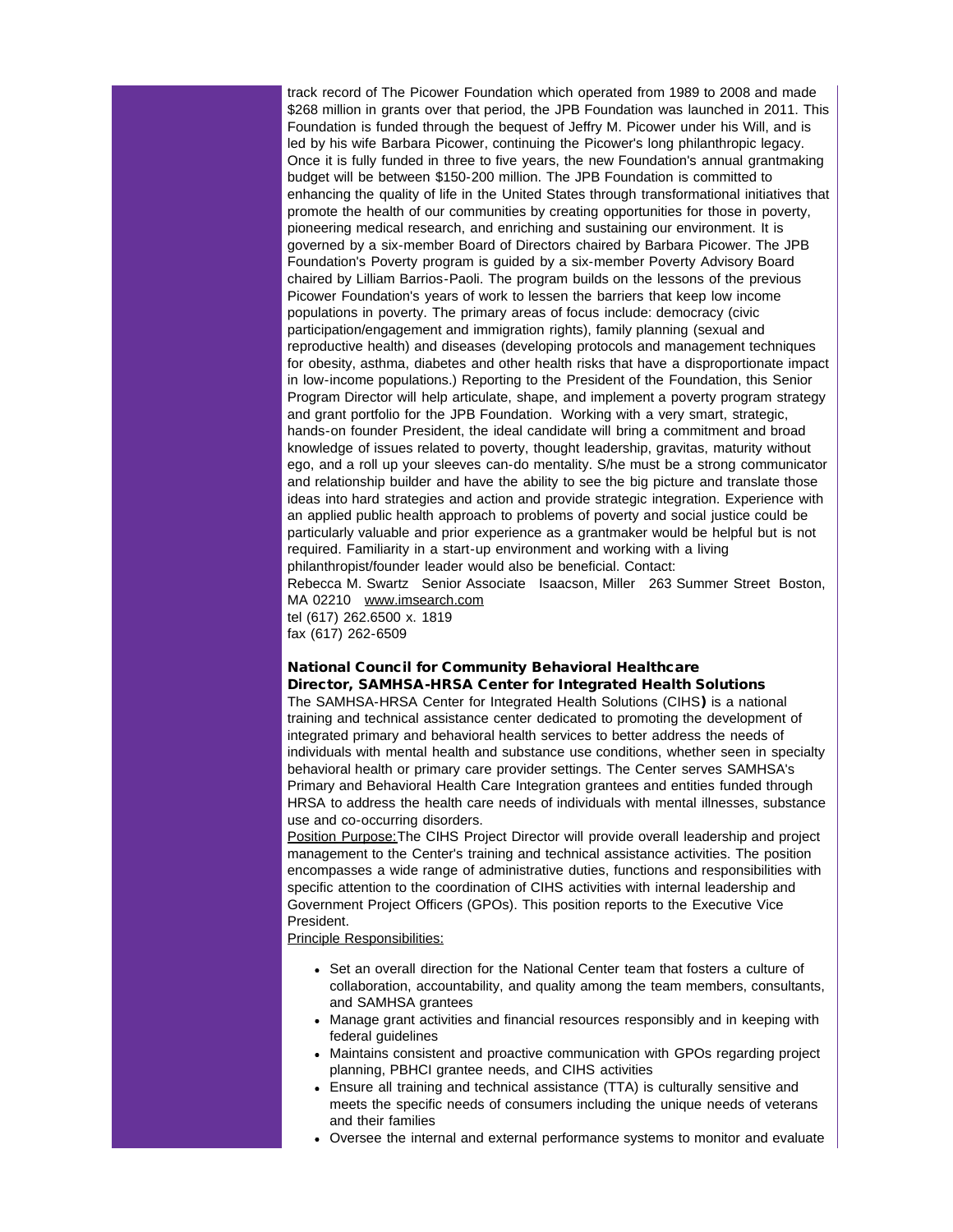all CIHS activities and ensure continuous improvement of the TTA provided

- Provide direction to project staff and consultants in the development of monthly reports, articles, and presentations to SAMHSA and external stakeholders
- Effectively represent CIHS at state, local, and national meetings and conferences and roster the development of new strategic partnerships and opportunities
- In collaboration with the SAMHSA-HRSA GPOs identify bidirectional integration trends and areas for dissemination and product development
- Provide supervision for the staff and consultants on development to projects and materials including reports, stakeholder meetings, communications and other grant deliverables

Minimum Skills Qualifications and Experience: Master's degree and/or ten plus years of health management experience preferred. Expertise and/or experience in project management, bidirectional integration, training and technical assistance, workforce development, cultural competencies, peer support and other recovery models. An ability to work cooperatively with diverse groups and individuals, attention to detail, demonstrated writing and verbal communication skills, a professional demeanor and ability to handle multiple tasks simultaneously are required.

To apply and for more information, contact:

Michelle M. Carrigan, Internet Researcher The Meyers Group, Executive Search Consultants [mmc@mr-themeyersgroup.com](mailto:mmc@mr-themeyersgroup.com) 301-625-5600 x3

National Health Women's Network, Washington, DC Director of Individual Giving

This position is responsible for overseeing NWHN's individual giving program, including efforts to build and maintain a strong membership base, increase major gifts, expand special events and develop an on-line giving. The director is expected to manage multiple projects simultaneously and be equally capable of providing vision, planning and hands-on engagement. Details at [http://nwhn.org/director-individual-giving.](http://r20.rs6.net/tn.jsp?t=yorpzpjab.0.xuyxzpjab.5gytkqcab.1&ts=S0753&p=http%3A%2F%2Fnwhn.org%2Fdirector-individual-giving)

## Stony Brook University, Graduate Program in Public Health Associate Professor of Preventive Medicine Descriptive Title:

Assistant/Associate Professor

REF#: F-7183-12-03 Budget

Campus: Stony Brook West Campus/HSC

Salary: Commensurate with experience

Required Qualifications: Ph.D. required prior to appointment. Background in Biostatistics or strong statistical training in an applied field (health economics, health services or clinical outcomes research, public policy research, demography, epidemiology, or other public health-related field). Mastery of advanced research methods including advanced statistical techniques and study design. Demonstrated ability to teach masters-level biostatistics sequence.

Preferred Qualifications: Experience working on multidisciplinary, collaborative population health projects. Postdoctoral training.

Responsibilities & Requirements: The Assistant/Associate Professor will be expected to teach the Biostatistics sequence in the MPH program, mentor graduate students, establish a funded research program and contribute to the mission of the Graduate Program in Public Health. The home academic

department of the successful candidate is negotiable within one of the five schools of the Health Sciences Center: Medicine, Nursing, Social Welfare, Dental Medicine, or Health Technology and Management.

Special Notes: This is a tenure track, 12 month, state-funded position with competitive salary and excellent benefits.\* FLSA Exempt position, not eligible for the overtime provisions of the FLSA. Internal and external search to occur simultaneously.

\*Anticipated Start Date:\* August 2012. The Graduate Program in Public Health is highly selective, and it is accredited by the Council on Education for Public Health (CEPH). \*This position is based on the availability of state funds.\*\* \*\*Review of applications will begin immediately and will continue until the position is filled. \* The selected candidate

must successfully clear a background investigation.

Application Procedure: Those interested in this position should submit a State employment application [http://bit.ly/HkrrLf](http://r20.rs6.net/tn.jsp?t=yorpzpjab.0.yuyxzpjab.5gytkqcab.1&ts=S0753&p=http%3A%2F%2Fbit.ly%2FHkrrLf), cover letter describing one's qualifications for the position, curriculum vitae, names and addresses for three references, and examples of written

work to: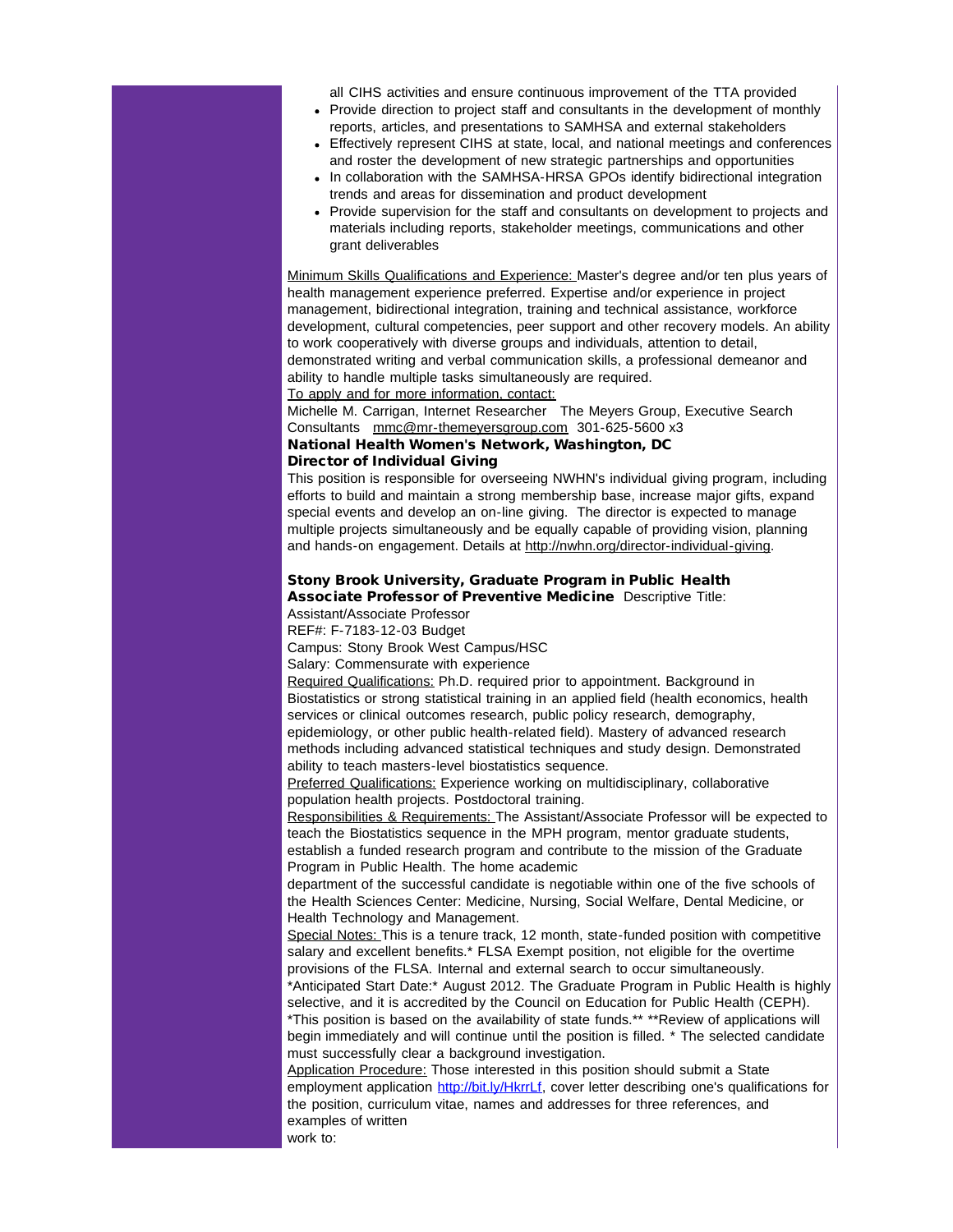Lauren Hale, Ph.D. Chair, Assistant/Associate Professor (7183) Search Graduate Program in Public Health Health Sciences Center, L-3, Room 071 Stony Brook University Stony Brook, NY 11794-8338 Fax#: (631) 444-3480

SUNY College of Old Westbury, The Health and Society Program, New York

## Assistant Professor Level (Tenure-track) Deadline: April 16, 2012

SUNY College at Old Westbury, The Health and Society program, an undergraduate public health program with a social determinants of health focus, invites applications for a tenure-track position at the Assistant Professor level beginning Fall, 2012. Candidates able to teach biostatistics strongly preferred. PhD, DrPH or equivalent in public health, sociology, psychology, social work or other related field required; salary competitive. The successful candidate will be committed to teaching, research, college service and campus life, and must be authorized to work in the United States. SUNY College at Old Westbury is a small, diverse public college with a mission of social justice, situated on 604 wooded acres on Long Island, 20 miles from Manhattan. Please send letter of application, CV, three letters of recommendation and a writing sample by April 16, 2012 to: SUNY College at Old Westbury, Office of Human Resources, Search Committee: HS-SU, P.O. Box 210, Old Westbury, NY 11568-0210. Application materials that do not exceed 15 pages may be emailed as Word attachments to [hrsearch@oldwestbury.edu.](mailto:hrsearch@oldwestbury.edu)

#### The Commonwealth Fund List of Available Health Policy Fellowships

Commonwealth Fund fellowship programs are designed to give promising young researchers the opportunity for in-depth study of various health care policy topics, working with investigators, policy analysts, government officials, and others in a number of U.S. and international settings. For more information please check [http://www.commonwealthfund.org/Fellowships.aspx.](http://r20.rs6.net/tn.jsp?et=1109622784655&s=1015&e=001c3iitatgx3WSeAPRUfZSM0FyS8CdWTlwu8iz2WaGQGETYjsebIwYz3FNLOpIF9LN7mD1onJViHNQSj0G0Fh7oMC99tjDxTD4cye19r3FWndpBGR9x56jXOFx6-rznCgx8gD2K07oPPSDggTTPC8kFw==)

# The Roberts Enterprise Development Fund (REDF)

Director of Evaluation and Knowledge, San Francisco Bay Area REDF is seeking a Director of Evaluation and Knowledge. REDF's Director of Evaluation and Knowledge leads the strategy and implementation of REDF's evaluation and knowledge initiatives. The seasoned professional REDF seeks will have opportunities to launch new knowledge and performance management practices at REDF, influencing the work of social entrepreneurs and venture philanthropists across the U.S. and beyond. The Director of Evaluation and Knowledge ensures the quality, relevance, and coordination of REDF's ground-breaking measurement practices, and serves as a REDF evaluation and knowledge "champion" both internally and externally. For more information, visit [http://www.broaderimpacts.org/lists/lt.php?](http://r20.rs6.net/tn.jsp?et=1109622784655&s=1015&e=001c3iitatgx3VkCJhABLpdDW-2dV9NR8rbiKKzNII11R3gTMhk-eipWQDFR7uwSkKBXjFqJY7B8xseBXBK4oMPZZhOl0YeGREEP7uZeWoPJVrcka-wy2vFHwv24y3JkkUK-T-m06FrTmse0uJ0ywLJjkY4XLaa40xj38H3QmqQYcI40etdMWv5iubjprGyUgOL) [id=ZEUNUQ5TTQpRTFAAUw%3D%3D.](http://r20.rs6.net/tn.jsp?et=1109622784655&s=1015&e=001c3iitatgx3VkCJhABLpdDW-2dV9NR8rbiKKzNII11R3gTMhk-eipWQDFR7uwSkKBXjFqJY7B8xseBXBK4oMPZZhOl0YeGREEP7uZeWoPJVrcka-wy2vFHwv24y3JkkUK-T-m06FrTmse0uJ0ywLJjkY4XLaa40xj38H3QmqQYcI40etdMWv5iubjprGyUgOL)

# University of Colorado Denver, Anschutz Medical Campus, Colorado School of Public Health

Injury and Violence Research

Tenure Track Assistant/ Associate Professor Nature of work: The Pediatric Injury Prevention, Education and Research (PIPER) Program represents a new partnership among Children's Hospital Colorado, the Colorado School of Public Health, the University of Colorado School of Medicine, and the Colorado Injury Control Research Center. The mission is to: "facilitate scientific discovery and evidence-based practice that increases safety, reduces injury and violence, and improves injury outcomes among children and adolescents." To help build the program, we are seeking up to three Assistant or Associate professors in the tenure track with expertise in one or more of these areas: injury/violence epidemiology, injury/violence intervention development and evaluation, and/or injury/violence policy research (including economics, political science, health services research) with a focus on problems affecting children and/or adolescents. The persons in these position(s) will work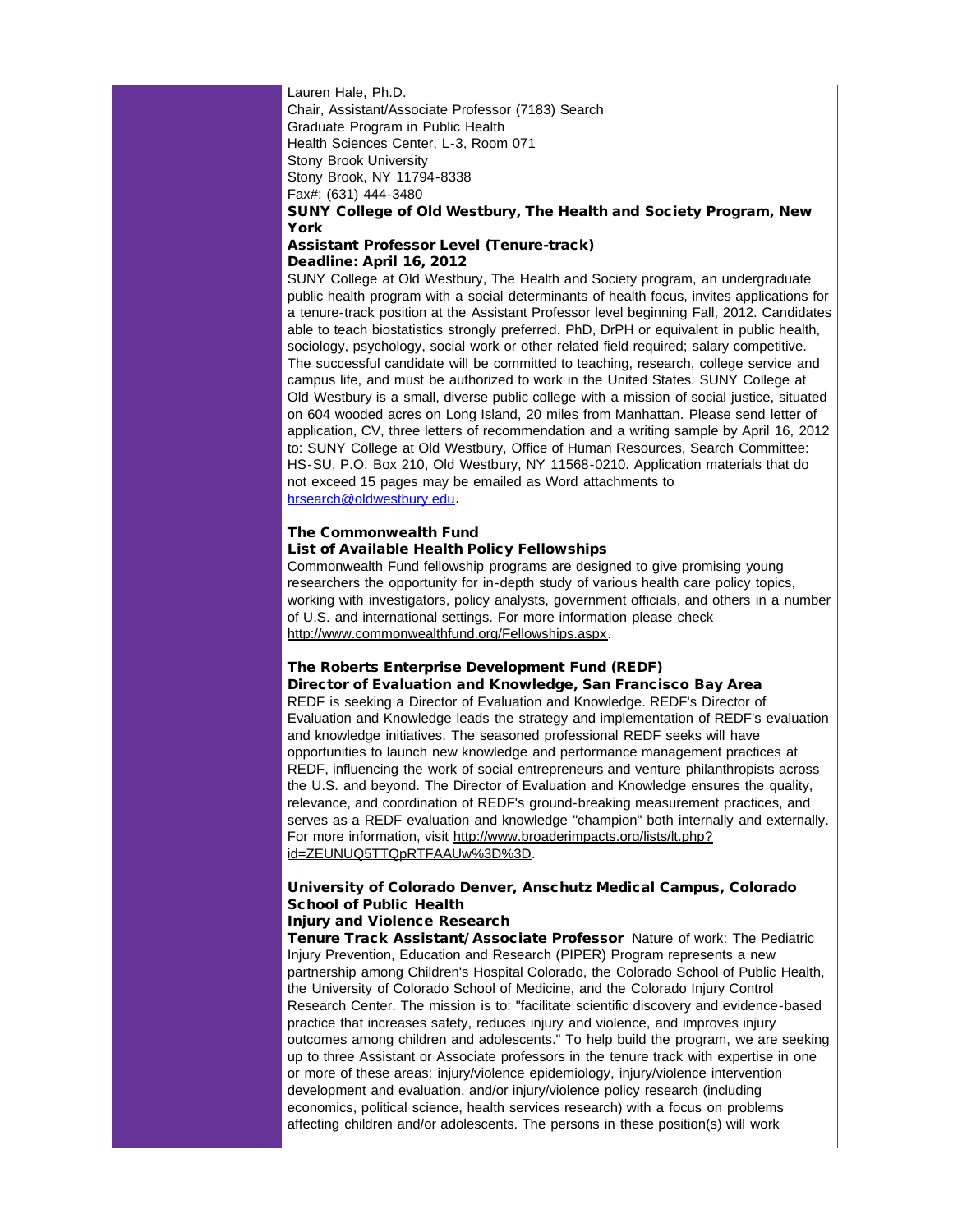collaboratively as part of a multidisciplinary group to expan d the focus on injury prevention. Candidates should have background in injury and/or violence research. Depending on the qualifications of candidates, faculty appointments will be considered by the following units: Department of Epidemiology, Department of Community and Behavioral Health, Department of Health Systems, Management and Policy, Department of Environmental and Occupational Health, and/or the Department of Pediatrics. The university has proudly positioned itself as one of the top urban research universities in the country, serving more than 30,000 undergraduate, graduate and health professions students in the Denver - Aurora area and online and awarding nearly 4,000 degrees each year. The renowned researchers and award-winning faculty of CU Denver offer more than 100 degree programs through 13 colleges and schools. In 2008 the University was awarded more than \$371 million in research grants and contracts. The new Anschutz Medical Campus includes over 5 million square feet of research, educational and clinical space on 227 acres. The Denver Campus is located in one of America's most vibrant urban centers, just steps from the Denver Center for Performing Arts, the LoDo District and the state capitol. On both campuses, students, staff and faculty have access to a broad array of academic, professional, community, recreational and cultural opportunities.

Professional Field: - Public health (including epidemiology, environmental health, occupational safety, health behavior, health policy, health services research). - Medicine (including pediatrics, adolescent medicine, emergency medicine, trauma surgery, preventive medicine)

- Social sciences (e.g., economics, political science, public policy, sociology, psychology)

Supervision Received: This position will report to the Chair of the appointing department under the primary appointment, and to the Director of the Children's Hospital Colorado Pediatric Injury Prevention, Education and Research Program

Supervision Exercised: Research staff employed to carry out injury and violence research, and others as assigned.

Examples of Work Performed: - Develop funding proposals to support research. - Conduct funded research consistent with the goals of Children's Hospital Colorado Pediatric Injury Prevention, Education and Research Program, addressing the occurrence and etiology on any of a range of topics in child and/or adolescent injury and violence and/or on the development, implementation, and evaluation of prevention programs and policies.

- Publish in peer-reviewed journals.

- Mentor Master's and Doctoral students in injury/violence prevention research and practice.

- Classroom teaching in areas matching interests and departmental needs.

- Engage with diverse professional colleagues working on injury and violence research and intervention evaluation projects.

Knowledge, Skills, and Abilities: - Experience in conducting epidemiologic injury and/or violence research, research on the development, implementation, and evaluation of injury-related programs and/or policies (including employment of approaches from economics, political science, or health services research).

- Knowledge of research methods suitable for injury studies.

- Experience in developing and managing research grants.

- Team orientation and skills for interdisciplinary collaboration.

- Experience teaching graduate students and/or residents and/or fellows.

Required Qualifications: a) A doctoral degree in public health or a closely related field with focus on injury and/or violence.

b) Experience in preparing funding applications for research and publishing research in the peer-reviewed literature.

c) Experience in conducting injury and/or violence research.

d) Research publications in injury and/or violence.

e) Demonstrated ability to develop and conduct research.

f) Teaching experience.

Preferred Qualifications: a) 1-2 years post-doctoral experience in injury research, with growing responsibility in grant development and grants management, or equivalent. b) Emphasis in prior work on child and adolescent injury/violence issues.

Salary Range: The salary for these position(s) has been established at \$85,000- 110,000, with the actual salary commensurate with skills and experience. The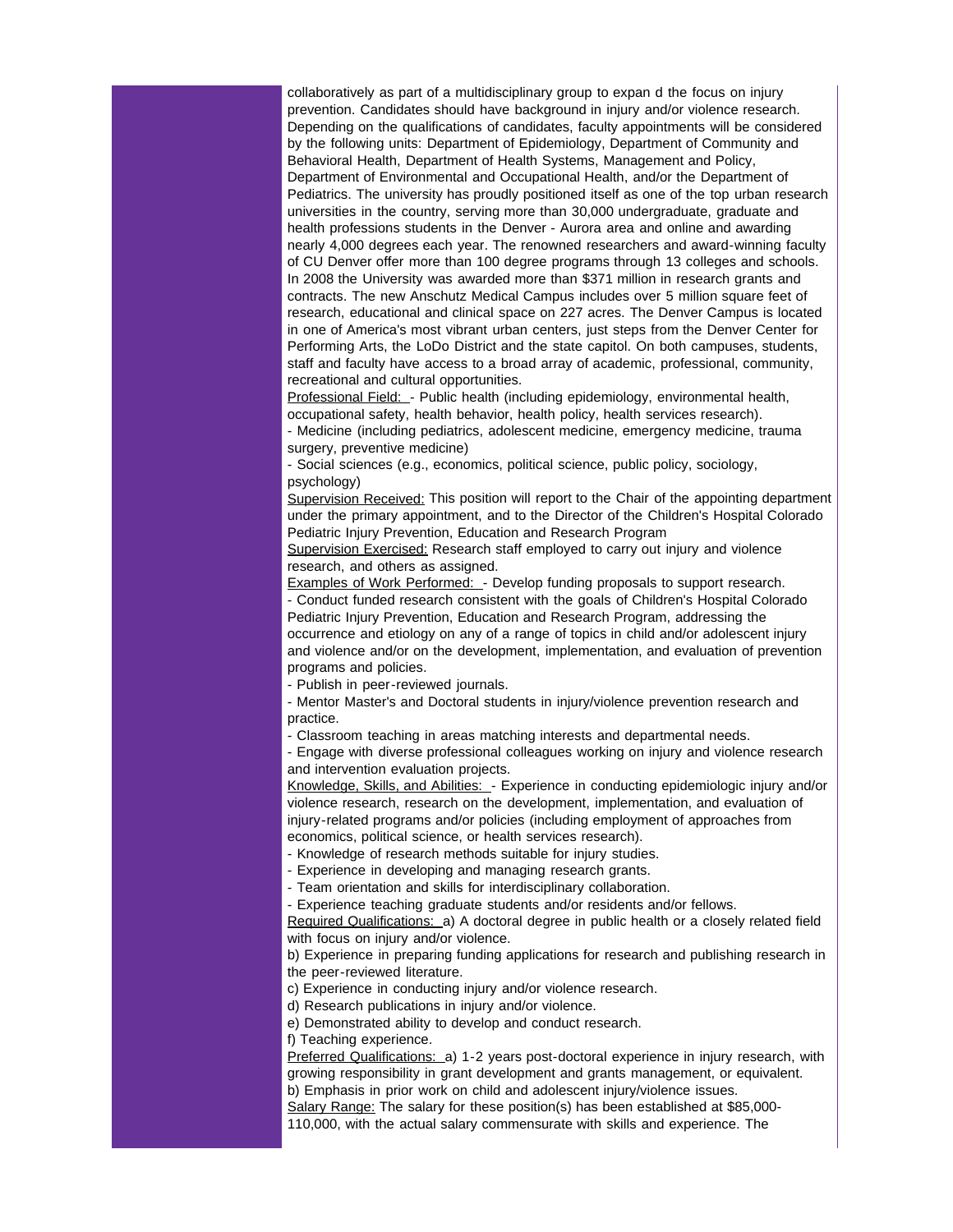University of Colorado offers a full benefits package. Information on University benefits programs, including eligibility, is located at http://www.cu.edu/pbs/. The posting # is: 816181.

Application procedures: Review of applications will begin February 15, 2012 and continue until position is filled. Applicants must apply online at [www.jobsatcu.com](http://r20.rs6.net/tn.jsp?t=yorpzpjab.0.9uyxzpjab.5gytkqcab.1&ts=S0753&p=http%3A%2F%2Fwww.jobsatcu.com%2F), job posting number 816181. Please do not submit any of your application material (via email) to the job posting contact.

Applicants must include: 1) A cover letter which specifically addresses the job requirements and outlines qualifications.

2) A current CV/resume.

3) The names, addresses, daytime telephone numbers and e-mail addresses for three professional references, in a separate document if not already listed on resume. Questions should be directed to Carol Runyan, PhD, Professor of Epidemiology, [carol.runyan@ucdenver.edu](mailto:carol.runyan@ucdenver.edu)

# University of Michigan, Center for Social Epidemiology and Population **Health**

Research Faculty Position The University of Michigan Department of Epidemiology invites applications for a Research Track Faculty position in the area of social epidemiology. Appointment as a Research Investigator, Assistant Research Scientist, or Research Assistant Professor will be made commensurate with experience. The new faculty member will join an active and productive research team on the social determinants of health and will play a lead role in NIH-funded research projects on neighborhood health effects, stress and cardiovascular disease, social environment by gene interactions, and health disparities generally. The position offers ample opportunities for publication, interdisciplinary collaboration, grant writing, interactions with students and postdoctoral fellows, and career development. Candidates should hold a PhD in epidemiology or related field and have experience with complex health databases. Experience in multilevel and longitudinal data analysis methods, neighborhood health effect s, and/or analyses of gene-by-environment interactions is a plus. The position is based at the Center for Social Epidemiology and Population Health (CSEPH) within the Department of Epidemiology at the University of Michigan School of Public Health. CSEPH offers ample opportunities for interdisciplinary research, mentoring of students, and development of new research projects. To apply, please provide a statement of current and future research plans, teaching philosophy and experience, and curriculum vitae to: Ana V. Diez Roux, Director, Center for Social Epidemiology and Population Health, Department of Epidemiology, 1415 Washington Heights, Ann Arbor, MI 48109-2029 or electronically to [adiezrou@umich.edu.](mailto:adiezrou@umich.edu) Review of applications will begin April 15, 2012 and continue until a suitable candidate is identified. Women and minorities are encouraged to apply and the University is supportive of the needs of dual career couples. The University of Michigan is an equal opportunity/affirmative action employer.

### University of Texas at Houston, School of Public Health Tenure-track Faculty Position in Healthcare Management

The University of Texas School of Public Health (UTSPH), invites applications for an open-rank, full-time tenure-track faculty position in healthcare management. The position is based in the Division of Management, Policy and Community Health, and the faculty member is expected to be a key contributor to our Fleming Center for Healthcare Management. We are seeking applicants who can conduct research and teach in the MPH and PhD programs in healthcare management. We are especially interested in candidates with teaching or research backgrounds in operations, strategy, information technology, and healthcare organizations that serve underserved and minority populations. Applicants must have an earned doctorate in health care management, business administration or health services research. Applicants should have a track record of generating external research funding and publishing peerreviewed publications, both of which are expectations for this position. This position will be available in the Fall of 2012. Our faculty and staff enjoy a work environment that supports diversity and inclusion in a dynamic learning and research environment. Interested applicants should complete the web application at: [http://jobs.uth.tmc.edu/applicants/Central?quickFind=88289.](http://r20.rs6.net/tn.jsp?et=1109622784655&s=1015&e=001c3iitatgx3XXhRA3ZJFLbhcrrMcdqR5Tgo-cdtol6UMb_uZWBBHJ8ARh7UEijlWbWy7fmE6yWD0X2IPfz6YvyrfIG4gvEw8mn47yHMhcmJBhODjEf8HIJ8Y5UujREMPjEZHwIjgI8TuGbvKsAnHDM46WQ69ddX5U_bng_mYdVIo=) Please attach a letter

describing qualifications and interests, a curriculum vitae, and contact information for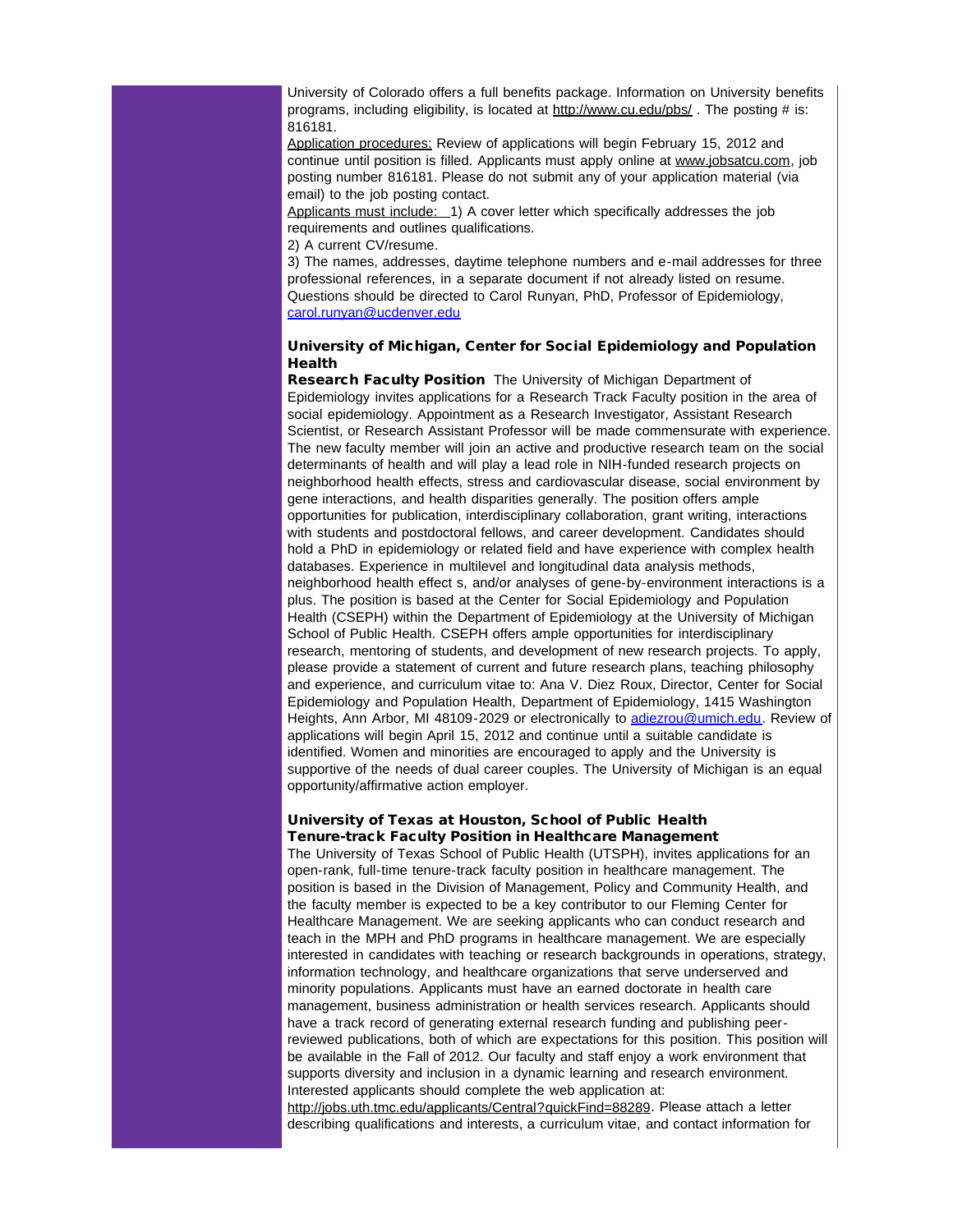three professional references to the web application. Address any questions to Jami L. Dellifraine, Ph.D., Chair Healthcare Management Faculty Search Committee, C/O Regina Fisher at [Regina.A.Fisher@uth.tmc.edu.](mailto:Regina.A.Fisher@uth.tmc.edu) Review of applications will begin immediately and continue until the position is filled. This is a security-sensitive position and thereby subject to Texas Education code §51.215. A background check will be required for the final candidate.

# Urban Institute

## Monitoring and Evaluation Specialist

Urban Instituteis seeking a Monitoring and Evaluation Specialist to provide technical services under USAID's 5-year Government, Accountability, Participation and Performance Program (GAPP) program in Uganda. The program will work at both the national and local level to improve efficiency, transparency and accountability in government. The primary goal of GAPP will be to increase participation, accountability and strengthen local governance for effective service delivery. To achieve this goal, GAPP will focus on three key components: strengthening national level government accountability institutions; improving local government revenue, procurement, financial, and planning systems; and building the capacity of CSOs and other non-state actors to participate in local governance. The Monitoring and Evaluation Specialist will provide technical oversight for the design, planning, and implementation of the project's performance monitoring system. The Monitoring and Evaluation Specialist will also provide technical assistance and capacity building in the use of data analysis to support decision making and accountability at the national and local government levels. Position may be based in Kampala or Gulu, with extensive in-country travel expected. Position is contingent upon project award. Only those major job duties necessary for proper job evaluation and/or labor market analysis have been included. Other duties may be assigned by the supervisor. For questions and to apply email [vblankenship@urban.org](mailto:vblankenship@urban.org).

### World Learning/SIT, International Honors Program IHP Program Director

Location: Open

Type: Full\_Time

Position #: 124914

Description: Positions Available: Currently accepting applications for the role of Program Director for the following programs:

- IHP Cities in the 21st Century - [http://www.sit.edu/studyabroad/ssa\\_cta.cfm](http://r20.rs6.net/tn.jsp?t=yorpzpjab.0.7uyxzpjab.5gytkqcab.1&ts=S0753&p=http%3A%2F%2Fwww.sit.edu%2Fstudyabroad%2Fssa_cta.cfm)

- IHP Health and Community - [http://www.sit.edu/studyabroad/ssa\\_hca.cfm](http://r20.rs6.net/tn.jsp?t=yorpzpjab.0.5uyxzpjab.5gytkqcab.1&ts=S0753&p=http%3A%2F%2Fwww.sit.edu%2Fstudyabroad%2Fssa_hca.cfm) Job Purpose: The Program Director is the academic director of one of the IHP thematic programs (including all "tracks" or "itineraries" that form part of an overall program) and is responsible for the management of all aspects of program delivery and support. IHP study abroad programs integrate experiential learning, cultural immersion, reciprocal community relations, and rigorous academic field study throughout its global learning community. IHP aspires to deliver the highest quality programming in international studies for participants. The Program Director oversees the entire student program experience and assures proper support. This includes selection and management of support staff, traveling faculty and Fellow, and country coordinators as well as development and management of program budgets. The Program Director reports to the Dean of Custom and Comparative Programs and collaborates with other IHP Program Directors and with administrative support carried out by various departments of World Learning (e.g., budget management, supervision of country coordinators, hiring, training and supervising traveling faculty and fellow, strategic planning, new program development, curricular oversight and development, and the safety and security of students). Considerable travel in the United States and abroad will be required in this position.

Key Responsibilities:

\* *Academic direction and administration*: Overall responsibility for developing and achieving the academic intent of the program. Ensure that faculty and country coordinators develop syllabi and curricula to achieve programs' student learning goals; ensure adherence to academic intent and policies; review and conduct follow-up on student evaluations; contribute to longer-term outcomes assessment; oversee student grade appeals. Develop and oversee the "Learning Community"

that builds positive interpersonal relationships between faculty, students and in-country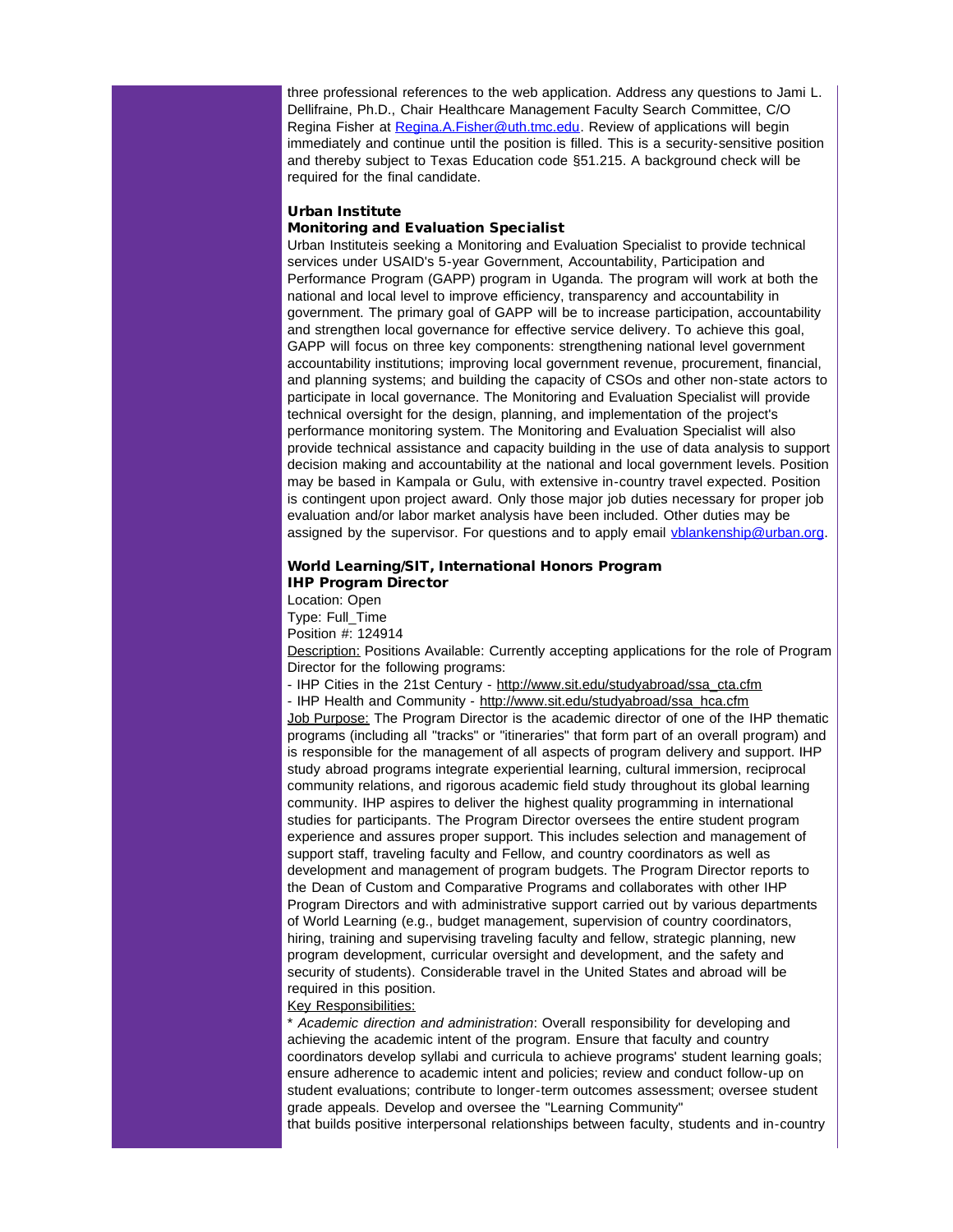participants on the program through active guidance by the Trustees' Fellow.

\* *Curriculum and program development and administration*: Initiate and supervise program and curricular development in accordance with defined strategic plans (this would include replacing countries on existing itineraries as well as developing new itineraries for inclusion under the thematic program); Coordinate and strengthen links between course curriculum and country programs; maintain academic integrity and quality experiential programming at the highest level; Oversight of program evaluation; overall responsibility for program budget management, contractual agreements with incountry implementation partners, HR oversight of hired personnel

\* *Staff supervision*: Oversee travelling faculty, fellows, and country coordinators in the delivery of the program; this includes travelling faculty and country coordinator selection, mentoring and training, managing staff performance on an ongoing basis during the program, and managing annual performance evaluations of country coordinators and travelling faculty; supervise Program Manager in the same IHP program and any other support staff for the program; Supervise hiring of Trustees Fellow training and evaluation; Supervision of the "launch"

and "retreat" periods of each itinerary on the program (may include personal participation or seconding of Program Manager or other staff to participate).

\* *Country-based knowledge*: Maintain in-depth knowledge of the economic, political and social situations of countries included in the IHP program as background for decision-making on academic pedagogy, program viability, risk assessment and student security; contribute to IHP and program-specific risk assessment and crisis management teams as needed in partnership with WL student affairs staff.

\* *Academic engagement*: Contribute to academic leadership within SIT Study Abroad and World Learning through research efforts and presentations at conferences and as identified and agreed upon in support of IHP's strategic plan.

\* *Institutional service*: Represent IHP and World Learning at appropriate professional conferences; participate in management of IHP through regular program director meetings and service on standing and ad hoc IHP management committees. Required Experience:

*Required Qualifications:*

\* Demonstrated understanding of field-based and/or experiential education pedagogy \* At least 5 years of professional experience in the thematic area of the program.

\* At least 3 years of significant experience in university or academic administration or the equivalent in international experience

\* Minimum one-year experience living and working abroad

\* College or university teaching experience

\* Supervisory experience, ideally of staff at distant locations

\* Articulate in use of oral and written English

\* Demonstrated support for diversity and inclusion

\* Excellent interpersonal communication skills

*Required Education:* Ph.D. or professional degree in the thematic area of the program. Additional Comments: Apply via the online application system by uploading your letter of interest and CV (including the contact information of three references)as one document saved as "program coordinator". For more information and to apply, visit [http://www.worldlearning.org/268.htm,](http://r20.rs6.net/tn.jsp?t=yorpzpjab.0.4uyxzpjab.5gytkqcab.1&ts=S0753&p=http%3A%2F%2Fwww.worldlearning.org%2F268.htm) scroll down and click on IHP Program Director.

# World Learning/SIT, International Honors Program Traveling Faculty, Health & Community

Type: Full-Time

Position #: 124504

Description: The International Honors Program (IHP), a program of World Learning/SIT, offers international, comparative study abroad programs. We are currently seeking traveling faculty members to join an interdisciplinary team of faculty, fellows, and host country coordinators for IHP's Health and Community Programs in Fall 2012 and Spring 2013. Each of the three four-month programs will take approximately 35 students from upper-tier colleges and universities to four countries to explore issues of health and community from a comparative perspective. Tentative itineraries are as follows: Fall 2012 (mid August to mid December): Switzerland, India, China and South Africa. - [http://www.sit.edu/studyabroad/ssa\\_hca.cfm](http://r20.rs6.net/tn.jsp?t=yorpzpjab.0.5uyxzpjab.5gytkqcab.1&ts=S0753&p=http%3A%2F%2Fwww.sit.edu%2Fstudyabroad%2Fssa_hca.cfm)

Spring 2013 #1 (early January to early May): USA, South Africa, Vietnam and Brazil - [http://www.sit.edu/studyabroad/ssa\\_hcb.cfm](http://r20.rs6.net/tn.jsp?t=yorpzpjab.0.avyxzpjab.5gytkqcab.1&ts=S0753&p=http%3A%2F%2Fwww.sit.edu%2Fstudyabroad%2Fssa_hcb.cfm)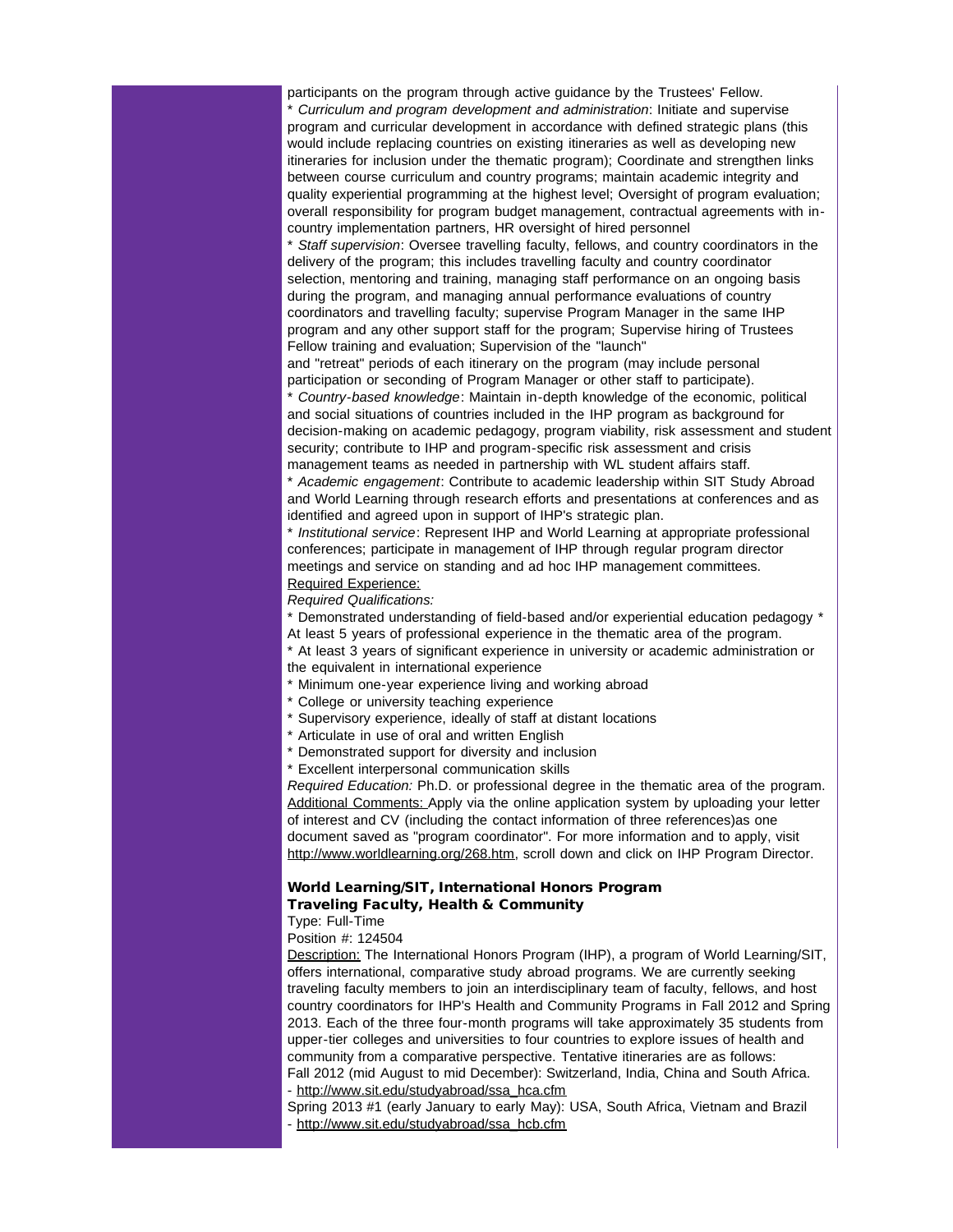Spring 2013 #2 (early January to early May): USA, Argentina, India and Mali - [http://www.sit.edu/studyabroad/ssa\\_hcc.cfm](http://r20.rs6.net/tn.jsp?t=yorpzpjab.0.bvyxzpjab.5gytkqcab.1&ts=S0753&p=http%3A%2F%2Fwww.sit.edu%2Fstudyabroad%2Fssa_hcc.cfm)

The programs are designed for students who wish to study the complex issues of health, community, and globalization from a comparative perspective. Our students come from diverse backgrounds and are typically working towards careers in public/global health, biomedicine, alternative medicine, international and community development and medical anthropology/sociology. The program combines homestays with local families, conventional coursework, guest speakers, site visits, and field-based case studies with community activists, government leaders, and representatives of intergovernmental and non- governmental organizations. IHP's learning model is inquiry-guided and experience-based. We strongly discourage students from bringing laptops, and ask faculty to gear assignments toward having students use the people, organizations and experiences they encounter as resources, in addition to assigned readings. For each of our programs, we are seeking a complementary team of two traveling faculty members who will facilitate learning and each teach two of the following courses (with possible areas of expertise noted):

\* Health and Globalization (expertise in political economy of health and aspects of globalization that affect health, such as health care reform, trade policy, migration, occupational health) \* Public Health: From Biology to Policy (public health practitioner or researcher, clinical or biological background desirable, epidemiology or related field also desirable) \* Health, Culture, and Community (medical anthropology or related field) \* Community Health Research Methods (experience in community-based research, including participatory methods, qualitative and quantitative methods and interdisciplinary approaches)

Required Experience: The ideal candidates should have: a) a Ph.D. (or clinical degree/MPH

equivalent) in a related field; b) expertise in two of the topic areas listed above and generalist knowledge across several areas of the curriculum; c) experience teaching at the college level and commitment to incorporating alternative (non-didactic) methods of teaching (i.e., methods that promote inquiry- and field-based learning, discussion, and self-reflection); d) research, practice, or consulting experience related to health in some part of the developing world (specific experience in some of the countries in the program desired); e) the physical stamina, psychosocial health, and sensibilities (flexibility, adaptability, collegiality, cross-cultural competence) needed to effectively participate in an intensive, team-oriented study abroad program in multiple countries, and; f) the ability and desire to support students throughout the study abroad experience both in and outside of the classroom.

<span id="page-20-0"></span>Required Education: The ideal candidates should have a Ph.D. (or clinical degree/MPH equivalent) in a related field.

Additional Comments: Apply via the online application system by uploading your letter of interest and CV (including the contact information of three academic references) as one document saved as "traveling faculty HC". In your letter of interest, please pay special attention to how you believe you would handle the conceptual, pedagogical, intercultural and interpersonal demands of a program like IHP's Health and Community. Please indicate your preference for fall or spring semester. For more information and to apply, visit [http://www.worldlearning.org/268.htm,](http://r20.rs6.net/tn.jsp?t=yorpzpjab.0.4uyxzpjab.5gytkqcab.1&ts=S0753&p=http%3A%2F%2Fwww.worldlearning.org%2F268.htm) scroll down and click on Traveling Faculty: Health & Community.

#### [back to top](#page-0-1)

# CONFERENCES AND EVENTS

### American Public Health Association Midyear Meeting The New Public Health - Rewiring for the Future Charlotte, NC

#### June 26-28, 2012

The American Public Health Association will bring together top public health leaders and officials for a Midyear Meeting focusing on *The New Public Health - Rewiring for the Future*. Join APHA June 26-28 in Charlotte, N.C. for a robust program that will look at the challenges and opportunities facing public health today. Registration and Housing are Now Open! Register before the April 19 early-bird deadline and save! All sessions will be held at the Westin Charlotte. A discounted rate of \$179 is available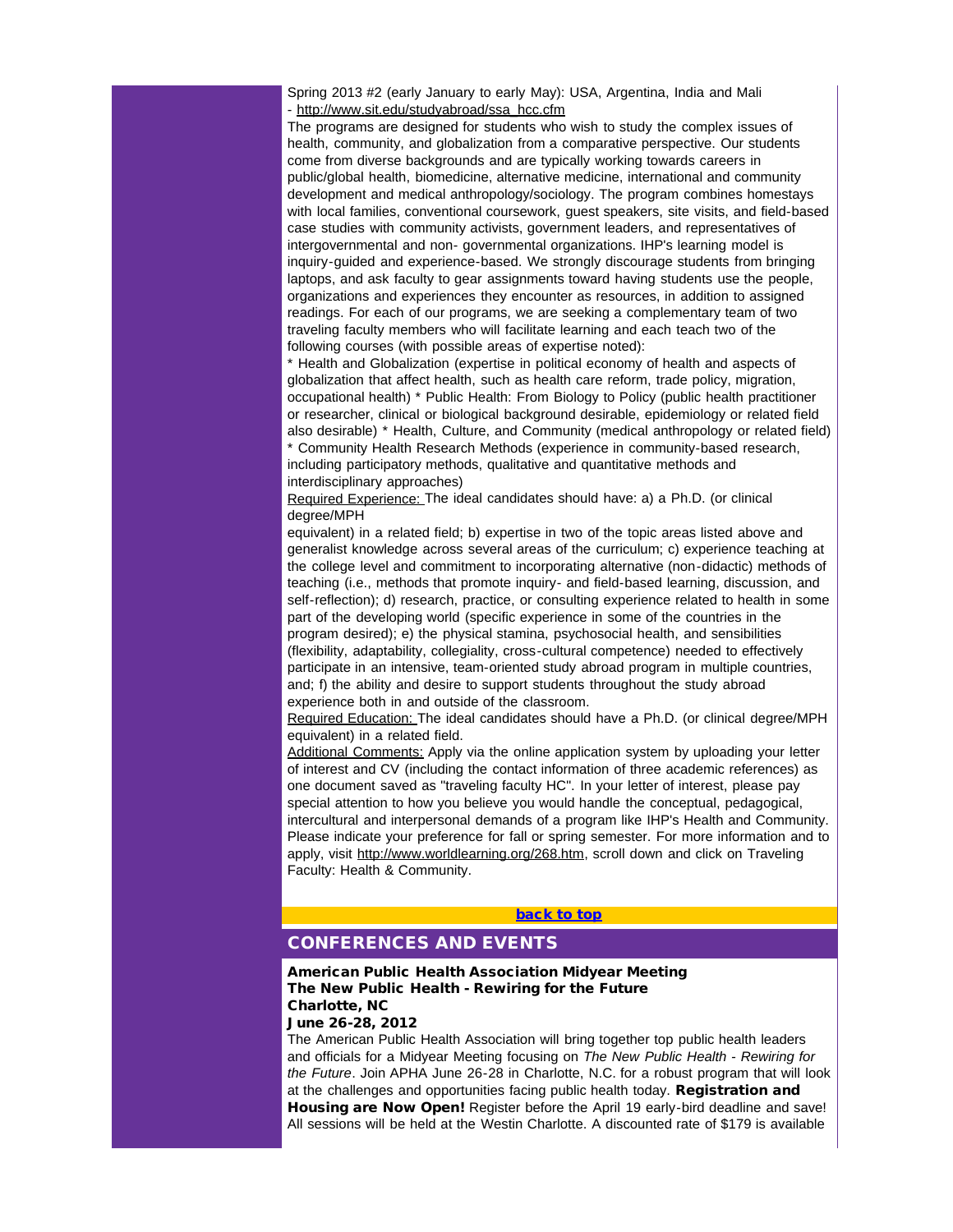for Midyear Meeting attendees. Complete your online registration and you will have the option to book a room at the discounted rate. To register:

# [http://www.apha.org/midyear/registration](http://r20.rs6.net/tn.jsp?t=yorpzpjab.0.cvyxzpjab.5gytkqcab.1&ts=S0753&p=http%3A%2F%2Fwww.apha.org%2Fmidyear%2Fregistration).

Sessions topics include:

- \* Workforce Development
- \* Health Information Technology
- \* Performance Improvement
- \* Public Health Messaging
- \* Funding Strategies
- \* Partnership Opportunities

Challenging times call for innovation. The public health population must come together to address the current crises and beyond. Gain insights and tools necessary to keep up with and anticipate changes to "rewire" the public health infrastructure. Find out more about the Midyear Meeting at [www.apha.org/midyear](http://r20.rs6.net/tn.jsp?t=yorpzpjab.0.dvyxzpjab.5gytkqcab.1&ts=S0753&p=http%3A%2F%2Fwww.apha.org%2Fmidyear).

## Community-Campus Partnerships for Health

# 15<sup>th</sup> Anniversary Conference

Houston, TX

# April 18-21, 2012

We hope you're planning to join us for Community-Campus Partnerships for Health's 15th anniversary conference, April 18-21 in Houston, TX! If you're promoting health or social justice through community-based participatory research, service-learning or community-academic partnerships, you'll gain new knowledge and practical skills while making lasting connections with like-minded colleagues. Hundreds of colleagues from 37 states and 4 continents are already registered for what promises to be our best conference yet! REGISTER TODAY at [http://bit.ly/uLxLPf!](http://r20.rs6.net/tn.jsp?t=yorpzpjab.0.6ejhb6iab.5gytkqcab.1&ts=S0753&p=http%3A%2F%2Fbit.ly%2FuLxLPf) Advance online registration rates end on April 10th. If you're not already a member of CCPH, you also get a oneyear individual premium membership when you register! Why do CCPH conferences consistently get rave reviews? The conference features hundreds of sessions, posters and exhibits that share innovative models, promising practices and lessons learned! The conference includes a unique site visit component that allows participants to get out into the community to visit local partnerships that are working on health and social justice issues! Pre-conference workshops are a cost-effective way to gain in-depth knowledge and skills. This year, for example, Nina Wallerstein and her team are leading an intensive workshop on "Methods & Measures to Evaluate the Effectiveness of CBPR Partnerships to Improve Health Equity." The conference creates an inclusive space where all are embraced for the knowledge, wisdom and experience they bring to the table. As a past conference participant observed, "This conference was one of the best few days of my life. I am going to capitalize on the amazing connections I made. It was very inspiring and the many workshops were of practical help to my work." Don't miss what Patricia Gail Bray, Executive Director of St. Luke's Episcopal Health Charities calls "the premier professional development event for those interested and involved in CBPR...we are thrilled that CCPH decided to hold it in our home city. " QUESTIONS? Visit the conference homepage at [http://bit.ly/hFPPlr](http://r20.rs6.net/tn.jsp?t=yorpzpjab.0.xx7wh6gab.5gytkqcab.1&ts=S0753&p=http%3A%2F%2Fbit.ly%2FhFPPlr) or contact Shelly Tolo at [toloevents@aol.com](mailto:toloevents@aol.com) or 1 (206) 962-0012. Connect with us on LinkedIn at http://bit.ly/hICqIL and Facebook at [http://on.fb.me/jn0tW2.](http://r20.rs6.net/tn.jsp?t=yorpzpjab.0.fvyxzpjab.5gytkqcab.1&ts=S0753&p=http%3A%2F%2Fon.fb.me%2Fjn0tW2)

# Centers for Disease Control and Prevention

# National Survey of Family Growth (NSFG) Workshop at Population Association of America (PAA)

"Union Square 22" room at the Hilton San Francisco Union Square hotel.

# Thursday, May 3, 2012 (6:30-8:00 pm)

The staff of the National Survey of Family Growth (NSFG) will conduct a workshop for researchers interested in using the NSFG at the PAA meetings. The workshop is free of charge and registration is not required. Since last year's PAA meeting, the National Center for Health Statistics (NCHS) has released public use data files containing data for a national sample of 22,682 men and women 15-44 years of age--the largest NSFG ever conducted. Public use files and an ACASI file are available free. Contextual data files are also available for a fee, and the workshop will describe how to obtain access to them. The workshop will begin with a broad overview of the survey, the data files, and how to obtain the data files. We will discuss how to find the variables you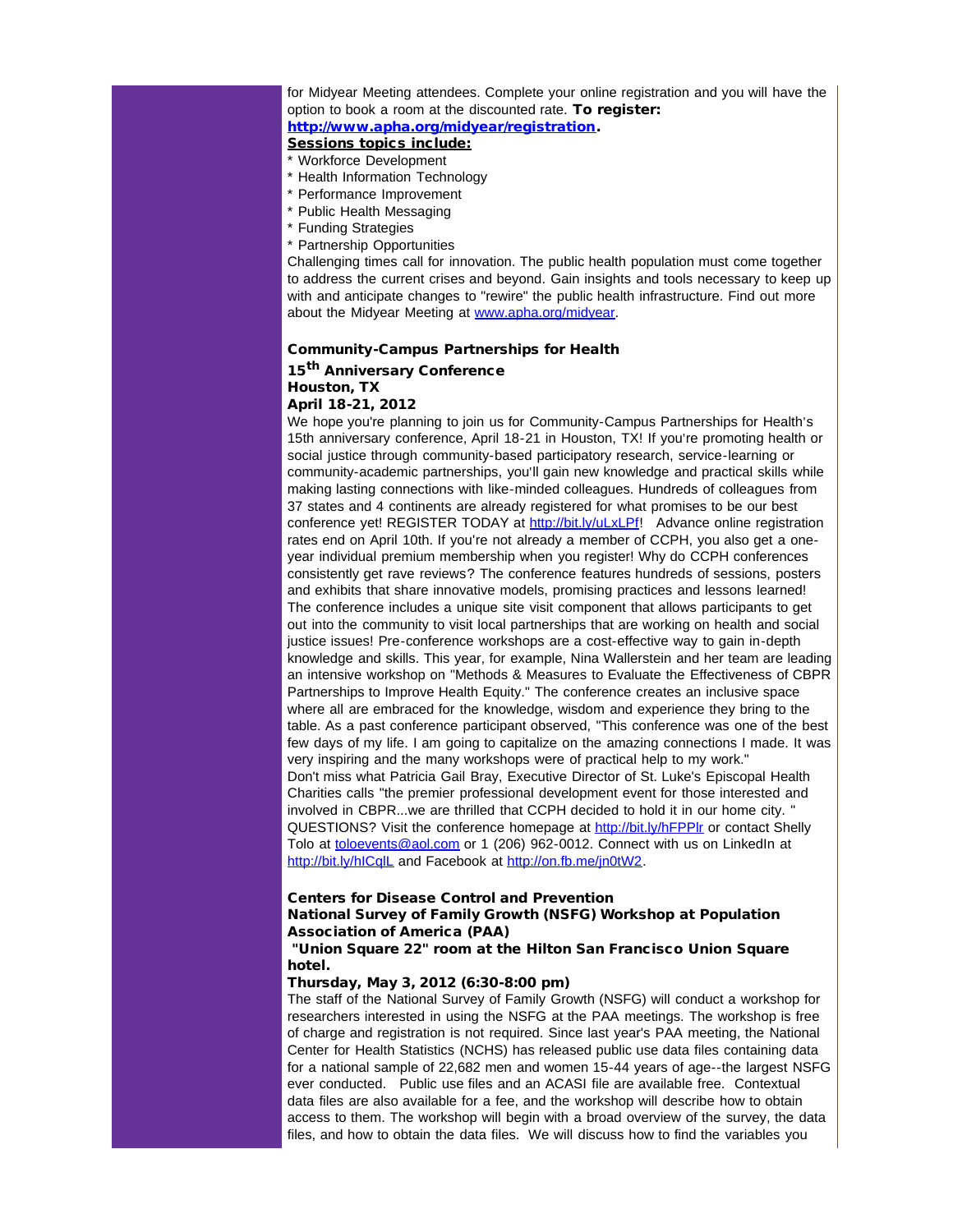need to do your analysis, how to use the NSFG web site to select the best variables for analysis, how to use weights and estimate variances, and how to determine what other research has been done in your area. After this overview, several members of the NSFG team will be available to answer questions, and to assist researchers individually in determining how to pursue their research goals using the NSFG. If you have questions about the workshop, please contact the NSFG team at [nsfg@cdc.gov](mailto:nsfg@cdc.gov).

# Johns Hopkins Bloomberg School of Public Health, The Hopkins Center for Health Disparities Solutions

# International Conference on Health in the African Diaspora - ICHAD 2012

The Hopkins Center for Health Disparities Solutions at the Johns Hopkins Bloomberg School of Public Health is organizing the International Conference on Health in the African Diaspora - ICHAD 2012. The conference will be held this summer - July 4-8 at the Renaissance Hotel in Baltimore, Maryland. Today there are nearly 160 million descendants of the Transatlantic Slave Trade living in the Western Hemisphere. The conference will explore how they are doing today and what can be done to improve their health. ICHAD 2012 is a multidisciplinary conference, with more presentations focusing on more than a dozen countries, including Brazil, Canada, Cuba, Honduras, Jamaica, Peru, and the United States. The conference is funded by the W.K. Kellogg Foundation. Early-bird registration for ICHAD 2012 is now open. Please go to [www.ICHAD.com](http://r20.rs6.net/tn.jsp?t=yorpzpjab.0.gvyxzpjab.5gytkqcab.1&ts=S0753&p=http%3A%2F%2Fwww.ichad.com%2F) to register. Be sure to follow us on Facebook!

#### San Francisco Department of Public Health

# Two Training Courses: Health Impact Assessment and Healthy Development Measurement Tool

The San Francisco Department of Public Health is excited to announce that registration is now open for our fifth annual summer training course for health impact assessment (HIA) practitioners AND hosting our semi-annual free training on the Healthy Development Measurement Tool (HDMT). Details

are below! Please note that both of these trainings are in-person trainings only. Unfortunately we do not have capacity to provide these trainings as long-distance or web-based trainings at this time.

#### (1) Health Development Measurement Tool Training San Francisco, CA

# May 7, 2012

The SFDPH Healthy Development Measurement Tool (HMDT) is a nationally recognized, comprehensive evaluation metric to consider health needs in urban development plans and projects. The HDMT explicitly connects public health to urban development planning in efforts to achieve a higher quality social and physical environment that advances health. This free, in-person training on Monday, May 7th will include:

- A brief history on the creation and development of the HDMT

- An introduction to the current HDMT website

- An overview of how the HDMT has been used in SF and around the nation

- Exercises to practice accessing and synthesizing HDMT health indicators

- Exercises to apply the HDMT development targets to land use projects

- Discussion about how to use the HDMT framework and content in your work More information about the HDMT training is available at: [http://www.thehdmt.org](http://r20.rs6.net/tn.jsp?t=yorpzpjab.0.ivyxzpjab.5gytkqcab.1&ts=S0753&p=http%3A%2F%2Fwww.thehdmt.org%2F). To register for the HDMT Training, please complete this online form:

### [http://bit.ly/HDMT2012](http://r20.rs6.net/tn.jsp?t=yorpzpjab.0.lvyxzpjab.5gytkqcab.1&ts=S0753&p=http%3A%2F%2Fbit.ly%2FHDMT2012).

Please note that priority is given to those living and working in San Francisco. Limited spots are available so people are encouraged to register early. For more information, contact: Meg Wall at [Megan.Wall@sfdph.org.](mailto:MMegan.Wall@sfdph.org)

# (2) Health Impact Assessment Summer Training Course

# Oakland, CA

# July 16-19, 2012

# Deadline: June 21, 2012

Health impact assessment (HIA) is most often defined as "a combination of procedures, methods and tools by which a policy, program or project may be judged as to its potential effects on the health of a population, and the distribution of those effects within the population" (World Health

Organization, 1999). Widely recognized as one method to consider "health in all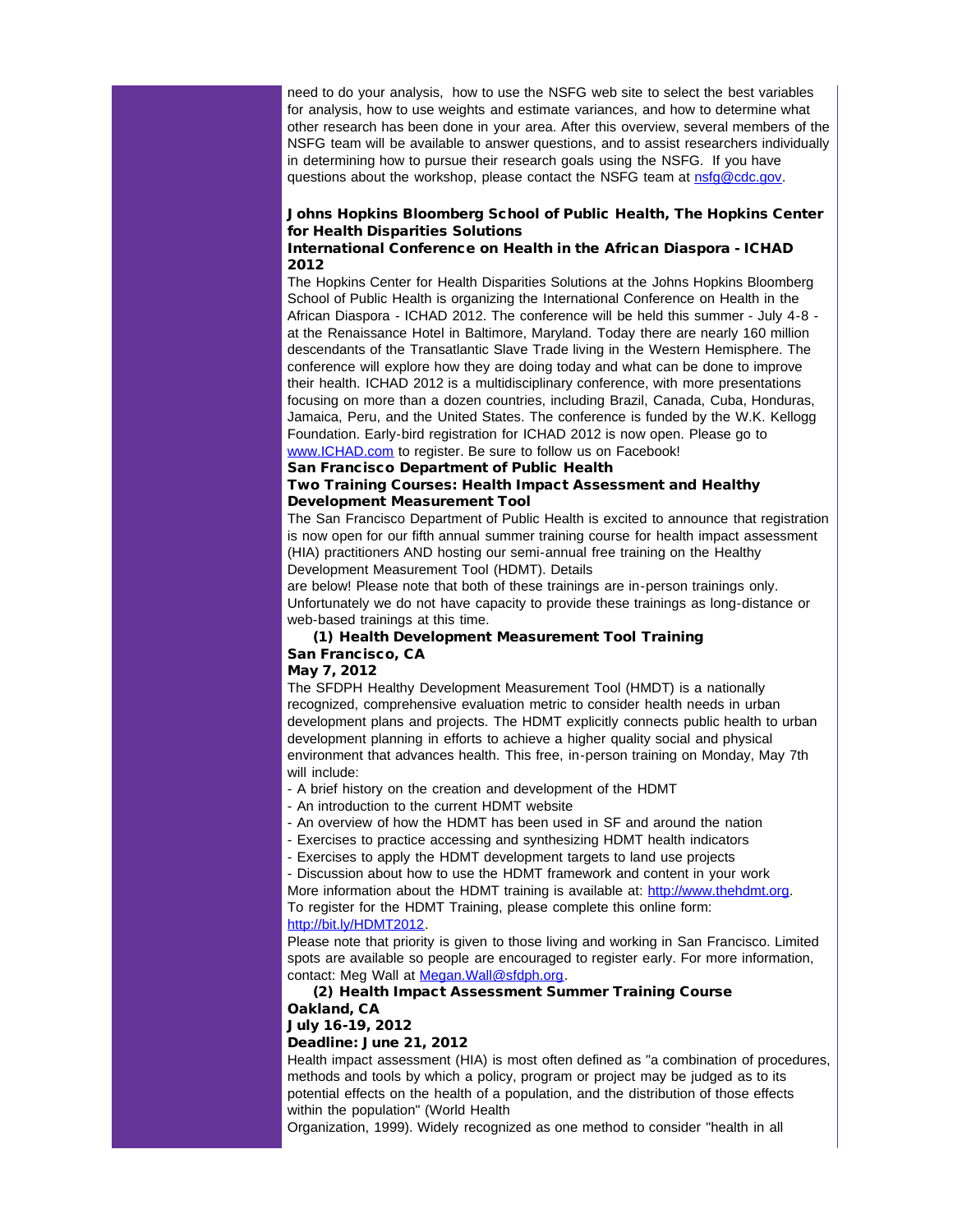#### policies," HIA

has been used in the United States on land use, transportation, education, criminal justice, labor, agriculture, energy, budgeting, and other decision-making areas to inform policymakers about the health impacts of proposed policies, projects and plans. Over the past decade, SFDPH has emerged as one of the leading practitioners of HIA in the United States. This year, SFDPH will conduct our fifth annual summer training course for HIA practitioners. The overall goal of the course is to provide current and future practitioners of HIA experience using available procedures, regulations, and tools to implement an HIA.

About the SFDPH HIA Training What: Health Impact Assessment Practitioners Summer Training Course

Where: TCE Oakland Conference Center, 1111 Broadway, 7th floor, Oakland, CA When: July 16-19, 2012 (attendance all four days is mandatory)

Instructors: HIA practitioners at the San Francisco Department of Public Health and community, academic, and local government partners

Cost: \$960 (includes the cost of course materials, breakfast and lunch; accommodations and travel not included). A limited number of scholarships are available to support attendance by non-profit organizations, students, and others. To Register: Please complete the entire online application form, available at: [http://tinyurl.com/SFDPH-HIA-Training-2012.](http://r20.rs6.net/tn.jsp?t=yorpzpjab.0.mvyxzpjab.5gytkqcab.1&ts=S0753&p=http%3A%2F%2Ftinyurl.com%2FSFDPH-HIA-Training-2012) Registration will close on Friday June 29th, however enrollment is limited, and priority is given to early registrants. To ensure diversity of participants, limit two people per organization. More information about the course, including course objectives, a sample agenda, past participant evaluations, and information about travel, lodging, financial aid and more are available at: [http://www.sfphes.org/HIA\\_Training.htm.](http://r20.rs6.net/tn.jsp?t=yorpzpjab.0.7nuw7ffab.5gytkqcab.1&ts=S0753&p=http%3A%2F%2Fwww.sfphes.org%2FHIA_Training.htm.) Please contact [hiacourse.dph@sfdph.org](mailto:hiacourse.dph@sfdph.org) or call 415-252-3919 with any questions.

#### National Cancer Institute

# Research to Reality (R2R) Cyber-Seminar Series The Potentially Transformative Effect of Measuring the Health of **Community**

# April 10, 2012, 2:00 p.m.-3:00 p.m. ET

So many programs designed to improve the health of individuals, communities and populations are categorical. This focus on specific diseases or risk factors can be very helpful in focusing efforts on specific actionable initiatives. But an over-focus on disease and risk factors also risks alienating individuals and organizations that are not motivated by this deficiency focus. What if, in addition, the functional health, and the social, environmental, behavioral and health care determinants of a community were measured and reported? Might this engage and empower multiple stakeholders - both individual and groups to take responsibility for working together to improve health, its determinants and equity? The National Cancer Institute's April Research to Reality (R2R) cyber-seminar will explore tools and resources, such as the County Health Rankings, to measure the health of a community and ways that have the potential to stimulate this multi-stakeholder engagement, and to serve as a focus for ongoing efforts to improve community health and health equity. Dr. Kurt Stange will highlight models of how measuring the health of a community and how this knowledge, generated and followed over time, can empower multi-stakeholder groups to take responsibility for working together to improve health, its determinants, and equity. Terry Allan and Dr. Paul Jarris will join the seminar to share their experiences in working across sectors to measuring community health at the local and national levels, and will engage participants in sharing their experiences and lessons learned, and thoughts on how other communities can use this approach to improve health and equity. Register Now!

Please click on the following link for more information and to register for this event: [http://researchtoreality.cancer.gov/cyber-seminars.](http://r20.rs6.net/tn.jsp?t=yorpzpjab.0.pvyxzpjab.5gytkqcab.1&ts=S0753&p=http%3A%2F%2Fresearchtoreality.cancer.gov%2Fcyber-seminars)

Following registration, you will receive a confirmation email with the toll free number, web URL,and participant passcode. This cyber-seminar will be archived on the Research to Reality web site at [http://researchtoreality.cancer.gov](http://r20.rs6.net/tn.jsp?t=yorpzpjab.0.rvyxzpjab.5gytkqcab.1&ts=S0753&p=http%3A%2F%2Fresearchtoreality.cancer.gov%2F) approximately one week following the presentation.

# Cyber-Seminar Archive

If you have missed any of the past cyber-seminars, you can view them all on the [R2R](http://r20.rs6.net/tn.jsp?t=yorpzpjab.0.nqpjscjab.5gytkqcab.1&ts=S0753&p=https%3A%2F%2Fresearchtoreality.cancer.gov%2Fcyber-seminars%2Farchive) [Archive.](http://r20.rs6.net/tn.jsp?t=yorpzpjab.0.nqpjscjab.5gytkqcab.1&ts=S0753&p=https%3A%2F%2Fresearchtoreality.cancer.gov%2Fcyber-seminars%2Farchive) Watch the presentations, and [join in the discussions](http://r20.rs6.net/tn.jsp?t=yorpzpjab.0.oqpjscjab.5gytkqcab.1&ts=S0753&p=https%3A%2F%2Fresearchtoreality.cancer.gov%2Fdiscussions). Formore information on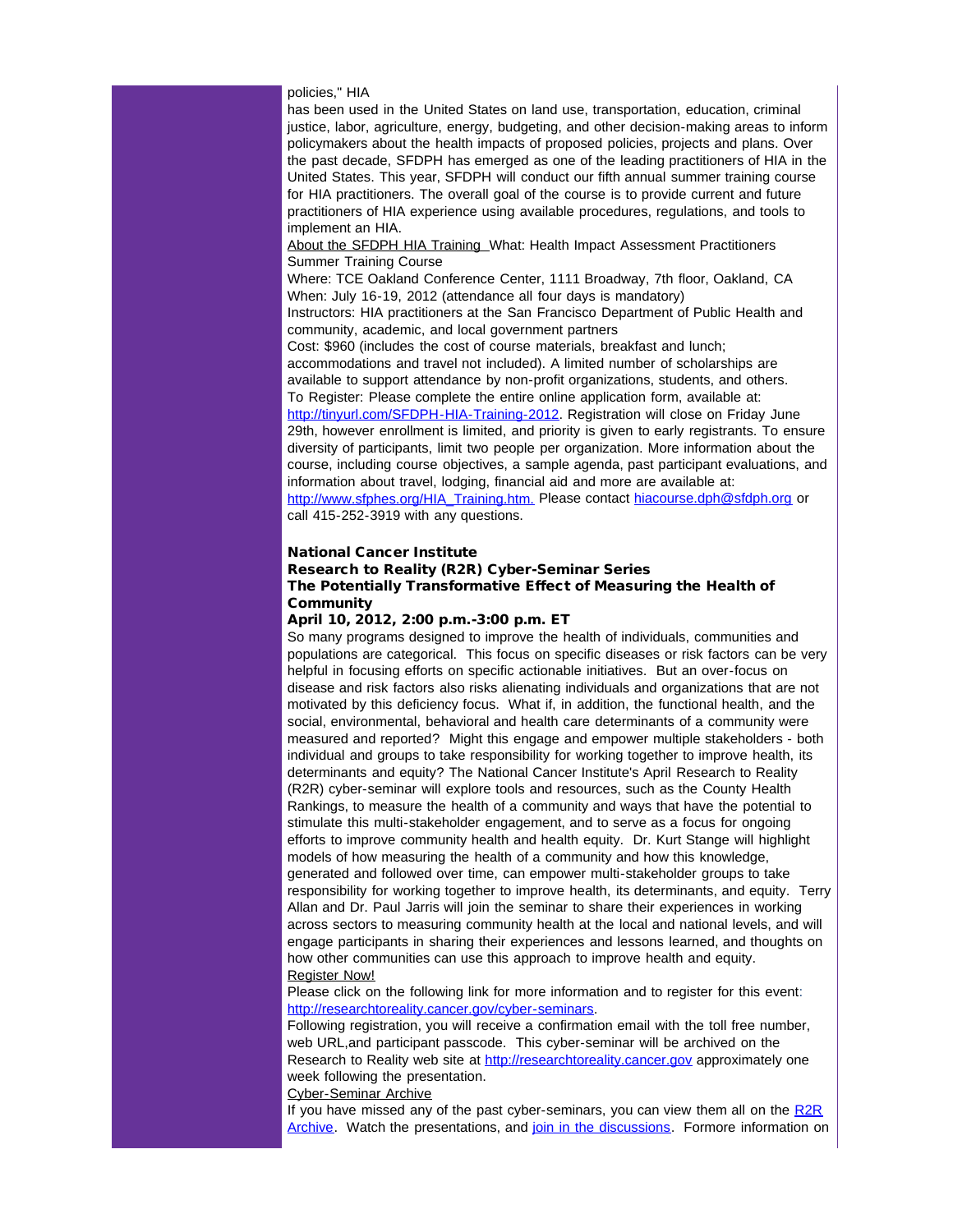the cyber-seminar series please email [ResearchtoReality@mail.nih.gov](mailto:ResearchtoReality@mail.nih.gov).

# The City University of New York, John Jay College of Criminal Justice Latina Researchers Conference: Increasing the Pipeline for Future **Scholars**

April 27-28, 2012

About the conference:

In response to the underrepresentation of historically disadvantaged populations with advanced degrees, including STEM degrees (science, technology, engineering and mathematics), and in support of examining the barriers and opportunities for advancement in research and academic positions, the conference seeks to: \*Present the state of academia as it relates to underrepresented scholars \*Highlight how researchers from under-represented groups are approaching research related to vulnerable populations

\*Explore challenges in successful academic faculty achievement and socio-cultural influences of success among faculty of color and other under-represented scholars \*Increase exposure of advanced research careers in the academy to the next generation of investigators and provide examples of excellence in scholarship \*Ensure underrepresented scholars have access to role models and networking opportunities to enter and remain in the academy, and

\*Showcase the work of leading Latina health and behavioral science researchers and other activist scholars and how their research influences social policy

The Conference will take place Friday, April 27th, 2012 and Saturday, April 28th, 2012. Registration is scheduled to start at 5:00pm, EST. For more

information:[www.jjay.cuny.edu/LRC](http://r20.rs6.net/tn.jsp?t=yorpzpjab.0.svyxzpjab.5gytkqcab.1&ts=S0753&p=http%3A%2F%2Fwww.jjay.cuny.edu%2FLRC)

Like us on FaceBook at [http://www.facebook.com/pages/Latina-Researchers-](http://r20.rs6.net/tn.jsp?t=yorpzpjab.0.vvyxzpjab.5gytkqcab.1&ts=S0753&p=http%3A%2F%2Fwww.facebook.com%2Fpages%2FLatina-Researchers-Conference%2F126943254089977)[Conference/126943254089977](http://r20.rs6.net/tn.jsp?t=yorpzpjab.0.vvyxzpjab.5gytkqcab.1&ts=S0753&p=http%3A%2F%2Fwww.facebook.com%2Fpages%2FLatina-Researchers-Conference%2F126943254089977)

### The Praxis Project

# Communities Creating Healthy Environments 2012 Online Discussion Series

Webinars held every Tuesday from April to May, 2012 (except for May 1), 3:00 p.m.-5:00 p.m. EST Please join Communities Creating Healthy Environments (CCHE) for our online discussion series featuring the nation's leading experts on the issues shaping our work today. CCHE organizations will present directly on the transformative work they are doing to reclaim public space, improve the food

environment in schools, fight for accessible transportation, restore wellness in Indian country, and build self-sustaining, vibrant communities. These interactive webinars explore issues through a social justice lens with an emphasis on strategies for community change.

To register: [http://salsa.democracyinaction.org/dia/track.jsp?](http://r20.rs6.net/tn.jsp?t=yorpzpjab.0.wvyxzpjab.5gytkqcab.1&ts=S0753&p=http%3A%2F%2Fsalsa.democracyinaction.org%2Fdia%2Ftrack.jsp%3Fv%3D2%26c%3DuKPJTprdWmDufmlqSrYeXrh3WSIctqlQ) [v=2&c=uKPJTprdWmDufmlqSrYeXrh3WSIctqlQ.](http://r20.rs6.net/tn.jsp?t=yorpzpjab.0.wvyxzpjab.5gytkqcab.1&ts=S0753&p=http%3A%2F%2Fsalsa.democracyinaction.org%2Fdia%2Ftrack.jsp%3Fv%3D2%26c%3DuKPJTprdWmDufmlqSrYeXrh3WSIctqlQ)

Safe Space,

Tuesday, April 10<sup>th</sup>, 3:00pm-4:30pm EST\_Safe Space is essential to community formations. Existing policies tend to focus on surveillance and restricting people's access to their own neighborhoods, function to define what "safety" means, and use law enforcement as a vehicle to enforce this "safety". This webinar will provide an analysis and share examples from community organizations that are redefining safety and space. We must move away from the idea that, in order to create safe spaces in communities we must get rid of the "bad". We must explore and share best practices of building the "good" in communities. This webinar will highlight community practices around space, the built environment and community governance over space. Presenters: Ms. Yvette Thierry, Executive Director of Safe Streets, New Orleans, LA, and Kusema Thomas, Organizer of Community Coalition (CoCo), Los Angeles, CA. Moderator: Kenny Bailey, Sector Organizing and Strategy Lead of Design Studio for Social Intervention (DS4SI), Boston, MA

Taking On School Lunch: Students and Parents Build Power Fighting for a Healthy Food Environment

Tuesday, April  $17<sup>th</sup>$ -3:00pm-5:00pm EST From pizza to vending machines, school lunch has long been more about special interests and lobbying power than about what young people need to learn and grow. Add to this the complexities of schools trying to jam as many students into as short a lunch period as possible, and you have a school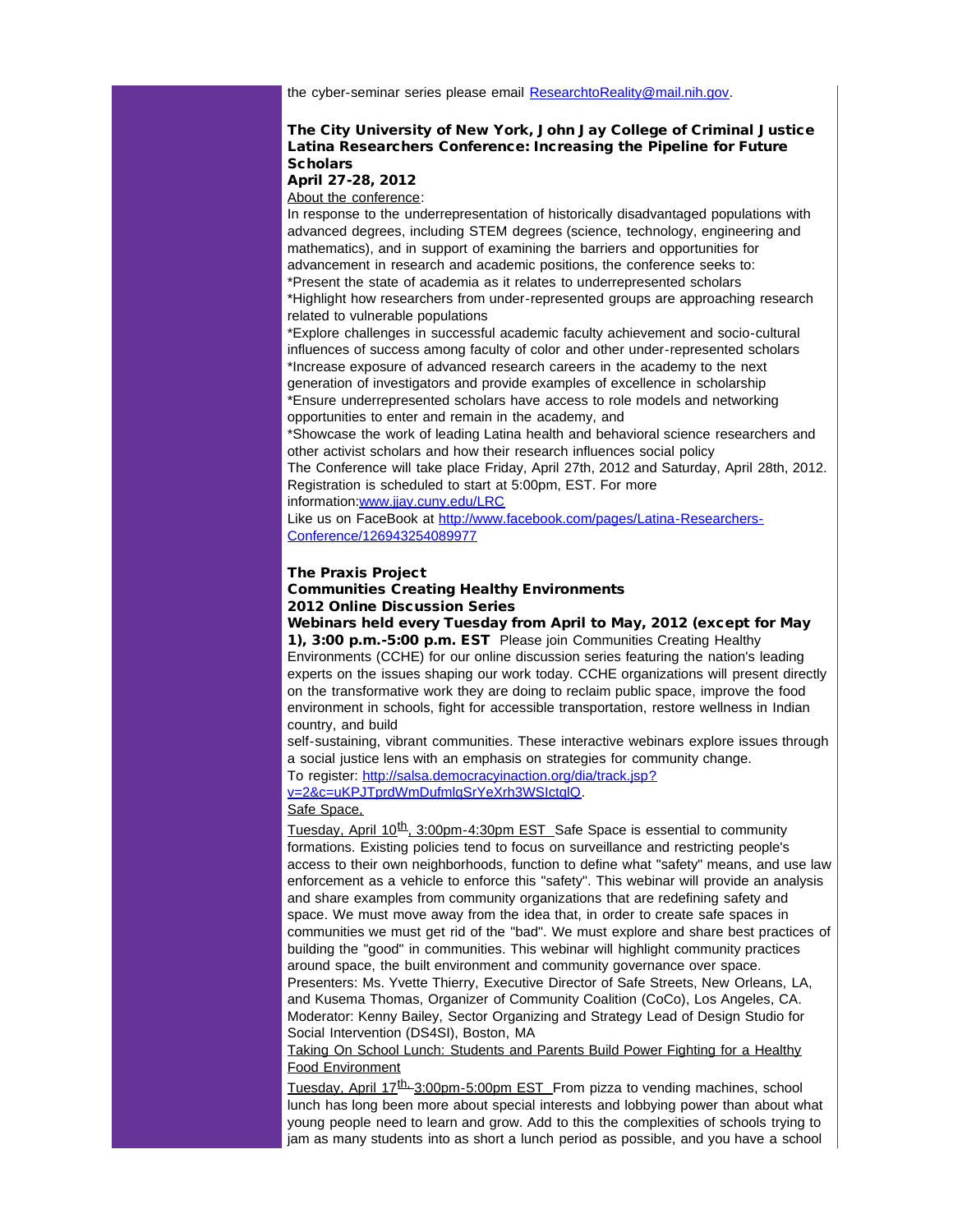food environment that meets the needs of institutions rather than students. This webinar will highlight the work that Padres y Jovenes Unidos in Denver and InnerCity Struggle in Los Angeles are doing to improve the healthiness of the entire school lunch environment, and how they use this issue as a tool to mobilize and empower students and families to recognize their rights to have a say in school, food and community issues. Participants will get to think together about how such "bottom-up" approaches to policy change can empower communities to take on diverse health and education issues.

Presenters: Monica Acosta, Organizer of Padres y Jóvenes Unidos, Denver, CO; InnerCity Struggle (ICS), Los Angeles, CA

Moderators: Francisco "Pancho" Arguelles, of Colectivo Flatlander, Houston, TX; Gloria Medina, Training and Policy Education Coordinator, of Strategic Concepts in Organizing and Policy Education (SCOPE), Los Angeles, CA

# Vibrant Communities

Tuesday, April  $24^{th}$ , 3:00pm-4:30 EST What makes a vibrant community? This question is so basic that it rarely gets asked, but the answers can provide profound ideas about creating just and equitable places to live, learn, work, and play. Vibrant communities require thriving local businesses, affordable housing, quality education, access to health care, and many other conditions, but achieving these in an equitable way is a challenge.

This webinar will explore ideas on what constitutes vibrant, healthy communities, as well as innovative ways to build them. CCHE organizations from around the country will share their experiences organizing communities around policies to transform the places they live to become economically self-sustaining, safe, and healthy.

Presenters: Chinese Progressive Association (CPA), San Francisco, CA; Monica Adams, Co-Director of Freedom Inc., Madison, WI; Susan Williams, Education Team Coordinator of the Highlander Research and Education Center, New Market, TN Moderator: AyeNay Abye, Field Director, of The Praxis Project, Washington, DC Food Sovereignty in Indian Country: Vision, Practices and Policy

Tuesday, May  $8<sup>th</sup>$ , 3:00pm- 4:00pm EST With diabetes and heart disease being a leading cause of death among American Indian and Alaskan Native people, there is a growing movement to reclaim and restore our wellness and cultural awareness. Nativeled projects from Communities Creating Healthy Environments will share their intergenerational approaches to food sovereignty with models that reflect traditional living in contemporary

society.

Presenters: Representatives from the CCHE Indian Country Team: Rocky Boy Healthy Board, Council of Athabascan Tribal Governments, Mvskoke Food Sovereignty Initiative, Indigenous Environmental Network

Moderators: Shash Yázhí, NM; Lori New Breast, Consultant of Mahnokini & Associates, East Glacier Park, MT

You Can't Get There from Here: Accessible Transportation and its Impact on **Community Health** 

Tuesday, May 15<sup>th</sup>, 3:00pm-5:00pm EST\_Cities like Boston and San Francisco are facing on-going rate hikes that threaten to make public transportation unaffordable for the citizens who need it most. At the same time, many cities and towns are fighting just to get public transportation. Additionally, Congress is considering legislation that would remove 30 years of dedicated funding to public transportation. Over and over again, we are seeing policies that are taking the "public" out of public transportation. This webinar will look at ways to shift the transportation conversation back to how truly /public/ transportation impacts the livelihood and civic life of cities and their residents.

Participants will get to hear real-life examples (and victories!) from ACE in Boston and POWER in San Francisco, as well as explore how transportation justice and injustice is impacting our work towards healthy communities.

Presenters: Alternatives for Community and Environment (ACE), Boston, MA; People Organized to Win Employment Rights (POWER), San Francisco, CA

Moderator: Lori Lobenstine, Youth Action Lead, of Design Studio for Social Intervention (DS4SI), Boston, MA

For more information please contact Liz Derias (Iderias@thepraxisproject.org) or call (202) 592-2341, or visit [www.thepraxisproject.org](http://r20.rs6.net/tn.jsp?t=yorpzpjab.0.t9yhtjdab.5gytkqcab.1&ts=S0753&p=http%3A%2F%2Fwww.thepraxisproject.org%2F).

University of Connecticut

Data Analysis Training Institute of Connecticut (DATIC)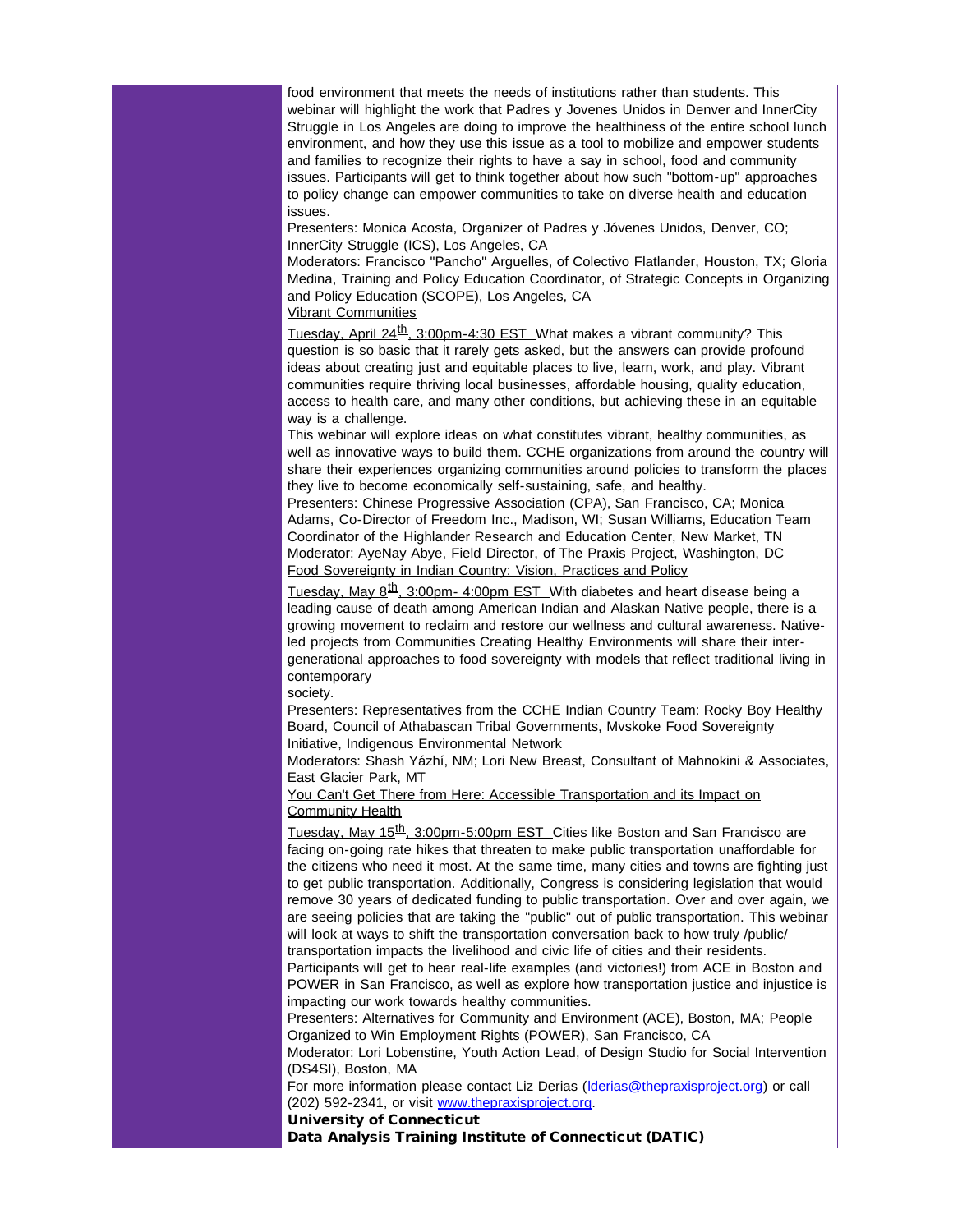#### Summer, 2012

Data Analysis Training Institute of Connecticut (DATIC) is offering five week-long workshops in June and July, 2012 at University of Connecticut. A limited number of seats are still available for three of the courses, listed below. You can register online at: [http://www.datic.uconn.edu/](http://r20.rs6.net/tn.jsp?et=1109622784655&s=1015&e=001c3iitatgx3U5tDBqmJw3P1RdUxh67S-jP7Gcd93t9WYedvFxfWMieytTH3GK9Nlj8gHB1fpv_KMlK-OEbLV5o1NIQttjWBHkyhDdfUVcoGgsBxcgS3FrZg==). Space is limited to 24 participants per workshop, so be sure to register early!

Modern Approaches to Missing Data, June 4-8, 2012, Instructor: Ofer Harel and Gregory Matthews

Dyadic Analysis Using SEM, June 25-29, 2012, Instructors: David A. Kenny, Randi Garcia, & Tessa V. West

Structural Equation Modeling, July 16-20, 2012, Instructor: D. Betsy McCoach

### U.S. Census Bureau

Transitioning to the New American FactFinder: Half-day Training Bureau of Labor Statistics Conference Center 2 Massachusetts Ave NE Washington, DC 20212 (Bring a photo ID.)

April 25, 2012 (2:30pm - 3:30pm) Deadline: April 18, 2012

The American FactFinder is the primary vehicle used by the U.S. Census Bureau to disseminate survey and census results to data users. The Census Bureau released a new version of the American FactFinder in 2011 and eliminated the legacy system in early 2012. The functionality and organization of the new American FactFinder differs markedly from the legacy system. This training, designed by the Census Bureau, will provide an overview of the new American FactFinder using live demonstrations. We expect this session to help seasoned legacy system users gain confidence in this transition and new data users learn about this powerful data access tool. We will include applications to access information from the 2010 Census and the American Community Survey. Census Bureau staff will share shortcuts and tips. We will allow sufficient time to answer specific questions from session participants. Note that this training session is free but by reservation only and capacity is limited. We will schedule a second training session if registration interest exceeds available seating. To register: To be placed on the seminar attendance list at the Bureau of Labor Statistics you need to e-mail your name, affiliation, and seminar name to [wss\\_seminar@bls.gov](mailto:wss_seminar@bls.gov) (underscore after 'wss') or

call 202-691-7524 and leave a message by noon April 18, 2012.

# 7<sup>th</sup> Summer Institute on Migration and Global Health Los Angeles, CA

June 25-29, 2012

### Deadline (early registration): May 28, 2012 www.regonline.com/SIMigrationHealth

The 7th Summer Institute on Migration and Global Healthis an international event that offers researchers, faculty, graduate students and professionals working with migrant communities around the world, a unique opportunity to learn about different health issues that affect mobile populations. International experts will present on the relationship between migration and global health from public health, public policy, and social science perspectives. The five-day course includes a combination of lectures, workshops, and field trips, offering an exceptional opportunity to learn and to create

professional networks. The organization of the  $7<sup>th</sup>$  Summer Institute on Migration and Global Health is a joint effort of the Health Initiative of the Americas -a program of UC Berkeley's School of Public Health-, the UC Global Health Institute through its Center of Expertise on Migration and Health, and the UCLA Center for Health Policy Research. Participants will receive a certificate of attendance at the end of the event. Schedule:

Monday- Wednesday: The California Endowment Los Angeles Conference Center Thursday: University of California Los Angeles Friday: Consulate of Mexico in Los Angeles Registration Fee: Early Registration -by May 28th: Students \$290, Professionals \$450 After May 28th: Students \$350, Professionals \$540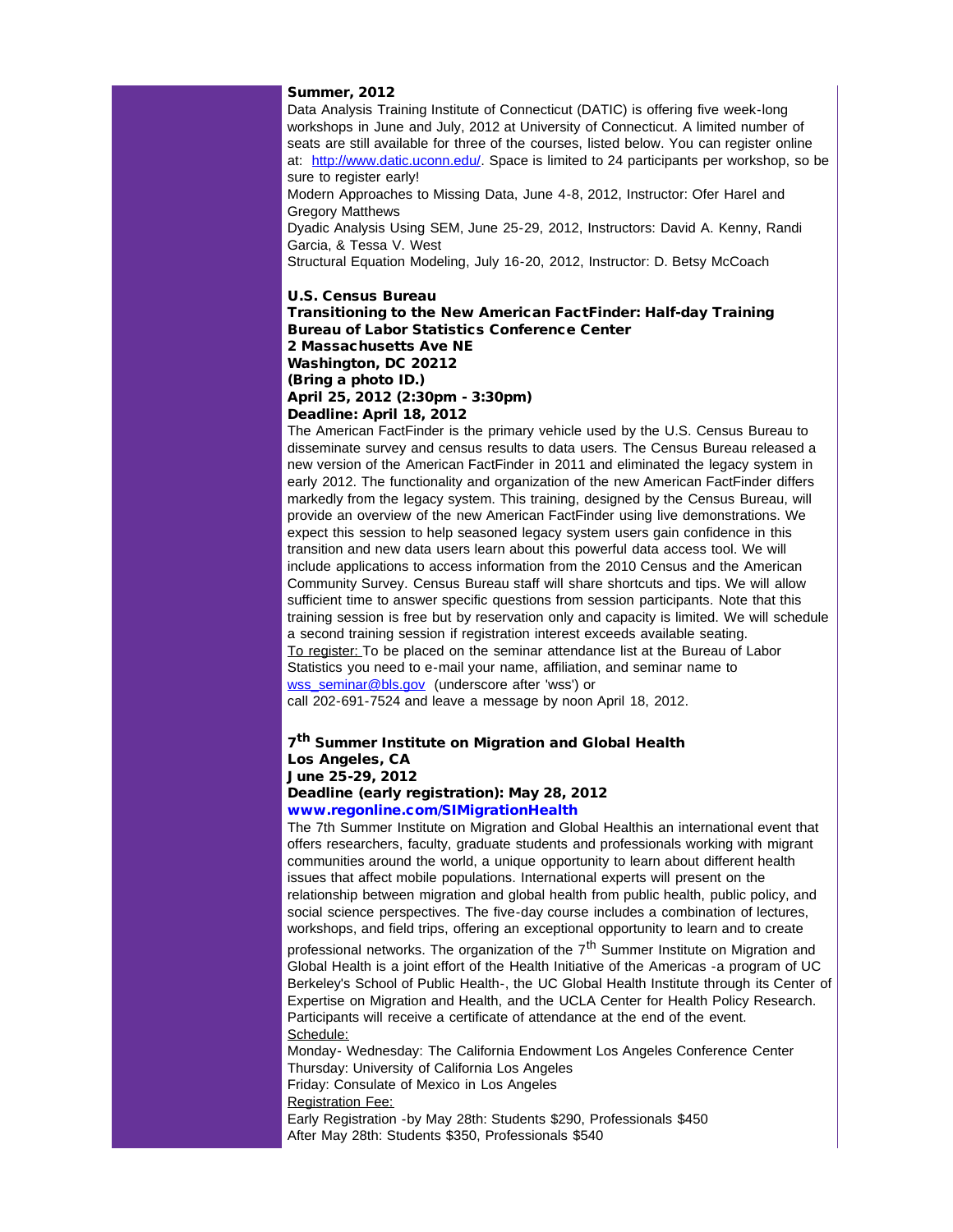<span id="page-27-0"></span>The event will be in English.

For more information and to register please visit: www.regonline.com/SIMigrationHealth *Don't miss the opportunity to be part of this incredible professional and personal experience. Register now. Space is limited!*

### [back to top](#page-0-1)

# RESOURCES

# **Publications**

### A Model to Translate Evidence-Based Interventions Into Community Practice

Peter M. Layde, MD, MSc, Ann L. Christiansen, MPH, Donna J. Peterson, PhD, Clare E. Guse, MS, Cheryl A. Maurana, PhD, and Terry Brandenburg, MPA, MBA, MPH, *American Journal of Public Health*, Volume 102, Issue 4 (April 2012)

There is a tension between 2 alternative approaches to implementing community-based interventions. The evidence-based public health movement emphasizes the scientific basis of prevention by disseminating rigorously evaluated interventions from academic and governmental agencies to local communities. Models used by local health departments to incorporate community input into their planning, such as the community health improvement process (CHIP), emphasize community leadership in identifying health problems and developing and implementing health improvement strategies. Each approach has limitations. Modifying CHIP to formally include consideration of evidencebased interventions in both the planning and evaluation phases leads to an evidencedriven community health improvement process that can serve as a useful framework for uniting the different approaches while emphasizing community ownership, priorities, and wisdom. [http://bit.ly/yTUDsV](http://r20.rs6.net/tn.jsp?t=yorpzpjab.0.xvyxzpjab.5gytkqcab.1&ts=S0753&p=http%3A%2F%2Fbit.ly%2FyTUDsV)

#### *Cancer Causes and Control*

### Special Supplement: Research to Reduce Global Tobacco Inequalities [http://www.springerlink.com/content/0957-5243/23/s1/](http://r20.rs6.net/tn.jsp?t=yorpzpjab.0.yvyxzpjab.5gytkqcab.1&ts=S0753&p=http%3A%2F%2Fwww.springerlink.com%2Fcontent%2F0957-5243%2F23%2Fs1%2F)

The Tobacco Research Network on Disparities (TReND), funded by the National Cancer Institute and Legacy, is pleased to announce the release of Research to Reduce Global Tobacco Inequalities ([http://www.springerlink.com/content/0957-](http://r20.rs6.net/tn.jsp?t=yorpzpjab.0.yvyxzpjab.5gytkqcab.1&ts=S0753&p=http%3A%2F%2Fwww.springerlink.com%2Fcontent%2F0957-5243%2F23%2Fs1%2F) [5243/23/s1/](http://r20.rs6.net/tn.jsp?t=yorpzpjab.0.yvyxzpjab.5gytkqcab.1&ts=S0753&p=http%3A%2F%2Fwww.springerlink.com%2Fcontent%2F0957-5243%2F23%2Fs1%2F) ), a special supplemental issue with Cancer Causes and Control. This supplement features 11 new studies that highlight the global burden of tobacco inequalities in low and middle-income countries (LMICs) and examine policy and intervention efforts to stem this deadly and rising epidemic. The role of transnational tobacco companies' in exploiting new vulnerable markets in LMICs-using many of the economic, political, and marketing practices that have previously proven successful from high-income countries-is also examined in a groundbreaking study involving scientific review of tobacco industry documents. We invite you to review this extensive collection of manuscripts dedicated solely to research on global tobacco inequalities, and we hope that you consider these findings within the context of tobacco and global health, social and economic inequalities. The editors for this supplement include Drs. Eliseo Perez-Stable, Vish Viswanath, Pebbles Fagan, Donna Vallone, and Francisco Buchting. The supplement was highlighted in a recent news note on the NCI News Center:

[http://www.cancer.gov/newscenter/pressreleases/2012/GlobalTobaccoSupplementTCRB.](http://r20.rs6.net/tn.jsp?t=yorpzpjab.0.zvyxzpjab.5gytkqcab.1&ts=S0753&p=http%3A%2F%2Fwww.cancer.gov%2Fnewscenter%2Fpressreleases%2F2012%2FGlobalTobaccoSupplementTCRB.)

You may access the supplement at the following website: [http://www.springerlink.com/content/0957-5243/23/s1/.](http://r20.rs6.net/tn.jsp?t=yorpzpjab.0.yvyxzpjab.5gytkqcab.1&ts=S0753&p=http%3A%2F%2Fwww.springerlink.com%2Fcontent%2F0957-5243%2F23%2Fs1%2F) Please feel free to forward to your colleagues as appropriate. Health Disparities Research in Global Perspective: New Insights and

New Directions

Shiriki Kumanyika, *Annual Review of Public Health*, Vol. 33: 1-5 (Volume publication date April 2012), First published online as a Review in Advance on January 3, 2012, DOI: 10.1146/annurev-publhealth-112911- 155504

[http://www.annualreviews.org/doi/full/10.1146/annurev-publhealth-](http://r20.rs6.net/tn.jsp?t=yorpzpjab.0.9vyxzpjab.5gytkqcab.1&ts=S0753&p=http%3A%2F%2Fwww.annualreviews.org%2Fdoi%2Ffull%2F10.1146%2Fannurev-publhealth-112911-155504)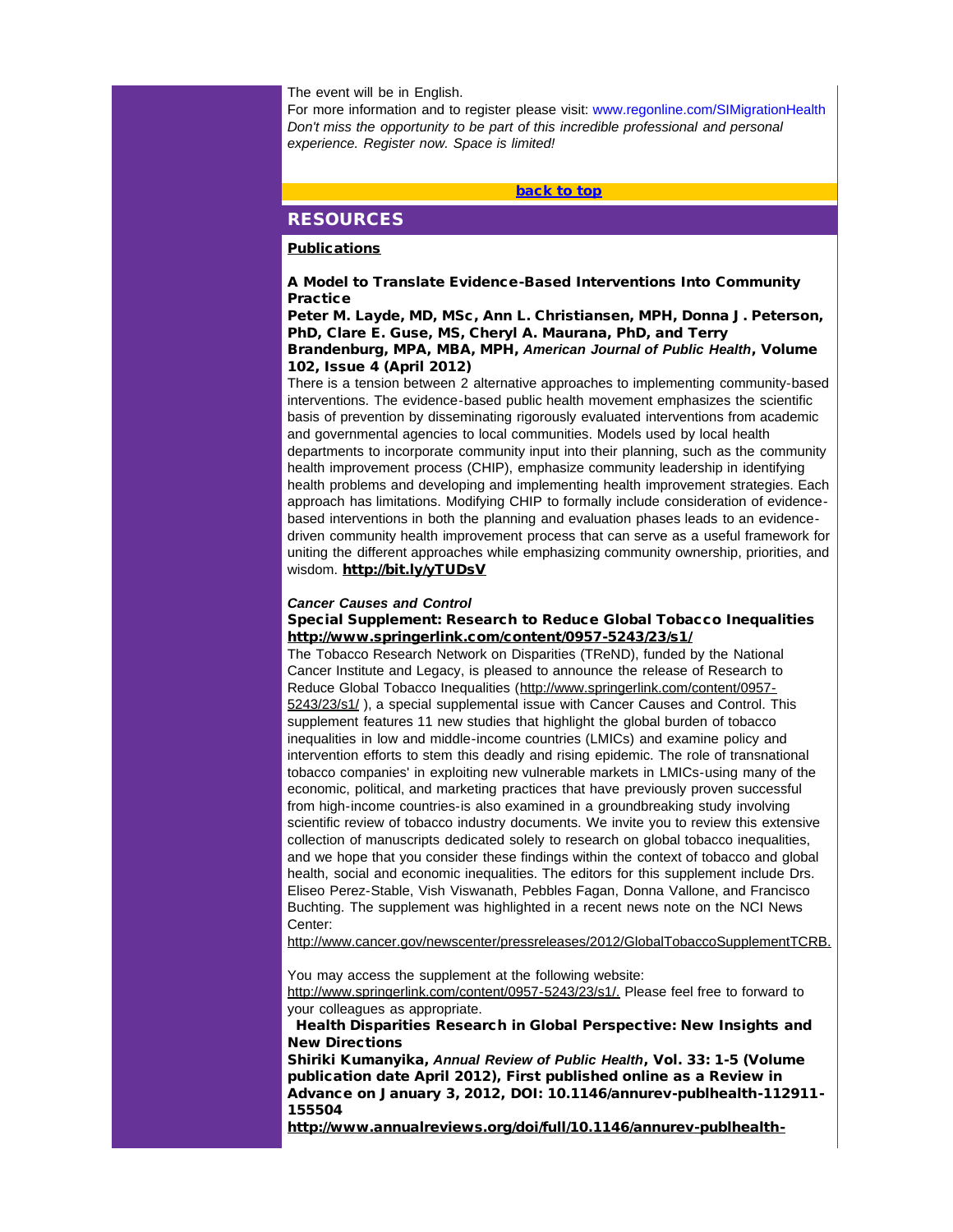### [112911-155504](http://r20.rs6.net/tn.jsp?t=yorpzpjab.0.9vyxzpjab.5gytkqcab.1&ts=S0753&p=http%3A%2F%2Fwww.annualreviews.org%2Fdoi%2Ffull%2F10.1146%2Fannurev-publhealth-112911-155504)

This commentary introduces this volume's symposium on "Comparative Approaches to Reducing Health Disparities." Disparities in the health of socially and economically disadvantaged compared with more advantaged populations are observed worldwide. The lack of progress in addressing these disparities compels a continuing search for new ideas and evidence about potential solutions as well as efforts to understand when and where these solutions work and how they work. The symposium consists of five indepth reviews led by established scholars who approach the topic from their different disciplinary and topical perspectives. Taken together, these reviews point out the conceptual and methodological opportunities for generating more effective disparities research within biomedical, public health, and health services approaches, the value of also applying theory and methods from disciplines such as political science and economics to health disparities research, and insights to be gained from comparisons of how disparities occur and are remedied in different societies.

# [Linking Guidance Development to Policy Development in Health](http://r20.rs6.net/tn.jsp?t=yorpzpjab.0.8vyxzpjab.5gytkqcab.1&ts=S0753&p=http%3A%2F%2Fwww.plosmedicine.org%2Farticle%2Finfo%253Adoi%252F10.1371%252Fjournal.pmed.1001186) **[Systems](http://r20.rs6.net/tn.jsp?t=yorpzpjab.0.8vyxzpjab.5gytkqcab.1&ts=S0753&p=http%3A%2F%2Fwww.plosmedicine.org%2Farticle%2Finfo%253Adoi%252F10.1371%252Fjournal.pmed.1001186)**

Lavis JN, Røttingen J-A, Bosch-Capblanch X, Atun R, El-Jardali F, et al. (2012), PLoS Med 9(3): e1001186. doi:10.1371/journal.pmed.1001186 - March 13, 2012

### [http://bit.ly/wZqYpr](http://r20.rs6.net/tn.jsp?t=yorpzpjab.0.6vyxzpjab.5gytkqcab.1&ts=S0753&p=http%3A%2F%2Fbit.ly%2FwZqYpr)

*The second article* in a series of three articles in PLoS Medicine about health systems guidance explores the links between health systems guidance development and policy development at global and national levels, and examines the range of factors that can influence policy development.

It proposes that instead of producing one-size-fits-all guidance, the World Health Organization and other normative bodies could produce 'workbooks' that assist those working in provincial/state and national health systems work through what needs to be done in their particular setting.

The summary points of the article are available in Arabic, French, Portuguese and Spanish.

# Maximizing the Impacts of Your Research: a Handbook for Social **Scientists**

# LSE Public Policy Group [http://bit.ly/jNmi5r](http://r20.rs6.net/tn.jsp?t=yorpzpjab.0.s58dzqgab.5gytkqcab.1&ts=S0753&p=http%3A%2F%2Fbit.ly%2FjNmi5r)

"..............A research impact is a recorded or otherwise auditable occasion of influence from academic research on another actor or organization. Academic impacts from research are influences upon actors in academia or universities, e.g. as measured by citations in other academic authors' work.

b. External impacts are influences on actors outside higher education, that is, in business, government or civil society, e.g. as measured by references in the trade press or in government documents, or by coverage in mass media. A research impact is an occasion of influence and hence it is not the same thing as a change in outputs or activities as a result of that influence, still less a change in social outcomes. Changes in organizational outputs and social outcomes are always attributable to multiple forces and influences. Consequently, verified causal links from one author or piece of work to output changes or to social outcomes cannot realistically be made or measured in the current state of knowledge. A research impact is also emphatically not a claim for a clear-cut social welfare gain (i.e. it is not causally linked to a social outcome that has been positively evaluated or validated as beneficial to society in some way). 4. However, secondary impacts from research can sometimes be traced at a much more aggregate level, and some macro-evaluations of the economic net benefits of university research are feasible. Improving our knowledge of primary impacts as occasions of influence is the best route to expanding what can be achieved here. What shapes the citing of academic publications? Citation rates are used as a basis for tracking academic impacts. The shape of citation rates vary widely across academic disciplines. There are substantial differences in the general rate of citing across disciplines with more cites (including self-cites) being found in the sciences than the social sciences.

The type of output chosen affects citation rates e.g. on average a book will take longer to be referred to but will be cited for longer....."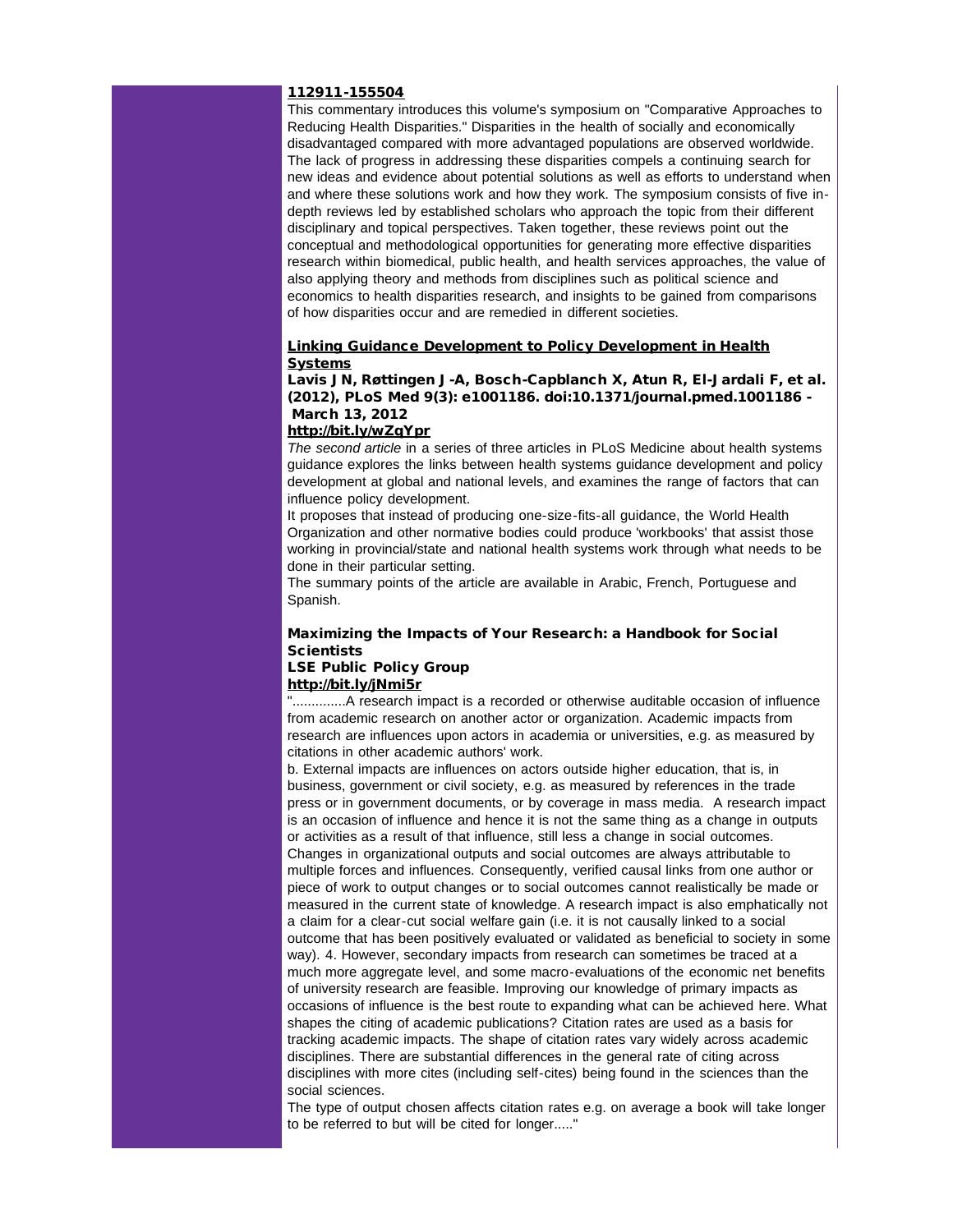## Symposium: Comparative Approaches to Reducing Health Disparities Jonathan E. Fielding, Ross C. Brownson, and Lawrence W. Green. Editorial: Dedication of Volume to Barbara Starfield, 2012 Annual Review of Public Health (Volume 33) April 2012 [http://bit.ly/GAUqwH](http://r20.rs6.net/tn.jsp?t=yorpzpjab.0.4vyxzpjab.5gytkqcab.1&ts=S0753&p=http%3A%2F%2Fbit.ly%2FGAUqwH)

"..........This volume is dedicated to Barbara Starfield, a public health luminary who championed the critical importance of primary care as the fundamental building block for every medical care system. Barbara decried the lack of emphasis on primary care in American medicine.

She pointed out the low percentage of primary care doctors who graduated in the United States relative to other countries, despite the disproportionate contribution of primary care to the health of patients individually and collectively. This deficiency, she reasoned with strong evidence, was in large part responsible for the poorer health outcomes in the United States compared with other developed nations. Her comparison of Canada and the United States highlighted the primary care infrastructure in the former and related that difference to both lower costs and better health outcomes in Canada. Through her seminal work disseminated via books, more than 175 published papers, and innumerable lectures, her message reached countries throughout the world. Both developing and developed nations have adopted her framework for organizing primary care and the tools to assess the health status of children and adolescents. Trained as a pediatrician and health care researcher, Barbara was a convincing and thoughtful scholar. She was University Distinguished Service Professor at Johns Hopkins from 1994 to her death. She was also Director of the *Johns Hopkins University Primary Care Research Center*. Barbara was a careful researcher, carefully amassing evidence that identified key characteristics of an effective primary care system. But she was also a cherished mentor to such a great number of health service researchers. Barbara was a productive member of our *Editorial Advisory Board*, which selects topics and authors to appear in the *Annual Review of Public Health*. She was also a valued contributor to this series in past years and was the senior author on an important article in this current volume, as well. Barbara was also the cofounder and first President of the *International Society for Equity in Health*, with the mission to contribute knowledge that could further equity in the distribution of health care....." Table of Contents at: [http://bit.ly/GCsQjB](http://r20.rs6.net/tn.jsp?t=yorpzpjab.0.awyxzpjab.5gytkqcab.1&ts=S0753&p=http%3A%2F%2Fbit.ly%2FGCsQjB)

Health Disparities Research in Global Perspective: New Insights and New Directions Shiriki Kumanyika

Health Inequalities: Trends, Progress, and Policy, Sara N. Bleich, Marian P. Jarlenski, Caryn N. Bell, and Thomas A. LaVeist

Conceptual Approaches to the Study of Health Disparities, Ana V. Diez Roux How Society Shapes the Health Gradient: Work-Related Health Inequalities in a Comparative Perspective, Christopher B. McLeod, Peter A. Hall, Arjumand Siddiqi, and Clyde Hertzman

Disparities in Infant Mortality and Effective, Equitable Care: Are Infants Suffering from Benign Neglect?, Diane L. Rowley and Vijaya Hogan

Clinical Care and Health Disparities, B. Starfield, J. Gérvas, and D. Mangin Epidemiology and Biostatistics

A Review of Spatial Methods in Epidemiology, 2000-2010, Amy H. Auchincloss, Samson Y. Gebreab, Christina Mair, and Ana V. Diez Roux

Early Intervention to Reduce the Global Health and Economic Burden of Major Depression in Older Adults, Charles F. Reynolds III, Pim Cuijpers, Vikram Patel, Alex Cohen, Amit Dias, Neerja Chowdhary, Olivia I. Okereke, Mary Amanda Dew, Stewart J. Anderson, Sati Mazumdar, Frank Lotrich, and Steven M. Albert

Preventability of Cancer: The Relative Contributions of Biologic and Social and Physical Environmental Determinants of Cancer Mortality, Graham A. Colditz and Esther K. Wei The Hurrider I Go the Behinder I Get: The Deteriorating International Ranking of U.S. Health Status,

Stephen Bezruchka

Unintentional Injuries: Magnitude, Prevention, and Control, Sarah Stewart de Ramirez, Adnan A. Hyder, Hadley K. Herbert, and Kent Stevens

Environmental and Occupational Health, Community-Based Approaches to Controlling Childhood Asthma, Noreen M. Clark

Future Challenges to Protecting Public Health from Drinking-Water Contaminants,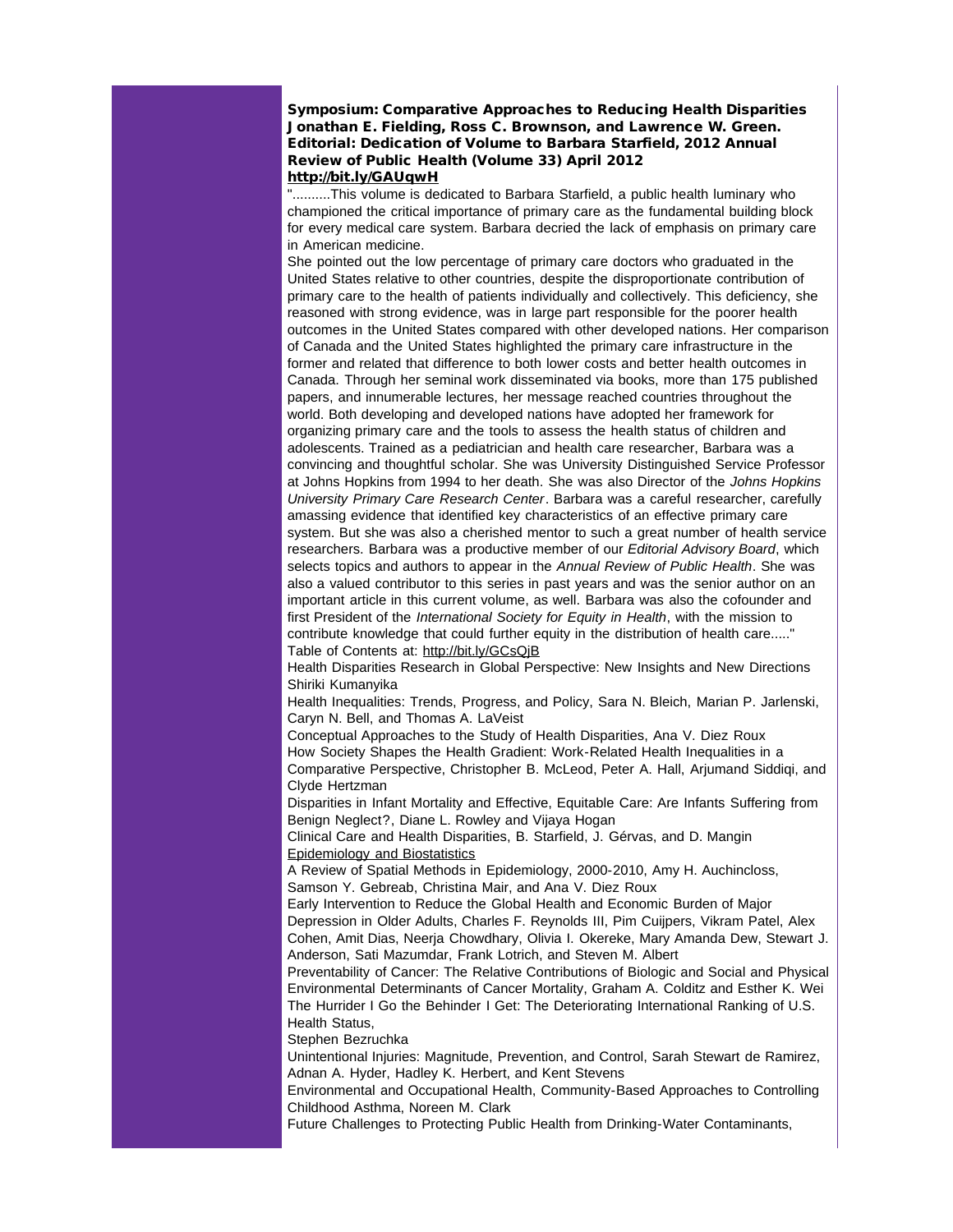Eileen A. Murphy, Gloria B. Post, Brian T. Buckley, Robert L. Lippincott, and Mark G. Robson

Speed Limits, Enforcement, and Health Consequences, Rune Elvik Toward a Systems Approach to Enteric Pathogen Transmission: From Individual Independence to Community Interdependence, Joseph N.S. Eisenberg, James Trostle, Reed J.D. Sorensen, and Katherine F. Shields

Public Health Practice

Advertising of Prescription-Only Medicines to the Public: Does Evidence of Benefit Counterbalance Harm?, Barbara Mintzes

Economic Evaluation of Pharmaco- and Behavioral Therapies for Smoking Cessation: A Critical and Systematic Review of Empirical Research, Jennifer Prah Ruger and Christina M. Lazar

Policies for Healthier Communities: Historical, Legal, and Practical Elements of the Obesity Prevention Movement, Samantha K. Graff, Manel Kappagoda, Heather M. Wooten, Angela K. McGowan, and Marice Ashe

Public Health and the Epidemic of Incarceration, Dora M. Dumont, Brad Brockmann, Samuel Dickman, Nicole Alexander, and Josiah D. Rich

Quitlines and Nicotine Replacement for Smoking Cessation: Do We Need to Change Policy?, John P. Pierce, Sharon E. Cummins, Martha M. White, Aimee Humphrey, and Karen Messer

Systems Science Methods in Public Health: Dynamics, Networks, and Agents, Douglas A. Luke and Katherine A. Stamatakis

### Health Services

From Small Area Variations to Accountable Care Organizations: How Health Services Research Can Inform Policy, Harold S. Luft

Suicide Mortality in the United States: The Importance of Attending to Method in Understanding Population-Level Disparities in the Burden of Suicide, Matthew Miller, Deborah Azrael, and Catherine Barber

The Medicalization of Chronic Disease and Costs, Kenneth E. Thorpe and Meredith Philyaw

The Methods of Comparative Effectiveness Research, Harold C. Sox and Steven N. Goodman

# The Role of Social Support in Reducing Psychological Distress Canadian Population Health Initiative (CPHI) - Canadian Institute for Health Information (CIHI)

# Ottawa, Ontario, Canada - March 2012

# [http://bit.ly/FRErag](http://r20.rs6.net/tn.jsp?t=yorpzpjab.0.bwyxzpjab.5gytkqcab.1&ts=S0753&p=http%3A%2F%2Fbit.ly%2FFRErag)

"......Psychological distress is a negative state of mental health that affects many Canadians, both directly and indirectly, over their lifetime through connections with other adverse mental and physical health conditions. At any given point, an estimated one in five Canadians is likely to experience elevated levels of psychological distress. Social support has been shown to be a consistent protective factor for populations with high distress. However, evidence on the role of the structure and functions of social support in reducing distress is lacking. This analysis, based on National Population Health Survey data spanning a decade, examines structures and functions of social support as drivers of reductions in psychological distress.

\* The relationship between support and improvements in distress two years later was different for women and men.

\* Women who reported regular opportunities to interact and talk with people were significantly more likely to report a reduction in distress than women who didn't feel that they had those supports-a difference not found among men.

\* For men in states of high distress, the structure of relationships was important in improvements-for every formerly married man whose distress improved, nearly two married men improved. Being married was not protective for women.

Examples of interventions that can influence distress and other mental health issues through social support-related activities are provided. Some successful approaches focus on individuals' skills at relating, while others provide opportunities for interaction. In some cases, interventions can be integrated with existing health services.

Understanding population differences in the role of both, social support structures and functions for mental health has implications for shaping information collection and monitoring efforts, as well as for the design, implementation and evaluation of programs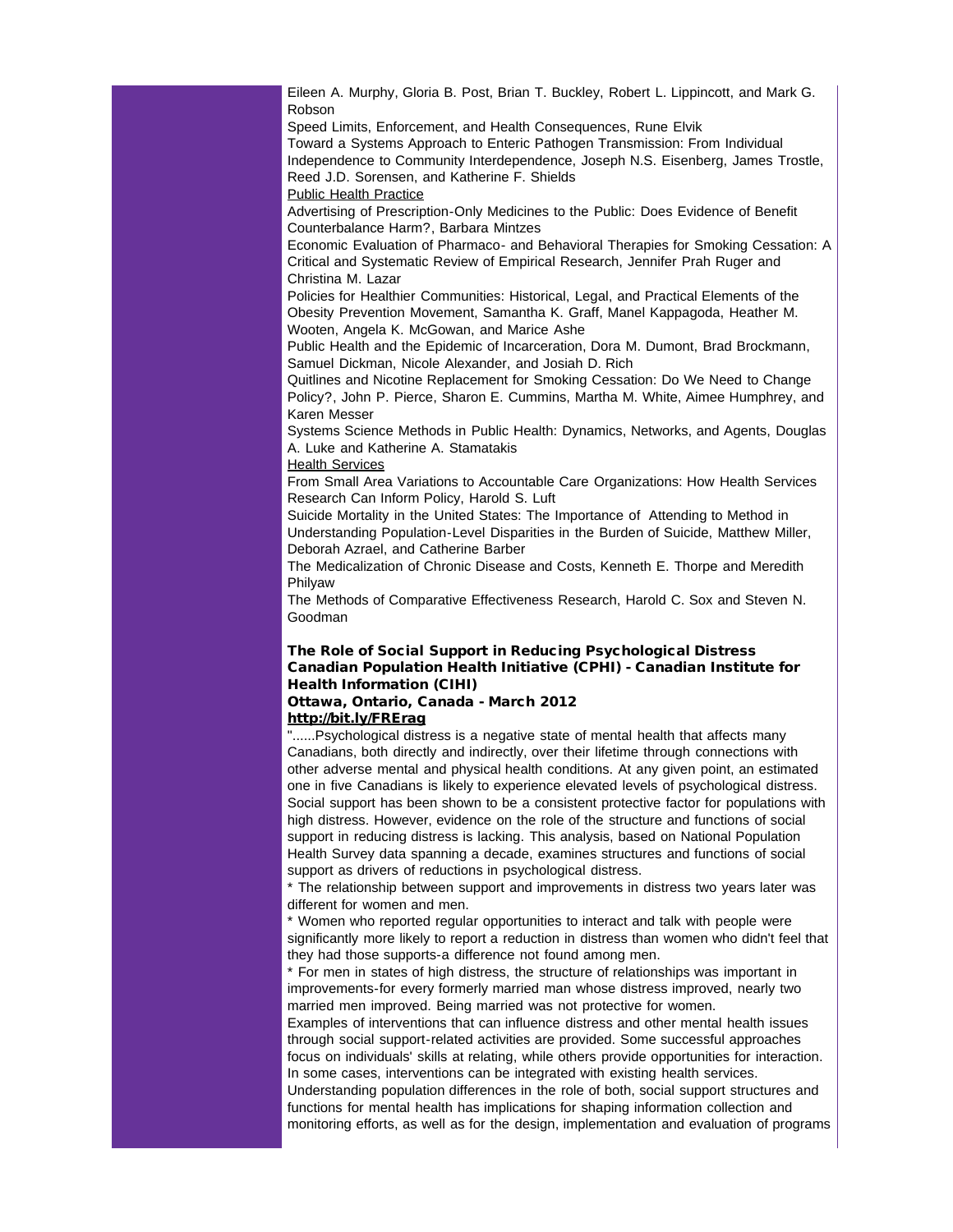to promote mental health...While the focus of this study was on the role of social support in improvements in distress, the analysis also considered the role of other social determinants of health that have been identified in the literature as related to current distress or the onset of distress, to explore their relationship to improvements in psychological distress..."

### **Others**

# NIH Launches Online Resource on Behavioral and Social Science Research Methods

A Web-based interactive anthology will provide psychologists, economists, anthropologists, sociologists and other scientists with the latest research methods and tools to address emerging challenges in public health, such as the obesity epidemic and the rise of chronic diseases such as heart disease. The Office of Behavioral and Social Sciences Research (OBSSR) at the National Institutes of Health collaborated with New England Research Institutes to create the free resource ([http://www.esourceresearch.org/\)](http://r20.rs6.net/tn.jsp?t=yorpzpjab.0.wqrmfgdab.5gytkqcab.1&ts=S0753&p=http%3A%2F%2Fwww.esourceresearch.org%2F), called e-Source. Because behavioral and social scientists hail from widely varying disciplines from political science to social work research, there was a need for a central resource for current, high quality behavioral and social science research methods. With contributions from international experts, this anthology provides authoritative answers to methodological questions and sets quality standards for the research community. The goal of the program is to demonstrate the potential of behavioral and social science research, focusing on applying research findings to public health activities and the potential to enhance biomedical research. It is also a useful training resource for biological scientists, providing them with a basic foundation for collaborations with behavioral and social scientists. "The behavioral and social sciences research community has long needed an easily accessible, low-cost central resource for standardized methods," said Dr. Robert M. Kaplan, director of OBSSR. Behavioral and social science has broad appeal and impact, and the program was developed to reach a wide audience of researchers, within the NIH, nationally and internationally. The Web-based interactive collection consists of 20 interactive chapters with new features including a discussion forum and enhanced note-taking capabilities. The twenty chapters cover a range of topics, but are accessible to all users, including those with limited familiarity of concepts such as how to conduct a qualitative analysis. The concepts are supported with interactive exercises and a full set of references linked to abstracts in Pubmed ([http://www.ncbi.nlm.nih.gov/pubmed](http://r20.rs6.net/tn.jsp?t=yorpzpjab.0.cwyxzpjab.5gytkqcab.1&ts=S0753&p=http%3A%2F%2Fwww.ncbi.nlm.nih.gov%2Fpubmed)), a library of citations for scientific journals.

The program includes chapters under five major categories relevant to behavioral and social science. "Setting the Scene" introduces major concepts in design and planning of social and behavioral science research. "Describing How" addresses methodologies used to explain how something occurs (for instance, learning how a disease is distributed in a population by conducting a survey or an observational study). "Explaining Why" provides guidance on qualitative methods appropriate for describing why something occurs. "What Works" explores research methods that can evaluate whether one treatment is better than another and whether there are cost differences (for example, a brand drug versus a generic medication). "Emerging Issues" addresses challenges in behavioral and social science research. Several features engage the user and promote sharing, including a discussion board, a notes feature to save content and share it with others, and a function which allows the user to print a page or a chapter as a PDF. Unlike a printed textbook, the site has been developed with the expectation that it will provide a foundation of methods, but also evolve as new issues emerge. Future topics may include the effects of living in a particular neighborhood, the impact of differences in language and lifestyles, and the science of writing questions. The Office of Behavioral and Social Sciences Research (OBSSR) opened officially on July 1, 1995. The U.S. Congress established the Office of Behavioral and Social Sciences Research (OBSSR) in the Office of the Director, NIH, in recognition of the key role that behavioral and social factors often play in illness and health. The OBSSR mission is to stimulate behavioral and social sciences research throughout NIH and to integrate these improving our understanding, treatment, and prevention of disease. For more information, please visit <[http://obssr.od.nih.gov>](http://r20.rs6.net/tn.jsp?t=yorpzpjab.0.dts5lwcab.5gytkqcab.1&ts=S0753&p=http%3A%2F%2Fobssr.od.nih.gov%2F). About the National Institutes of Health (NIH): NIH, the nation's medical research agency, includes 27 Institutes and Centers and is a component of the U.S. Department of Health and Human Services.